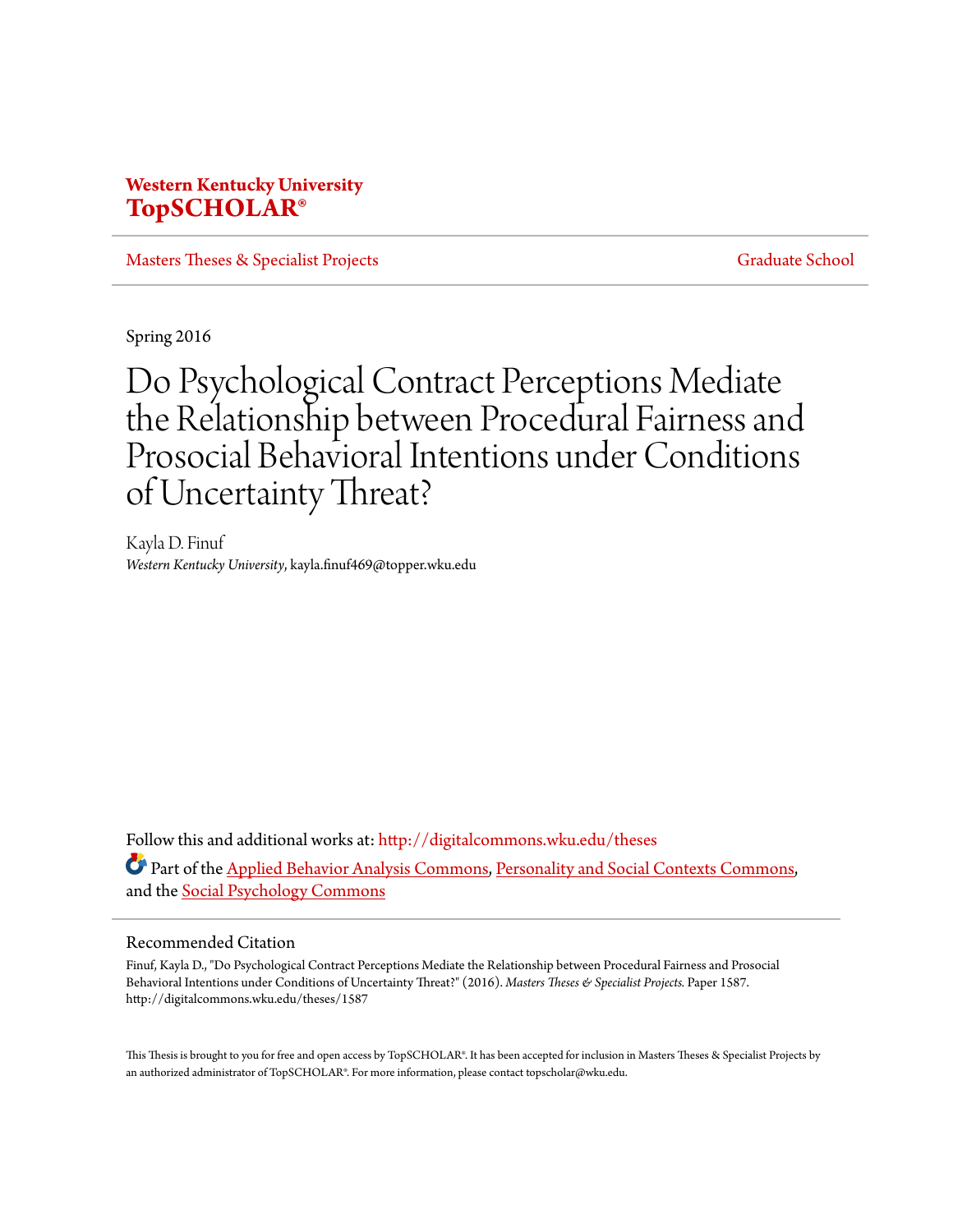## DO PSYCHOLOGICAL CONTRACT PERCEPTIONS MEDIATE THE RELATIONSHIP BETWEEN PROCEDURAL FAIRNESS AND PROSOCIAL BEHAVIORAL INTENTIONS UNDER CONDITIONS OF UNCERTAINTY THREAT?

A Thesis Presented to The Faculty of the Department of Psychological Sciences Western Kentucky University Bowling Green, Kentucky

> In Partial Fulfillment Of the Requirements for the Degree Master of Science

> > By Kayla D. Finuf

> > > May 2016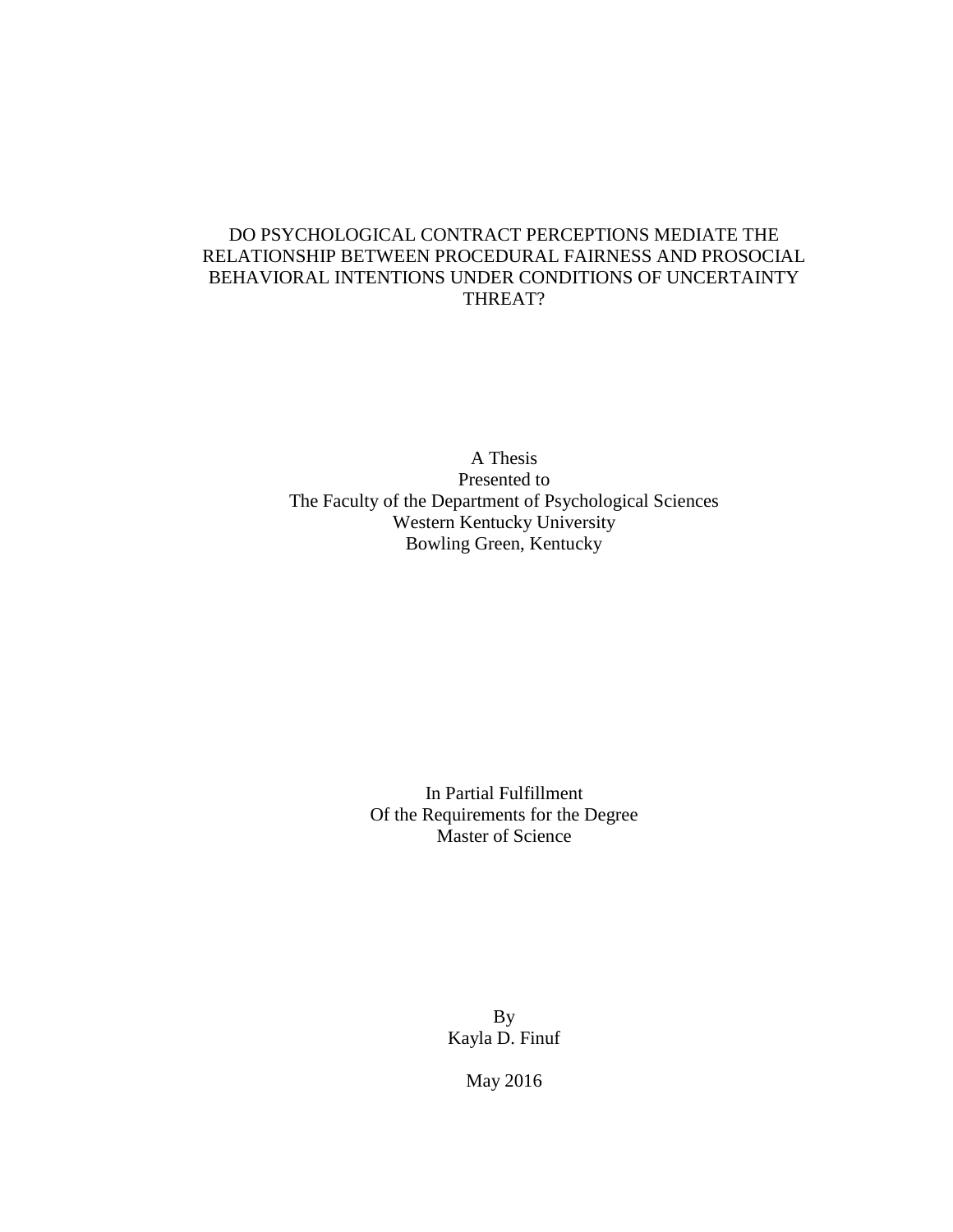## DO PSYCHOLOGICAL CONTRACT PERCEPTIONS MEDIATE THE RELATIONSHIP BETWEEN PROCEDURAL FAIRNESS AND PROSOCIAL BEHAVIORAL INTENTIONS UNDER CONDITIONS OF UNCERTAINTY THREAT?

Date Recommended  $\frac{4}{12}/16$ owen Wich

Aaron L. Wichman, Director of Thesis

Arrew Shoenfelt

 $C_A$  $100$ Amber N. Schroeder

Dean, Graduate Studies and Research

Date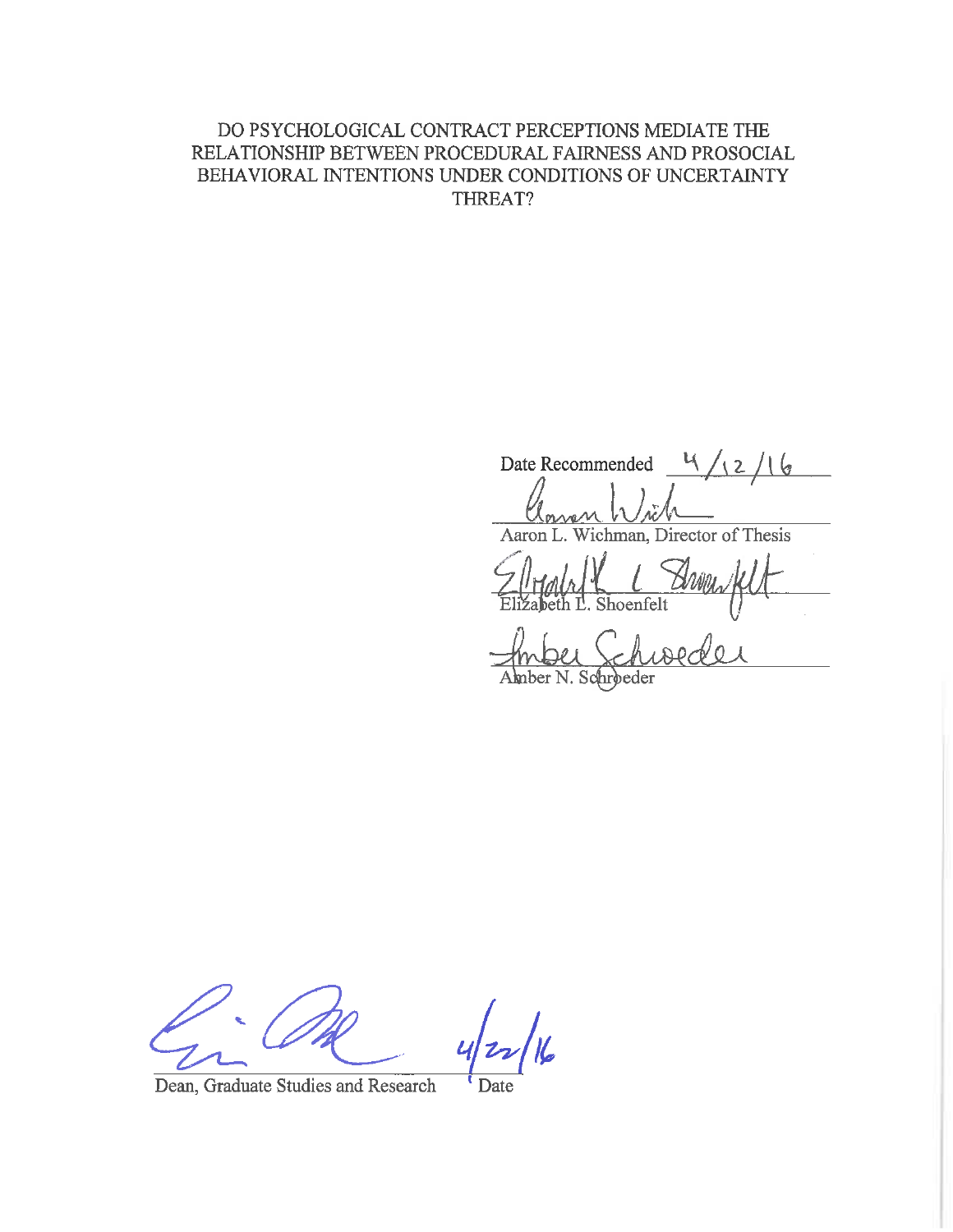This thesis is in dedication to my parents, Kim and David Finuf, for their continued support and encouragement throughout all my endeavors. Thank you for pushing me to be the best I can possible be and never giving up on me.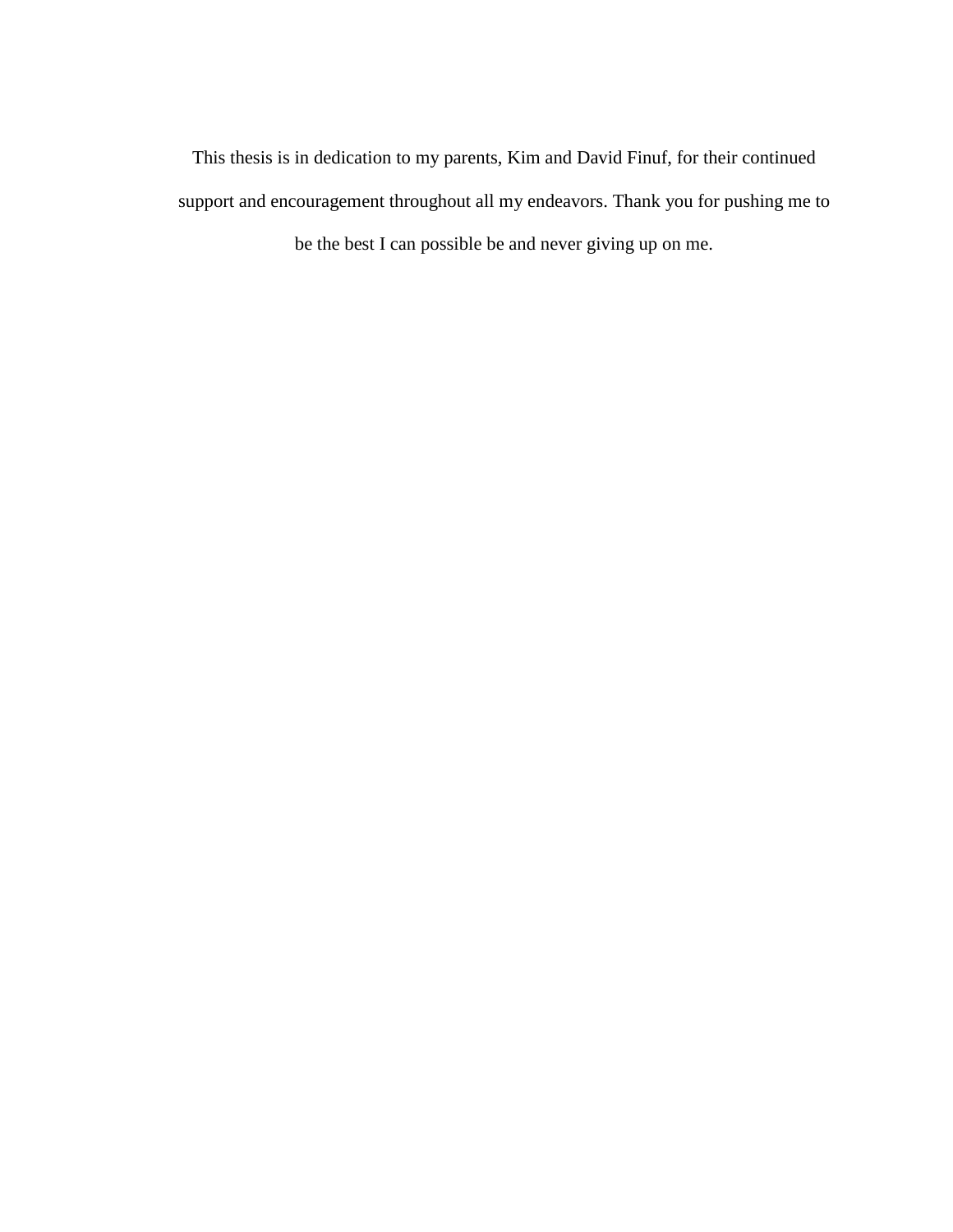## ACKNOWLEDGMENTS

I wish to thank my committee members who have provided me with both their time and expertise. I would also like to give special thanks specifically to Dr. Aaron Wichman for your continuous support and help throughout the entire process. Thank you.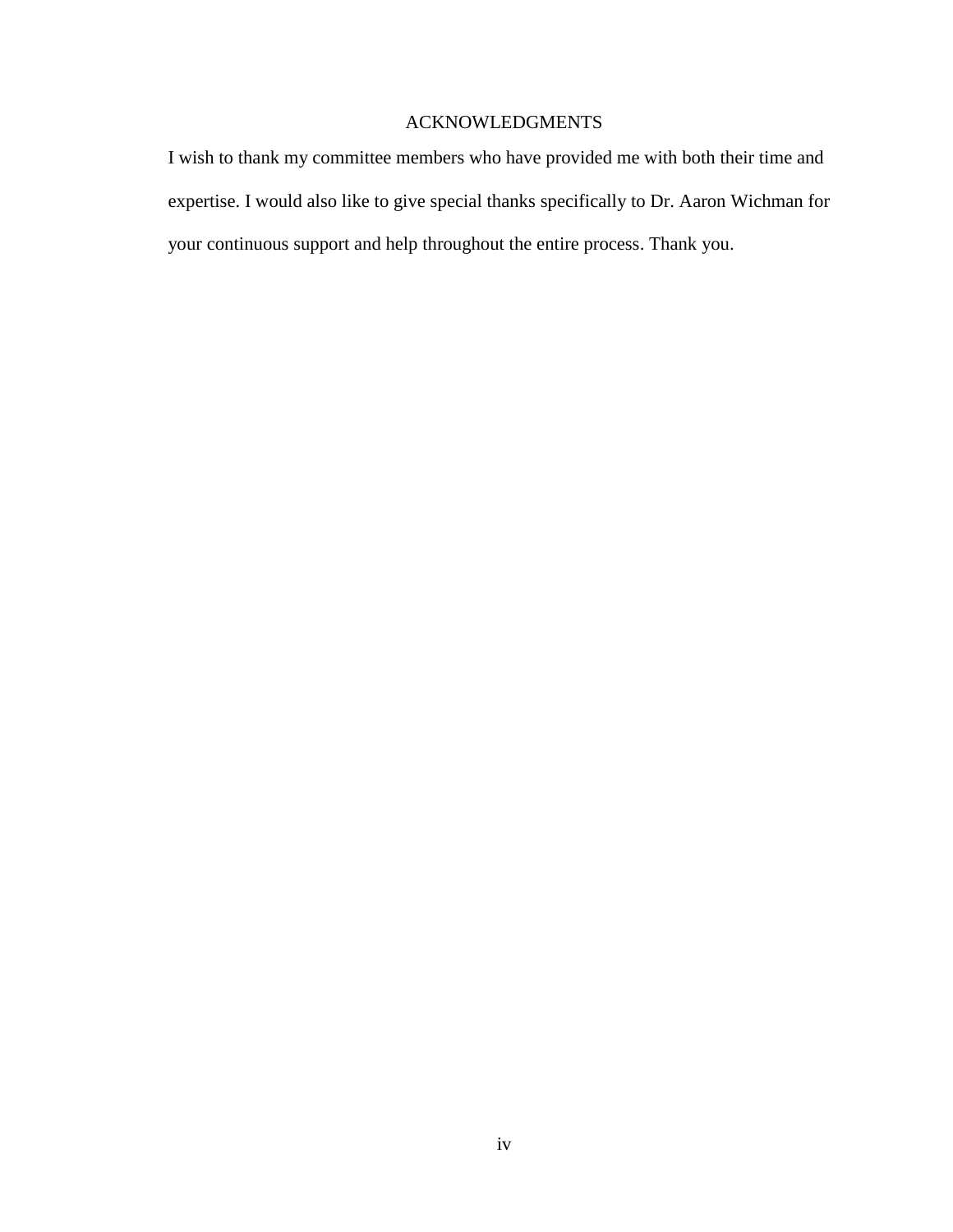## **CONTENTS**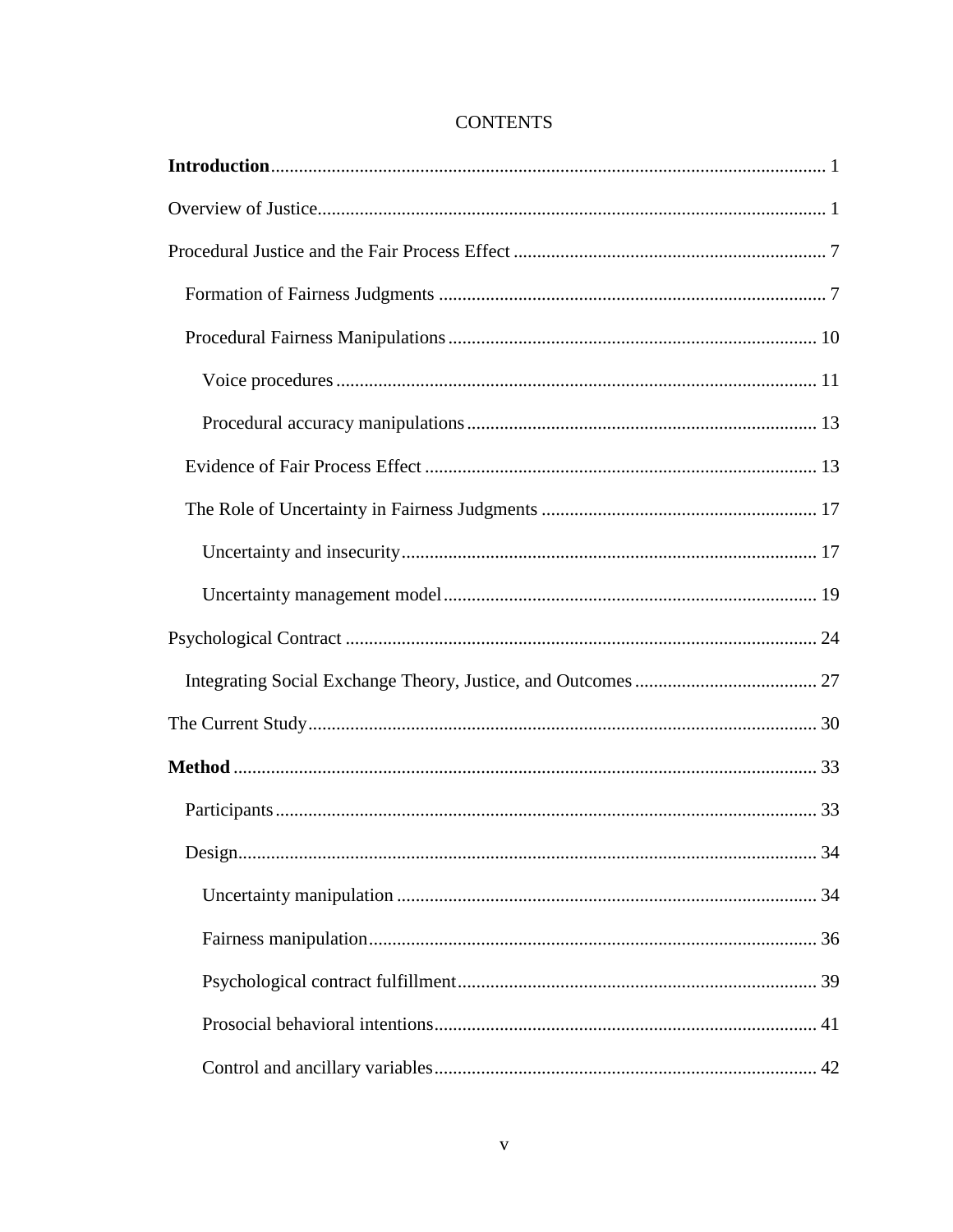| Appendix A: Psychological Contract Fulfillment Scale Items and Factors 66 |  |
|---------------------------------------------------------------------------|--|
|                                                                           |  |
|                                                                           |  |
|                                                                           |  |
|                                                                           |  |
|                                                                           |  |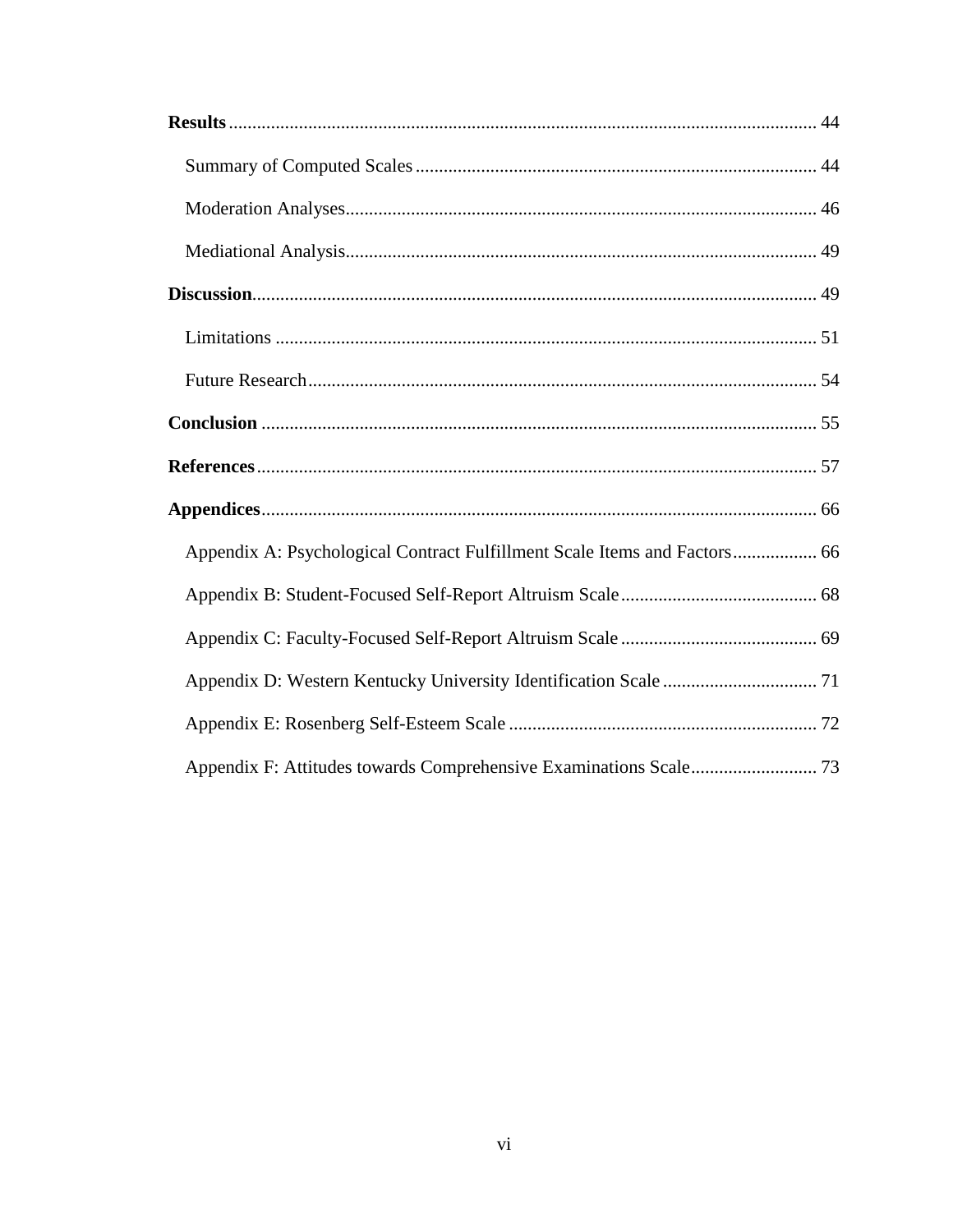# **LIST OF FIGURES**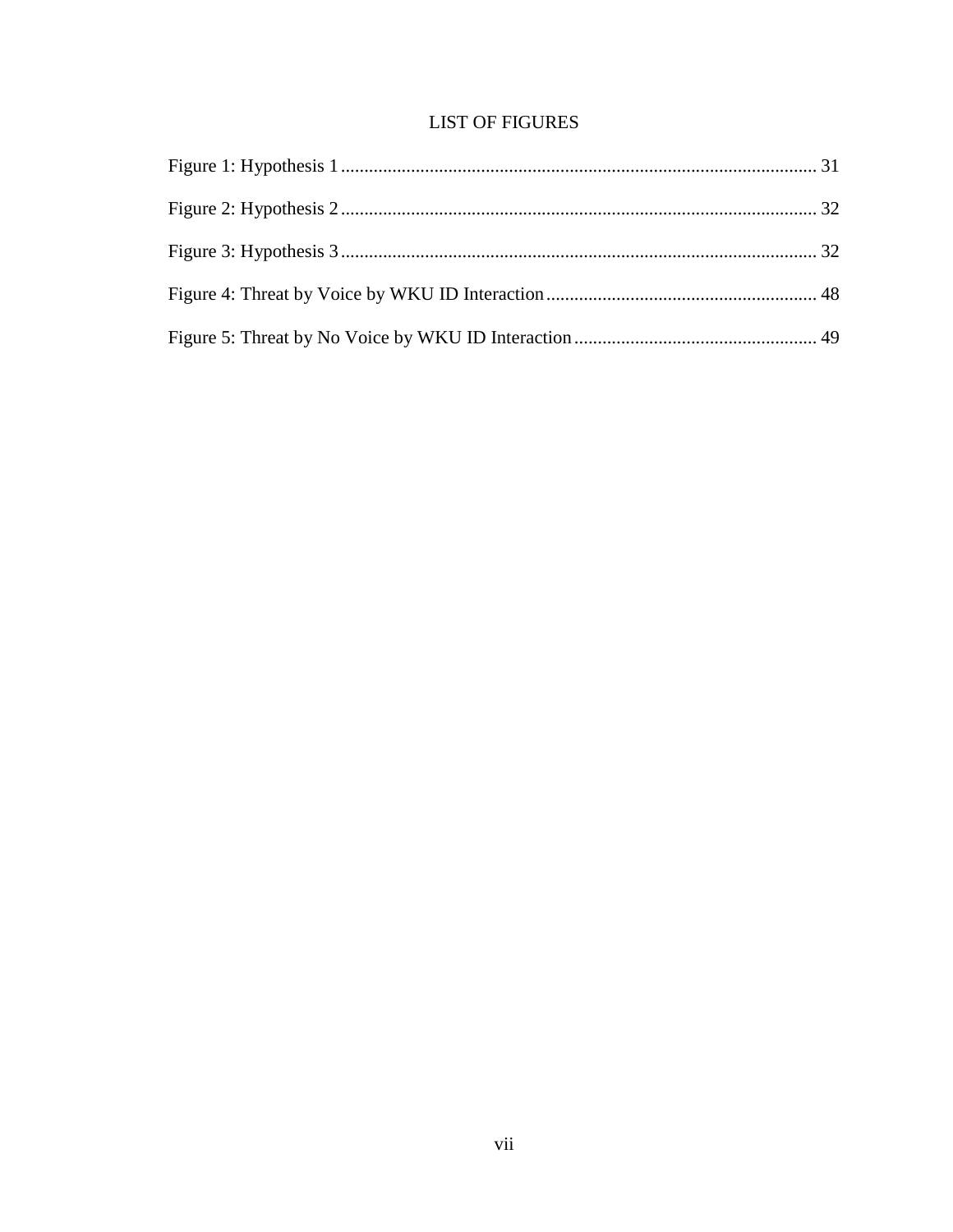# LIST OF TABLES

| Table 1: Intercorrelations, Means, and Standard Deviations to Total Scores 45 |  |  |  |
|-------------------------------------------------------------------------------|--|--|--|
|-------------------------------------------------------------------------------|--|--|--|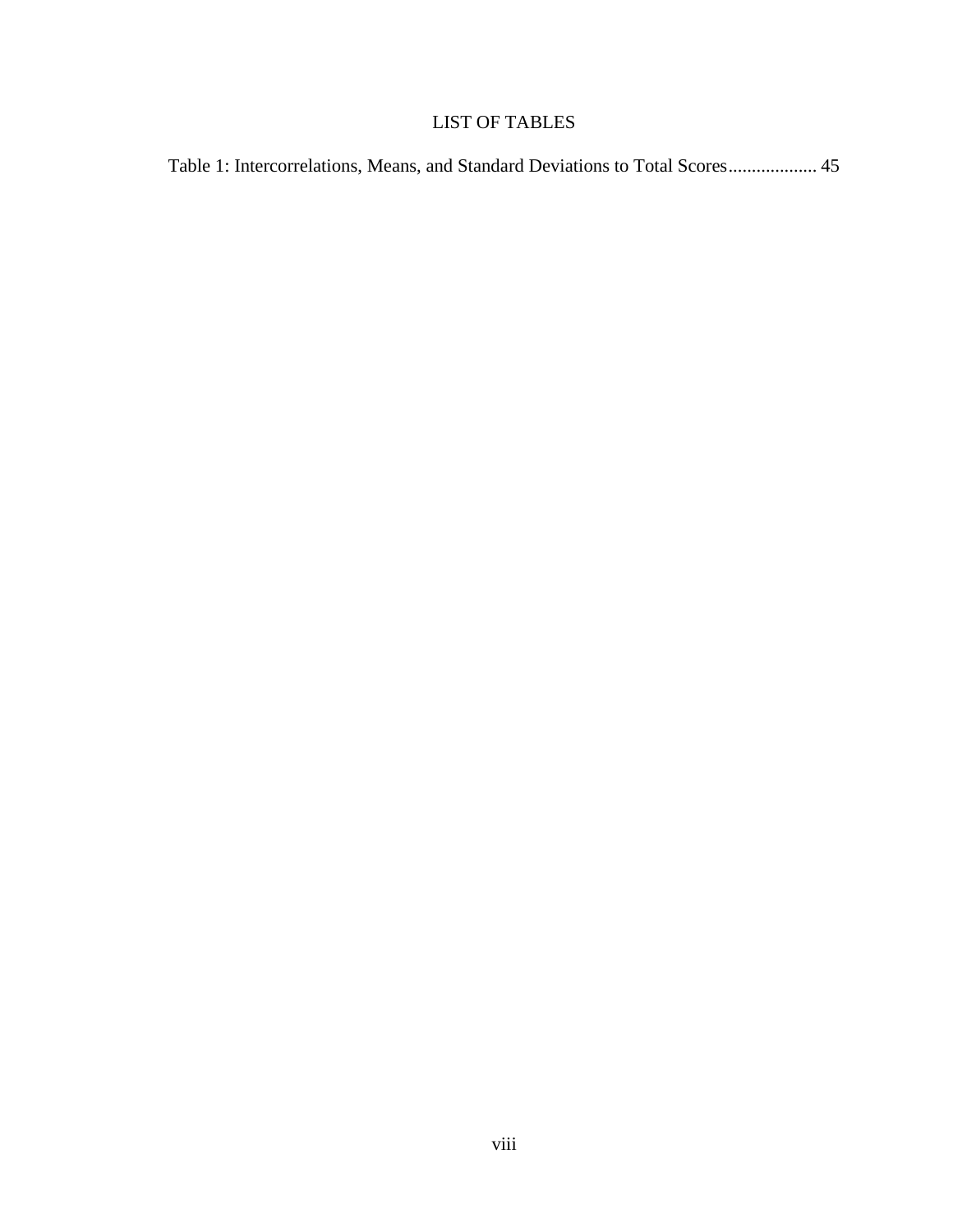## DO PSYCHOLOGICAL CONTRACT PERCEPTIONS MEDIATE THE RELATIONSHIP BETWEEN PROCEDURAL FAIRNESS AND PROSOCIAL BEHAVIORAL INTENTIONS UNDER CONDITIONS OF UNCERTAINTY THREAT?

Kayla D. Finuf May 2016 May 2016 73 Pages Directed by: Aaron L. Wichman, Elizabeth L. Shoenfelt, and Amber N. Schroeder Department of Psychological Sciences Western Kentucky University

Organizational justice and citizenship behaviors are important components that contribute to an organization's overall effectiveness. Additionally, when an employee enters into a new organization, they form psychological contracts with their employer that consists of elements such as fairness and consultation. This study aimed to integrate the literature on organizational justice, psychological contract, and organizational citizenship behaviors, as well as look at the possible effects uncertainty may play. Specifically, it was proposed that psychological contract would mediate the moderating effects of uncertainty and justice in predicting prosocial behavioral intentions. Results did not support the hypothesis. Interestingly, however, identification with the university seemed to play a role in the uncertainty by fairness interaction in predicting perceived contract fulfillment.

ix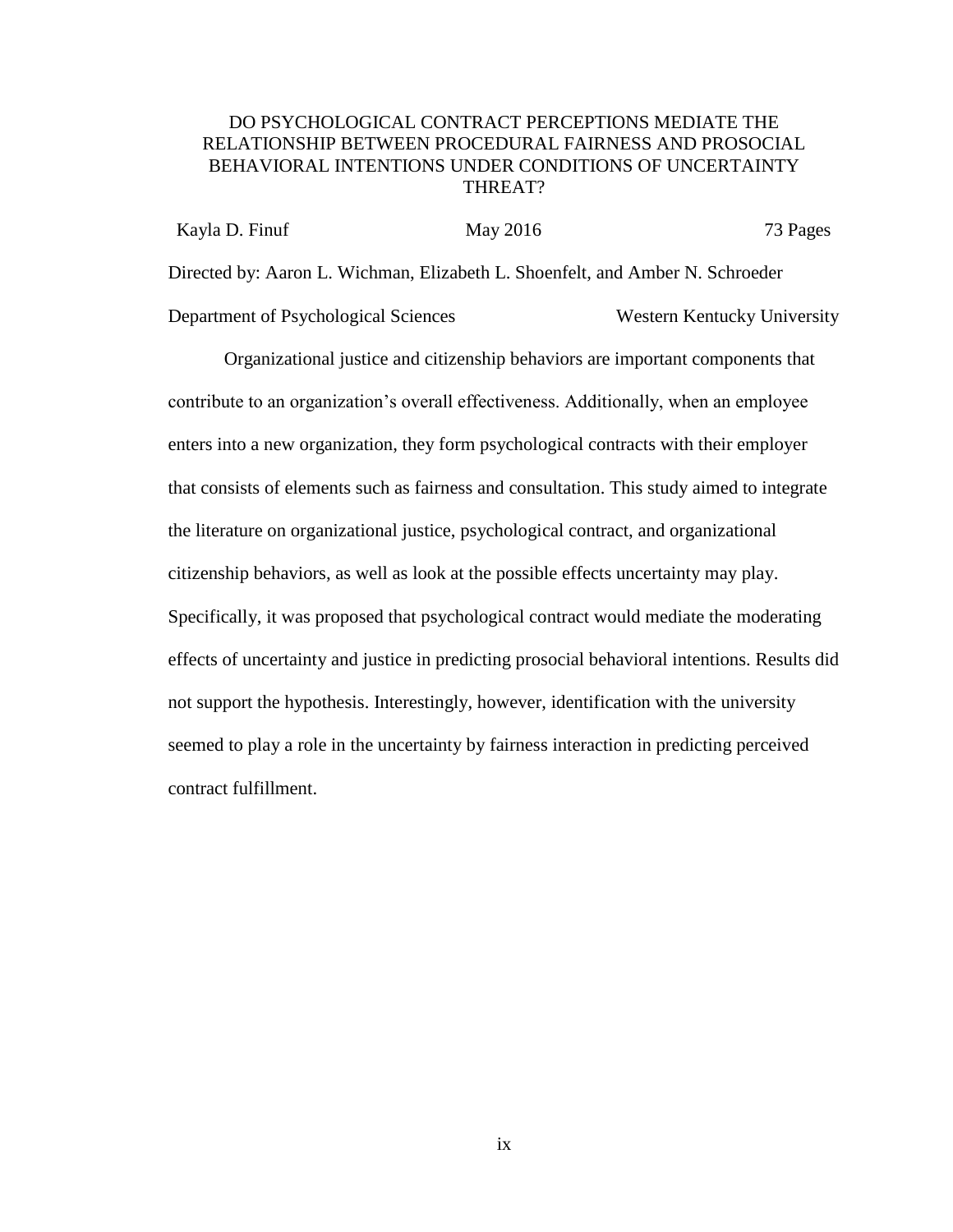## **Introduction**

<span id="page-10-0"></span>The study of justice is not a new concept; in fact, the topic's philosophical roots can be traced back as far as Plato and Socrates. It is therefore not surprising that there is a rich body of research on justice and the consequences of just and unjust acts. In organizational settings, for example, justice has been found to increase the occurrence of extra-role behaviors which are not formally rewarded by an organization yet contribute to the organization's overall effectiveness, known as organizational citizenship behaviors (Jex & Britt, 2008; Moorman, 1991; Williams, Pitre, & Zainuba, 2002). Justice also reduces employee behaviors that are harmful to the organization, such as theft (Greenberg, 1990) and retaliatory behaviors (Skarlicki & Folger, 1997), and has been linked to organizational outcomes such as job satisfaction, commitment, and employee productivity/performance (Colquitt, Conlon, Wesson, Porter, & Ng, 2001; Cropanzano, Bowen, & Gilliland, 2007; Viswesvaran & Ones, 2002). Justice can even soften the blow of layoffs, pay cuts, and can decrease turnover (Cropanzano et al., 2007; Greenberg, 1990). With the diverse consequences (in)justice may have on organizations, it is important to understand what exactly is meant by the term justice as a construct, and how the outcomes associated with it occur.

#### **Overview of Justice**

<span id="page-10-1"></span>Justice, as defined by the Merriam-Webster Dictionary ("Justice," n.d.), is "the maintenance or administration of what is just especially by the impartial adjustment of conflicting claims or the assignment of merited rewards or punishment." Although the term justice implies formal legal and ethical rules associated more with the judicial arena, research on the topic in organizational settings has considered justice to be more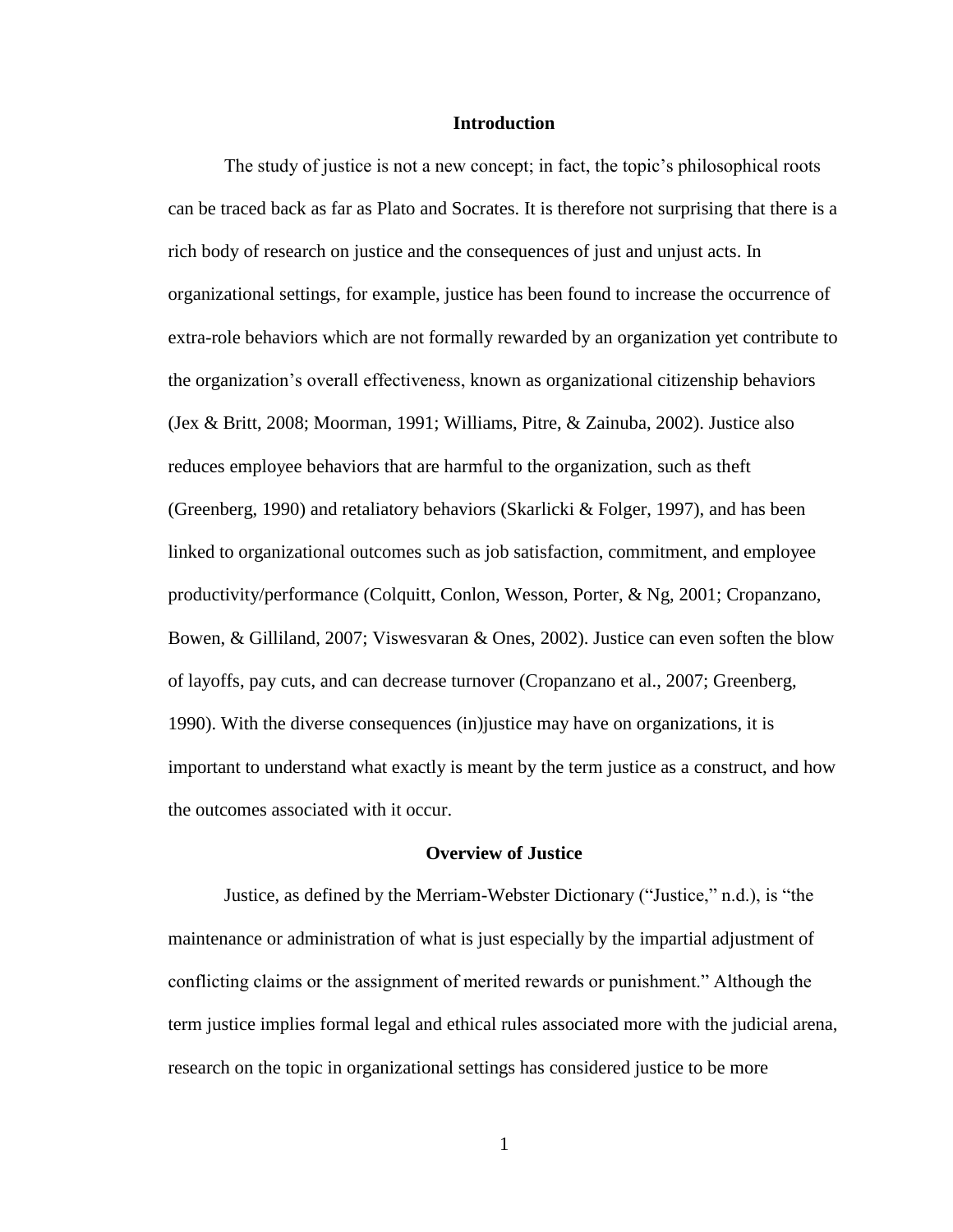subjective perceptions of fairness. In other words, justice in the literature is defined by the subjective quality of what people perceive to be fair, not necessarily what is fair by an objective comparison standard (van den Bos & Lind, 2002). Even though justice and fairness differ in their objectivity, they are used interchangeably throughout the literature and within this manuscript because they tap into the same underlying concept of what is considered to be fair.

In the organizational literature, justice is often broken down into two separate, yet related, concepts. The first concept, distributive justice, is concerned with the distribution and allocation of outcomes. The other concept, procedural justice, is concerned with the process by which the outcomes are distributed and allocated. Recently, researchers (e.g., Colquitt et al., 2001; Williams et al., 2002) have suggested a third component of justice. Namely, this component focuses on the quality of the interactional aspect of justice and can further be broken down into two subcomponents. Interpersonal justice focuses on the way in which employees are treated by an authority or third party involved in the distribution and allocation of resources. Informational justice focuses on explanations provided to people as to the underlying rationale for the procedure used in the allocation of resources or why the outcomes were distributed in a certain fashion (Cropanzano et al., 2007; Jex & Britt, 2008). There has been debate in the literature that interactional justice is simply an extension of procedural justice and, therefore, should not be broken apart from research on procedural justice. Likewise, researchers studying procedural or distributive justice tend to focus on one form of justice at the expense of the other. In a meta-analysis of the organizational literature, Colquitt et al. (2001) examined the four concepts of justice used in the literature to determine the distinctness of each construct, or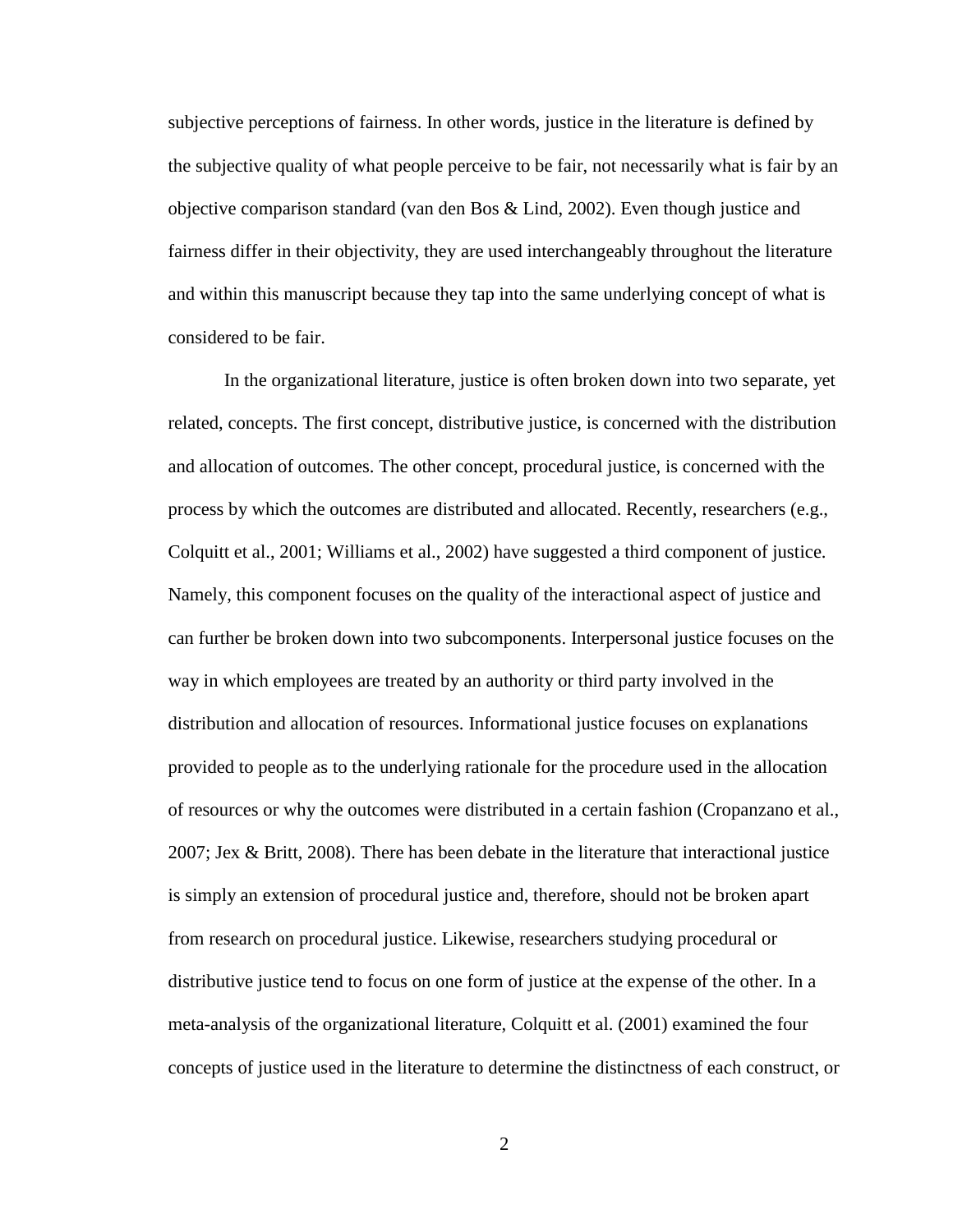if the distinctions are even warranted. Results showed procedural and distributive justice to be related  $(r = .57)$  but not so highly that they seem to be multiple measures of the same underlying construct. Similarly, interpersonal and informational justice also were related  $(r = .66)$  but, again, not so highly as to seem they are indicators of the same construct. Furthermore, procedure and interpersonal and informational justice, were as highly related (*r* = .63 and *r* = .58, respectively) as procedural and distributive justice were, suggesting that both forms of interactional justice are not indicators of the same construct as procedural justice and should be considered separate from procedural justice. Results from Colquitt and colleagues are congruent with a meta-analysis by Viswesvaran and Ones (2002). Viswesvaran and Ones focused on the procedural-distributive justice distinction and found an estimated population correlation between the two of .66. Again, these results indicate procedural and distributive justice to be related, yet not highly enough to be measuring the same underlying construct. Taken together, it would seem that although the four forms of justice are related to each other, they each may explain why different outcomes are associated with various acts of (in)justice.

Research examining the relationship between the four factors of justice with organizational outcomes has found substantial effects across a variety of methodologies and settings. For example, research on the extent to which employees engage in behaviors that are harmful to an organization can be lessened given the presence of justice by the organization. Specifically, Greenberg (1990) found that when given an adequate explanation for the reason behind pay cuts, employees were less likely to resign or leave their job and less likely to engage in theft of company property compared to when receiving an inadequate explanation. When informational justice was high, people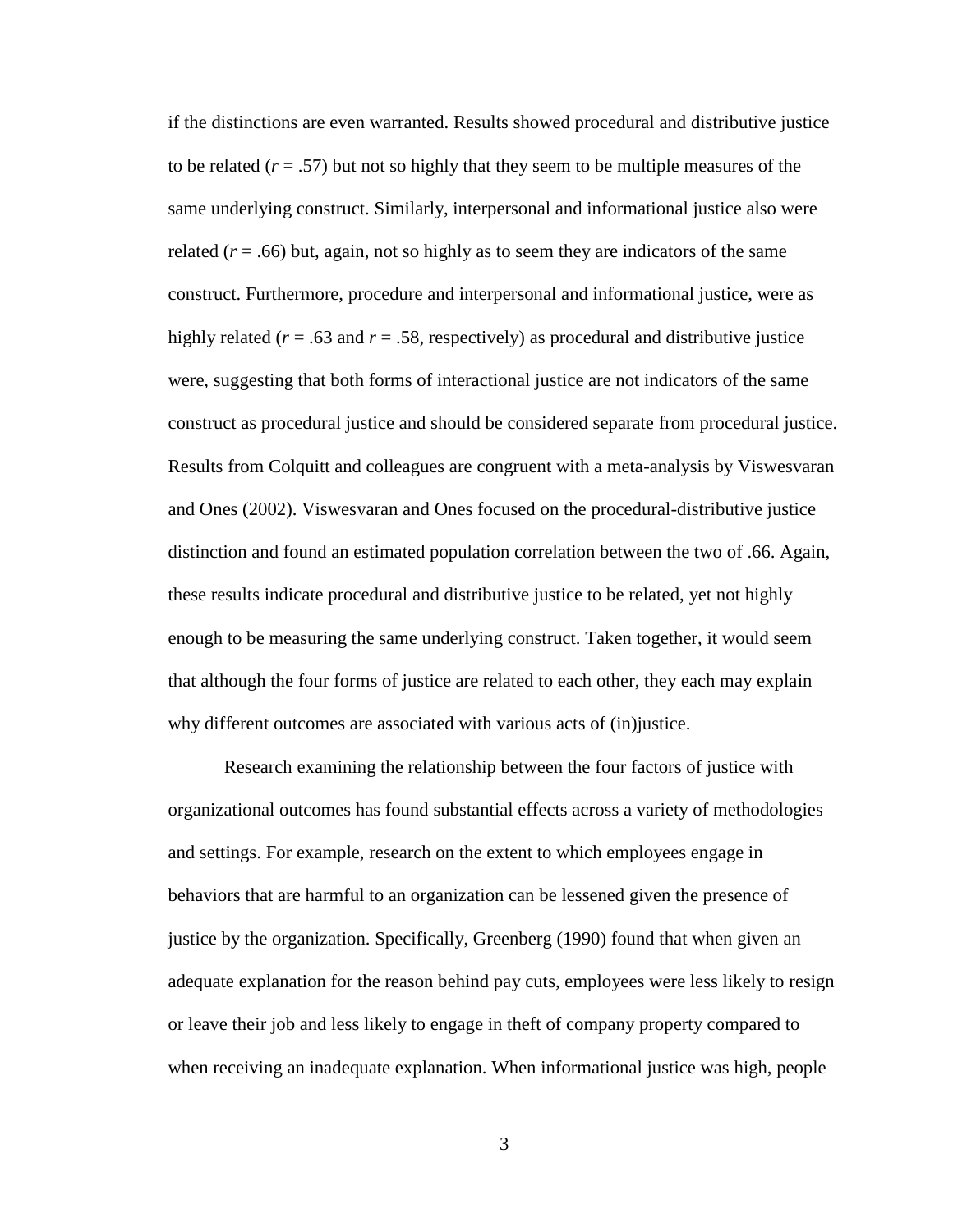were less likely to engage in counterproductive or harmful work behaviors. Similarly, Skarlicki and Folger (1997) found a three-way interaction between distributive, procedural, and interactional justice. Specifically, the authors found that fair procedures seem to moderate an individual's retaliatory behaviors towards an organization when interactional and distributive justice are low; likewise, interactional justice seems to moderate an individual's retaliatory behaviors towards an organization when procedural and distributive justice are low. The authors concluded that procedural and interactional justice can function as substitutes for each other. In other words, the combination of unfair procedures with low perceptions of interactional justice seem to set the stage for retaliation by employees; however, the presence of either fair procedures or high interactional justice can soften the blow to employees regarding unfavorable outcomes and serve as a buffer against retaliation.

Research also has looked at the effects justice can have on positive organizational outcomes such as employee commitment, satisfaction, organizational citizenship behaviors, and productivity/performance. Both Moorman (1991) and Williams et al. (2002), for example, found that perceptions of interactional justice were more closely linked to organizational citizenship behaviors than was procedural justice or distributive justice; however, all three forms of justice were related to organizational citizenship behaviors. Meta-analytic reviews (e.g., Colquitt et al., 2001; Viswesvaran & Ones, 2002) of the literature have found procedural justice to have more positive effects on outcomes such as job satisfaction, trust, and performance than distributive or interactional justice. Interactional justice has been found to have more positive effects on outcomes such as evaluation of an authority (such as one's manager or employing organization) and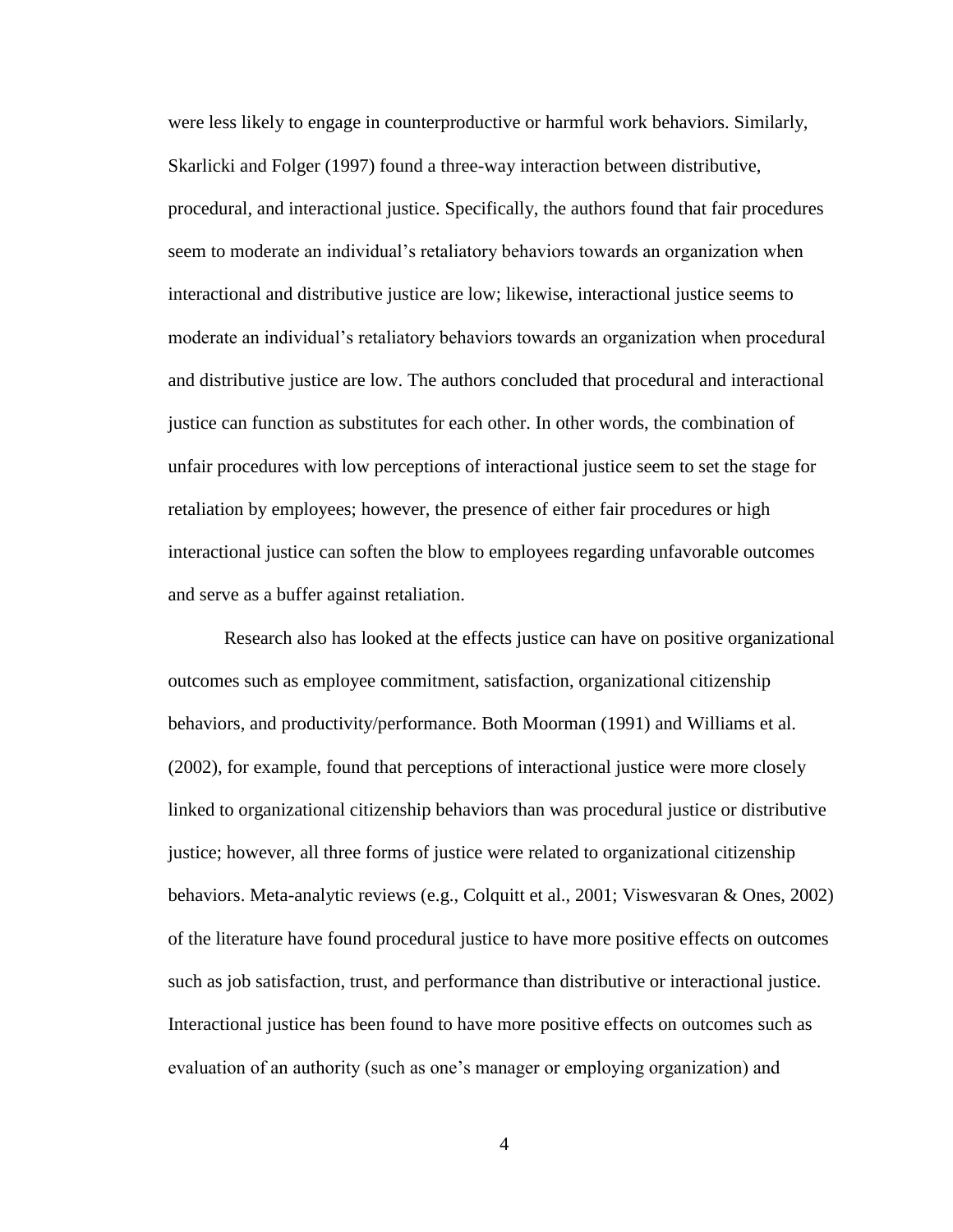organizational citizenship behaviors and is more negatively related to negative reactions by employees (i.e., higher levels of interactional justice decreased levels of negative reactions by employees) than distributive or procedural justice. Finally, distributive justice has been found to have more positive effects on outcome satisfaction and is more negatively related to withdrawal by employees (i.e., higher levels of distributive justice decreased levels of employee withdrawal) than procedural or interactional effects; interestingly, however, distributive and interactional justice seem to affect evaluations of a supervisor similarly (Colquitt et al., 2001; Viswesvaran & Ones, 2002).

At first glance it would seem that interactional justice perceptions may be more influential in the promotion of organizational citizenship behaviors. However, a survey of the research has yet to arrive at a definite answer. Some researchers posited interactional justice to be more closely related to occurrences of organizational citizenship behaviors (e.g., Williams et al., 2002), whereas others argue the importance procedural justice may have on the occurrence of organizational citizenship behaviors (e.g., Konovsky, 2000; Viswesvaran  $\&$  Ones, 2002). The lack of consensus in the literature may be due to the fact that researchers often do not distinguish between different dimensions of organizational citizenship behaviors, but instead lump organizational citizenship behaviors into one global assessment. Theoretically, organizational citizenship behaviors have been described in five dimensions: (1) altruism, which is referred to as prosocial behavior and can consist of helping behaviors directed at one's coworkers, supervisor or organization; (2) sportsmanship, which typically is reflected by not complaining about minor problems or inconveniences; (3) courtesy, which represents behaviors that reflect basic consideration for others; (4) conscientiousness, which involves behaviors such as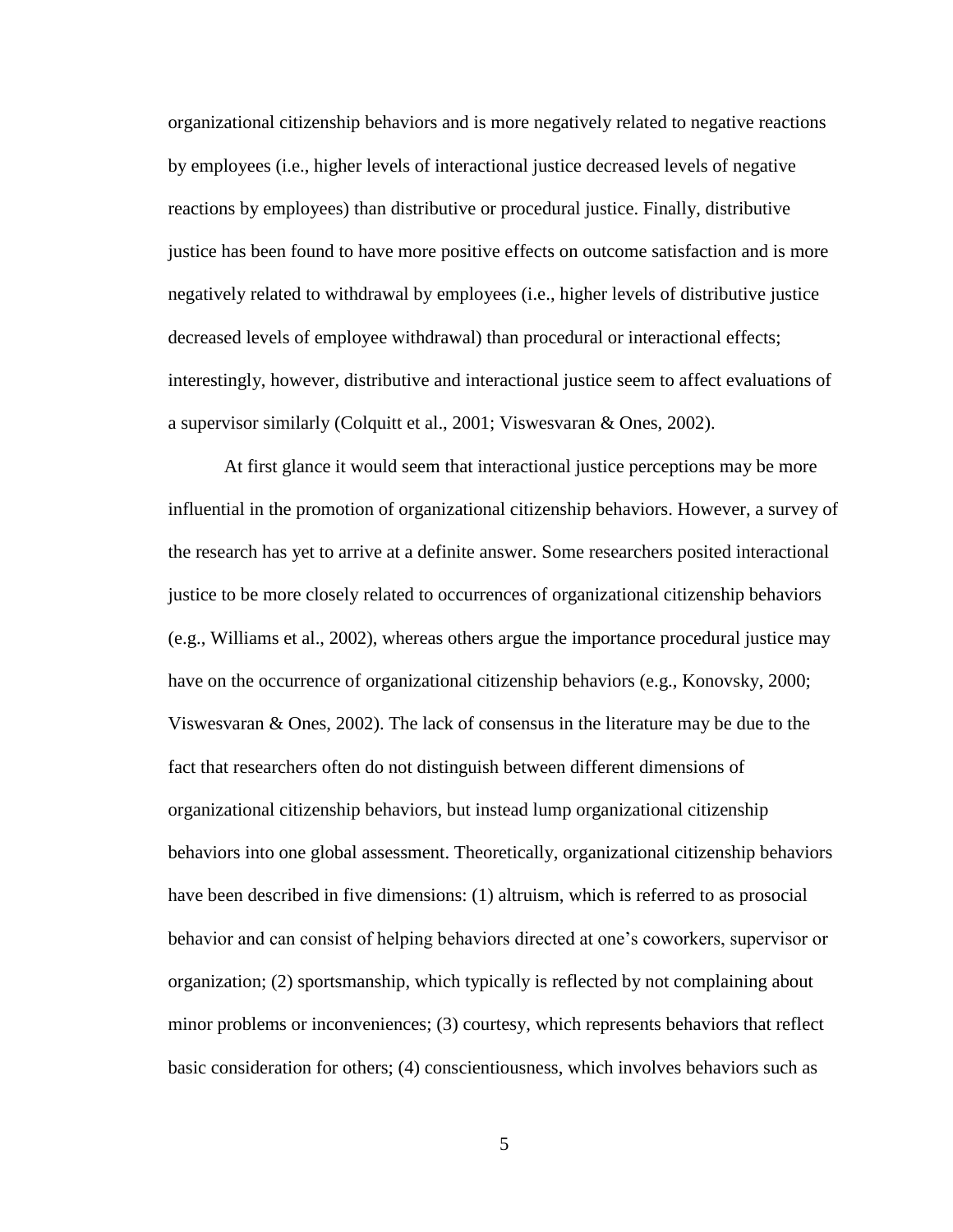arriving to work on time; and, (5) civic virtue, which is behaviors directed at the organization as a whole and can be seen at times such when one attends a companysponsored event (Jex & Britt, 2008). Each dimension constitutes extra-role behaviors that are not formally rewarded (Jex & Britt, 2008).

Another reason for the lack of consensus regarding the importance of procedural fairness in predicting organizational citizenship behaviors may be due to possible mediators in the fairness-citizenship behavior link. For example, some researchers have suggested a mediated relationship between fairness perceptions and organizational citizenship behaviors through job satisfaction (e.g., Moorman, 1991), whereas others have suggested perceived organizational support to be involved (e.g., Moorman, Blakely, & Niehoff, 1998). Still others (e.g., Cantisano, Dominguez, & Depolo, 2008; Coyle-Shapiro, 2002) have looked at additional mediators and have suggested psychological contract may play a role in the relationship. Research on the content of one's psychological contract has suggested that fairness (defined as ensuring fairness of selection, appraisal, promotion, and termination procedures), consultation (defined as consulting and communicating with employees on matters which affect them), and justice (defined as fairness and consistency in the application of rules and disciplinary procedures) are all important obligations an organization has to provide employees (Herriot, Manning, & Kidd, 1997).

The purpose of this study was to integrate the literature involving procedural fairness, psychological contract, and organizational citizenship behaviors by testing the mediating effects of psychological contract perceptions between procedural fairness and prosocial behavioral intentions under conditions of uncertainty. The following sections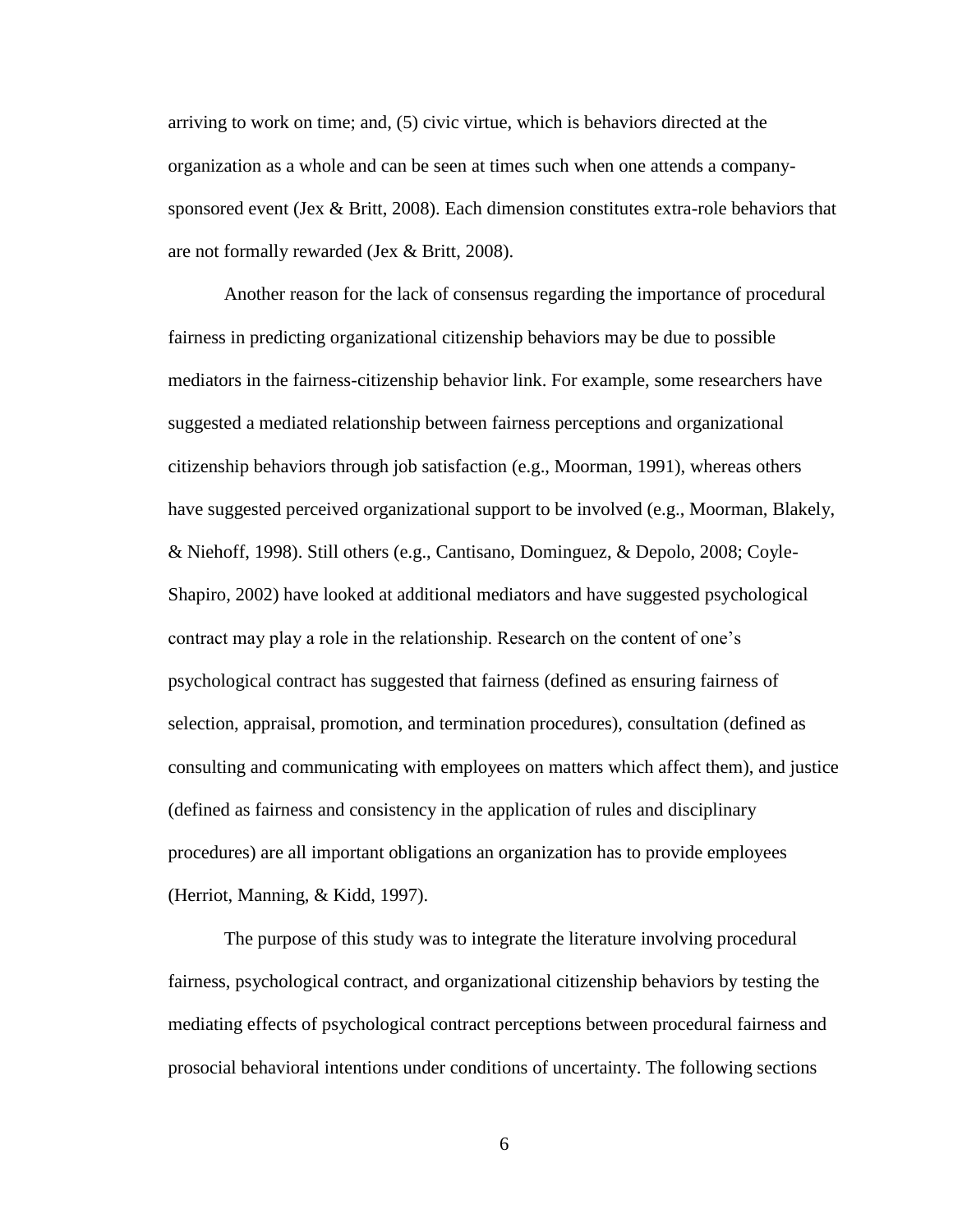focus on the literature on procedural justice, the role uncertainty plays in procedural fairness, and psychological contracts in greater depth. It also provides a rationale for the proposed mediating effects psychological contract may play in the procedural fairnessprosocial behavior link.

## **Procedural Justice and the Fair Process Effect**

## <span id="page-16-1"></span><span id="page-16-0"></span>**Formation of Fairness Judgments**

One prominent way researchers have explained the effects of procedural fairness and how procedural fairness judgments are formed draws from fairness heuristic theory (Cropanzano, Bryne, Bobocel, & Rupp, 2001). According to fairness heuristic theory, when individuals enter into a new environment or social context, they immediately start searching for information with which they can build fairness judgments. For example, individuals may be searching for information regarding whether they can trust an authority figure to not exploit or exclude them from a group (van den Bos, Wilke,  $\&$ Lind, 1998) or what their personal value is to the group or organization (De Cremer  $\&$ Blader, 2006; De Cremer, Brebels, & Sedikides, 2008; De Cremer et al., 2010; van Prooijen, van den Bos, & Wilke, 2004). Because outcome information is not readily available in these environments, individuals may look to the process by which outcomes are distributed to form fairness judgments. Once formed, these procedural fairness judgments are used as a heuristic for evaluating further events and subsequently influence information as it becomes available. The positive effect perceptions of procedural fairness have on reactions to subsequent events or outcomes has been called the *fair process effect*.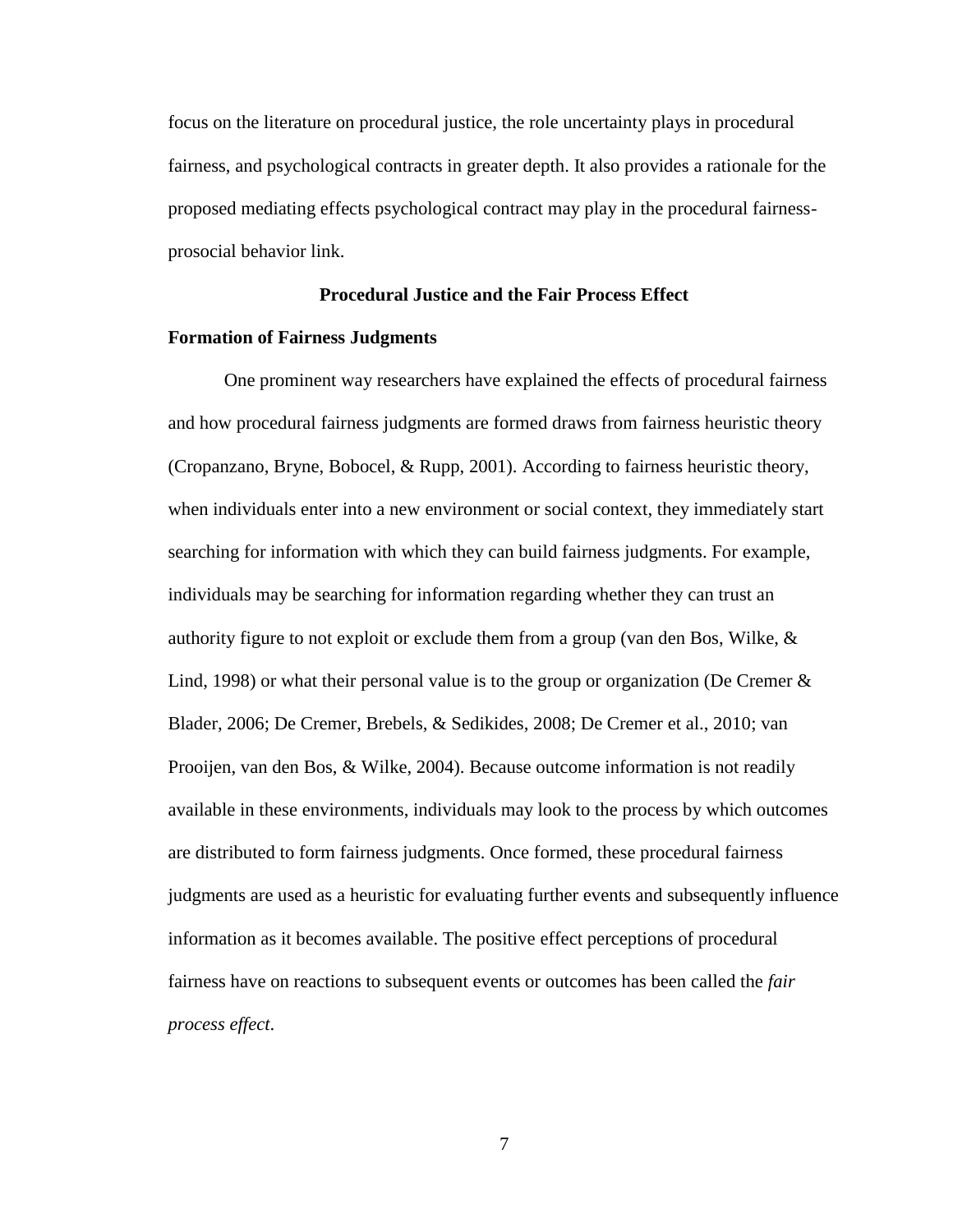According to fairness heuristic theory, the fair process effect manifests due to variations in information that is available to people as they form fairness judgments. Research has examined this assumption by manipulating the order in which information, either procedural or outcome information, is presented to individuals. Either information regarding the process by which outcomes were distributed is presented prior to the outcome received, or information about the outcomes received is presented prior to the information about the process by which outcomes were distributed (van den Bos, Vermunt, & Wilke, 1997). Additionally, the timing of fairness information (e.g., receiving an initial act of justice followed by either acts of injustice or justice) has been manipulated, as opposed to having one form of information (such as procedural information) available before the other form of information (such as outcome information; Lind, Kray, & Thompson, 2001). This has provided a further test of the underlying components of the fair process effect.

Research indicates that the order in which information becomes available is critical to the formation of fairness judgments and to subsequent perceptions of the event (Lind et al., 2001; van den Bos, Vermunt, et al., 1997). When procedural information is presented before information about outcomes, people rely heavily on procedural information to form fairness judgments. Specifically, they perceive the procedure as more fair, are more satisfied with their outcomes, and are less likely to protest – regardless of outcome favorability – when the procedure used is fair compared to being unfair. Conversely, when outcome information is presented before information about the procedure, people rely less on procedural information and instead judge their received outcome based on its favorability; they perceive their outcome as more fair, are more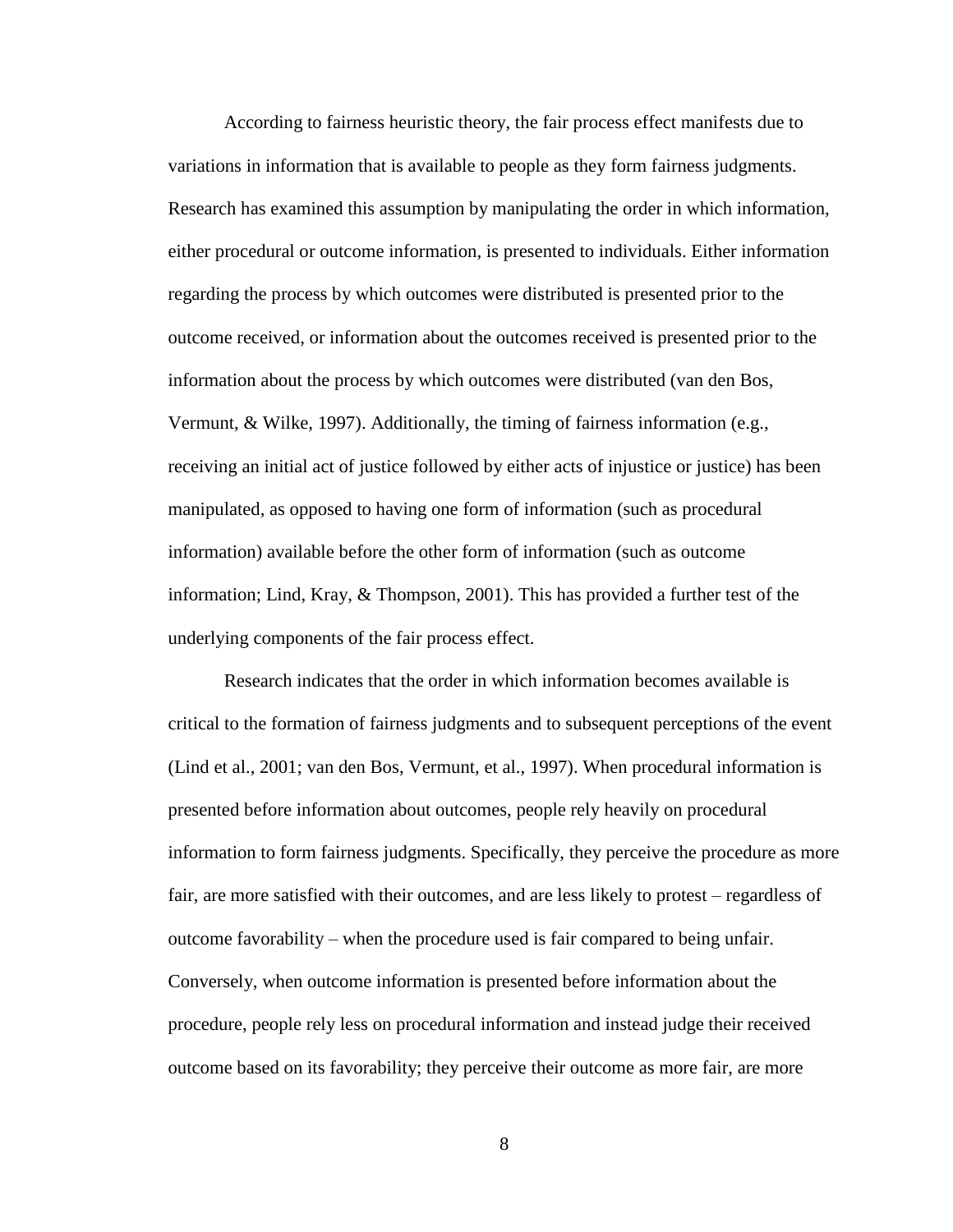satisfied with their outcomes, and are less likely to protest – regardless of procedural fairness – when the outcome is favorable as opposed to unfavorable. Interestingly, the authors concluded that what is perceived as fair depends more on the fairness information one receives first that the information that one receives subsequently. In other words, procedural fairness has a greater impact when the outcome received is unfavorable as opposed to favorable, whereas a favorable outcome has a greater impact when the process is perceived as unfair compared to fair (van den Bos, Vermunt, et al., 1997).

Lind et al. (2001) extended these findings. By manipulating the timing of fairness experiences, the authors found that the earlier in a process unfairness is experienced, the more the perceived injustice influences future interpretations of the event. In general, when unfairness is experienced earlier in a decision-making process, people evaluate the process as less fair, even if the initial act of unfairness is followed by subsequent acts of fairness by the decision-maker. Conversely, when unfairness is experienced later in a decision-making process, people evaluate the process as more fair, even if their last experience with the decision maker is unfair. These findings are a crucial component in understanding how fairness judgments are formed; they suggest that when information about outcomes received is delayed, which is often the case, people look to other sources (such as the procedure used to allocate the outcome) to aid them in forming fairness judgments. However, if information about outcomes is known before information regarding how the outcome is distributed people tend to focus on the outcome itself. Similarly, if unfairness is experienced earlier in the process, then people may be influenced by the injustice and it may affect any subsequent events, even if the injustice is followed by a fair procedure.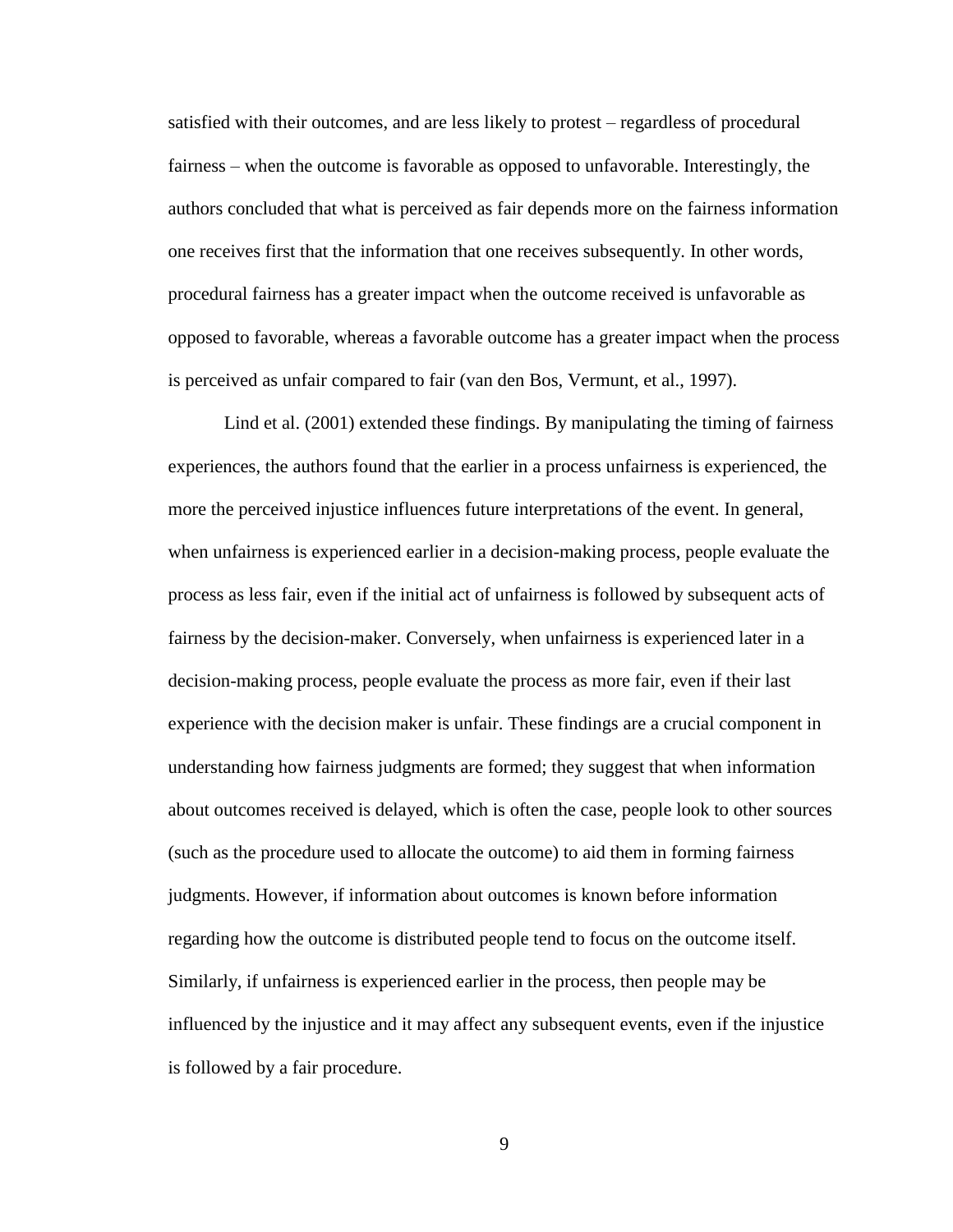The fair process effect has been one of the most replicated and robust effects in the justice literature. Findings indicate that when participants are allowed the opportunity to voice their opinion in the decision-making process, regardless whether they received a favorable outcome, they perceive the procedure as more fair and satisfying (van den Bos, Vermunt, et al., 1997). The effects found are not limited to laboratory studies (e.g., Bies & Shapiro, 1988; Lind et al., 2001; van den Bos, Vermunt, et al., 1997; van den Bos, Wilke, Lind, & Vermunt, 1998). They have been replicated in field experiments (e.g., De Cremer & Blader, 2006; De Cremer et al., 2010; Diekmann, Barsness, & Sondak, 2004; Thau, Aquino, & Wittek, 2007), and also have been documented in a variety of other situations (see "Evidence of Fair Process Effect" below for more detail). However, before discussing research findings involving the fair process effect, it is important to understand how procedural fairness is manipulated in the literature.

## <span id="page-19-0"></span>**Procedural Fairness Manipulations**

Voice procedures are generally the most accepted manipulation of procedural fairness in the justice literature, and produce robust effects. Voice procedures allow participants some input, and therefore some perceived control, in the decision-making process; participants are informed that a decision maker is either interested or not interested in hearing from participants about some decision that will affect the participants. However, voice procedures are not the only way to manipulate fairness. Researchers also have manipulated procedural fairness is through procedural accuracy, which manipulates whether the procedure used to allocate outcomes is accurate or inaccurate, that is it is based on complete or less complete information. This procedure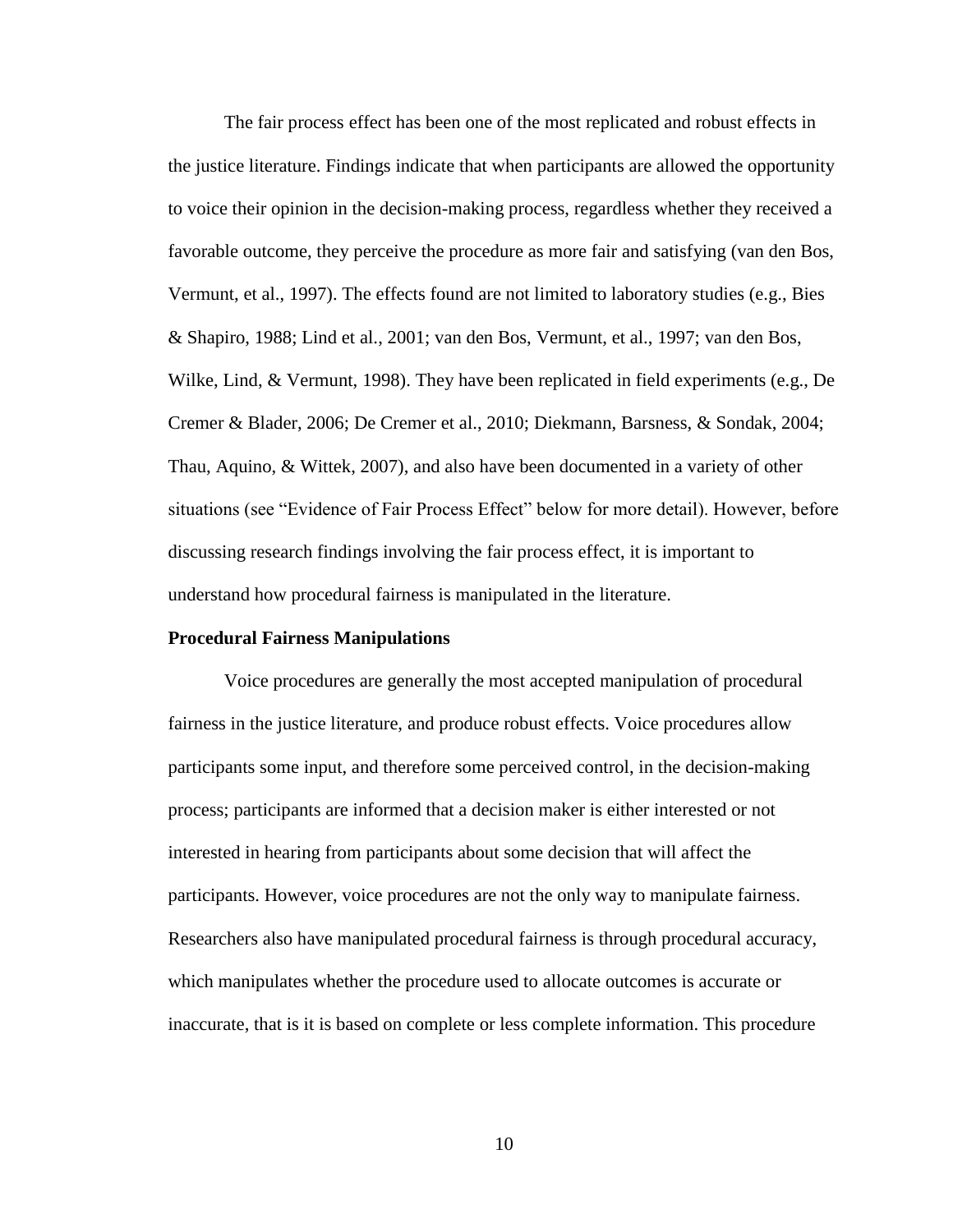produces robust fair process effects, although it is relatively less common in the justice literature.

<span id="page-20-0"></span>**Voice procedures.** Although voice procedures allow participants some input, and therefore some perceived control, in a decision-making process, a survey of the literature shows that there are two discrete forms of voice procedures: implicit and explicit (van den Bos, 1999; van den Bos & Lind, 2002). In both types of procedures, participants are either given or denied voice, but the manner in which this occurs varies.

In implicit voice procedures participants in the voice condition are informed that they possess the opportunity to voice their opinion during the decision-making process. Their input is solicited. Participants in the no-voice procedure are not informed of the opportunity to voice their opinion during the decision-making process, and are therefore unaware they even have an ability to provide input. As opposed to implicit voice procedures, in explicit voice manipulations both participants in the voice and no-voice condition are aware of the presence or absence of the opportunity to provide their input in the decision-making process. Those in the explicit voice condition are informed of their ability to provide their opinions and their input then is solicited. Participants in the novoice condition, however, are explicitly informed that the decision maker is not interested in their input regarding the decision-making process. In summary participants in both implicit and explicit voice procedures are treated the same. However, participants in the no-voice condition are either unaware (implicit voice) or aware (explicit voice) of the voice denial.

Van den Bos (1999) is one of the few researchers to look at the implicit/explicit voice distinction. Participants were either assigned to an implicit no-voice, explicit no-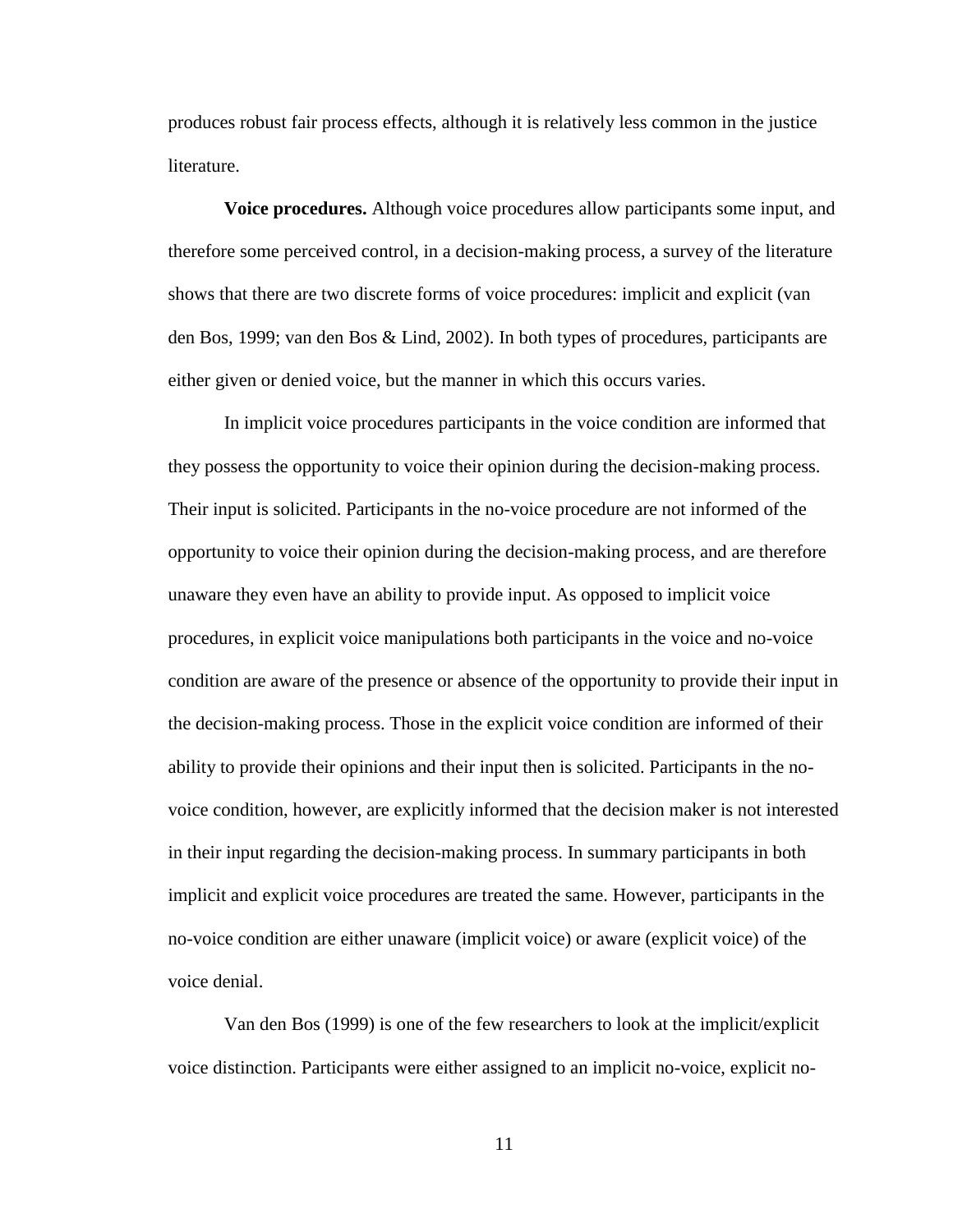voice, or voice procedure. Results indicated participants in the voice condition perceived the procedure as fairest and most satisfying; participants in the implicit no-voice procedure perceived the procedure as moderately fair and satisfying; participants in the explicit no-voice procedure perceived the procedure as least fair and satisfying. These findings suggest that explicitly informing participants that they will not be given the opportunity to provide their input in a decision-making process that will affect them produces the most adverse effects compared to when participants are either informed that they will be solicited for their input or do not know the opportunity to voice their opinion exists. Van den Bos (1999) and van den Bos and Lind (2002) argued that because participants in the implicit no-voice condition were not aware of their ability to voice their input in the decision-making process, they did not have direct information about the procedure and, therefore, found it difficult to assess and respond to the procedure. These participants had to look elsewhere for information about the procedure and found such information by looking at the outcome they received. Comparatively, those in the explicit voice and no-voice conditions had direct access to information regarding the fairness of the procedure and, for that reason, did not need to rely on information about the outcome received, compared to their implicit no-voice counterparts. In summary, although not many researchers have made the distinction between implicit or explicit voice procedures, research suggests that explicit voice denial procedures are judged as more averse and least fair compared to when voice is granted or when implicit no-voice procedures are used. Participants in explicit voice procedures have direct access to information about the process by which resources are allocated, and, thus, form their fairness judgments using this information.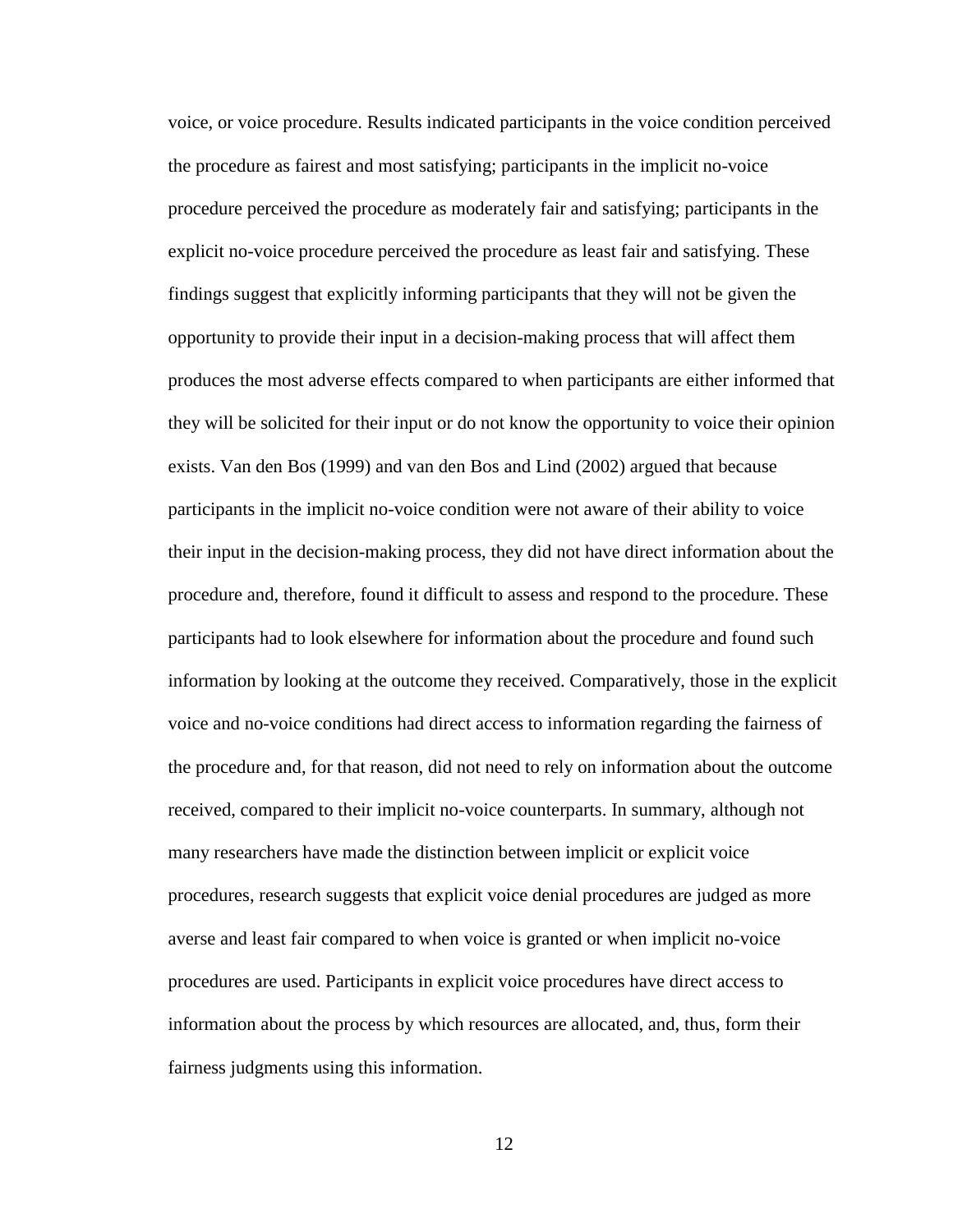<span id="page-22-0"></span>**Procedural accuracy manipulations.** Procedural accuracy manipulations are less common in the justice literature, yet still produce robust fair process effects. One version of procedural accuracy manipulations asks participants to read a scenario describing a selection process for a job and to imagine that they are applying for the job. The selection process consists of nine assessments, and participants complete all nine assessments. Participants are then informed that either *all* of the nine assessments are graded (known as the accurate procedure) or that only *one* of the nine assessments will be graded (known as the inaccurate procedure); the grade they receive on the assessment(s) will influence the company's hiring decision. For example, using this paradigm, van den Bos, Vermunt, et al. (1997) found that participants perceived their outcome as more fair, and were more satisfied with their outcome, when the procedure used was accurate compared to inaccurate.

## <span id="page-22-1"></span>**Evidence of Fair Process Effect**

Regardless whether implicit or explicit procedures or procedural accuracy manipulations are used, research has documented the fair process effect in a variety of situations (De Cremer et al., 2010; van den Bos, 2001; van den Bos, Lind, Vermunt, & Wilke, 1997). One area in which the fair process effect has been found to play a role is when individuals do not know how to react to an authority figure responsible for outcome allocations. Van den Bos, Wilke, and Lind (1998) looked specifically at the role of trust in an authority figure. Based on fairness heuristic theory, the authors proposed that people often do not have information concerning whether they can trust an authority and are frequently uncertain about their relationship with these authority figures, for instance, whether they will be exploited or excluded by the authority, or how they should judge the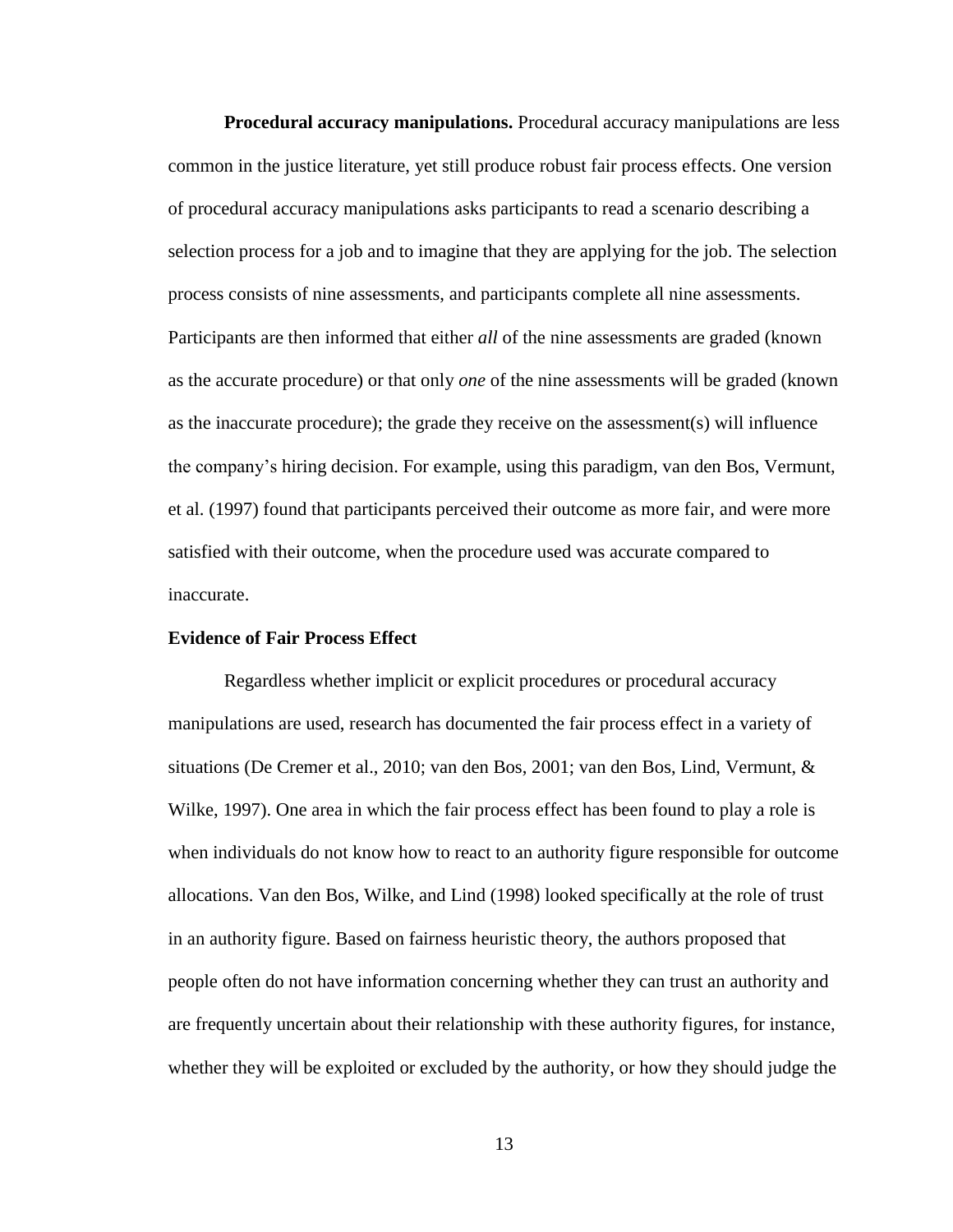outcomes they receive from the authority. Therefore, people may look at fairness information present in outcome allocation procedures to interpret how they should react to the outcomes they received. Results from a series of experiments found that when information about the authority's trustworthiness was not available, participants judged their outcomes as more fair and were more satisfied with their outcome when they were granted, rather than denied, voice. However, when information about the authority's trustworthiness was available, either positive or negative (i.e., the authority can be trusted or cannot be trusted, respectively), participants based their outcome judgments less on the procedure used and more on the trustworthiness information. Specifically, the participants rated their outcome satisfaction and outcome fairness perceptions relatively the same regardless whether they were granted or denied voice. Additional research on the role of authorities in a decision-making process has found that people are less accepting of the authority and view the authority figure as less considerate and impolite when an unfair procedure is experienced earlier in the interaction (Lind et al., 2001).

Another area in which research on the fair process effect has focused is information present in reference points, such as social comparison information and individuals' expectations about outcomes. Results have consistently found that when information regarding others' outcomes (i.e., social comparison information) is available, individuals compare their own outcome to that of another's outcome to form their fairness judgments. This occurs regardless of if they were granted or denied voice; it holds true when the outcome received is better than, worse than, or equal to a comparison other's outcome (van den Bos, Lind, et al., 1997). Likewise, when people use expectations about an outcome they will receive as a reference point to judge their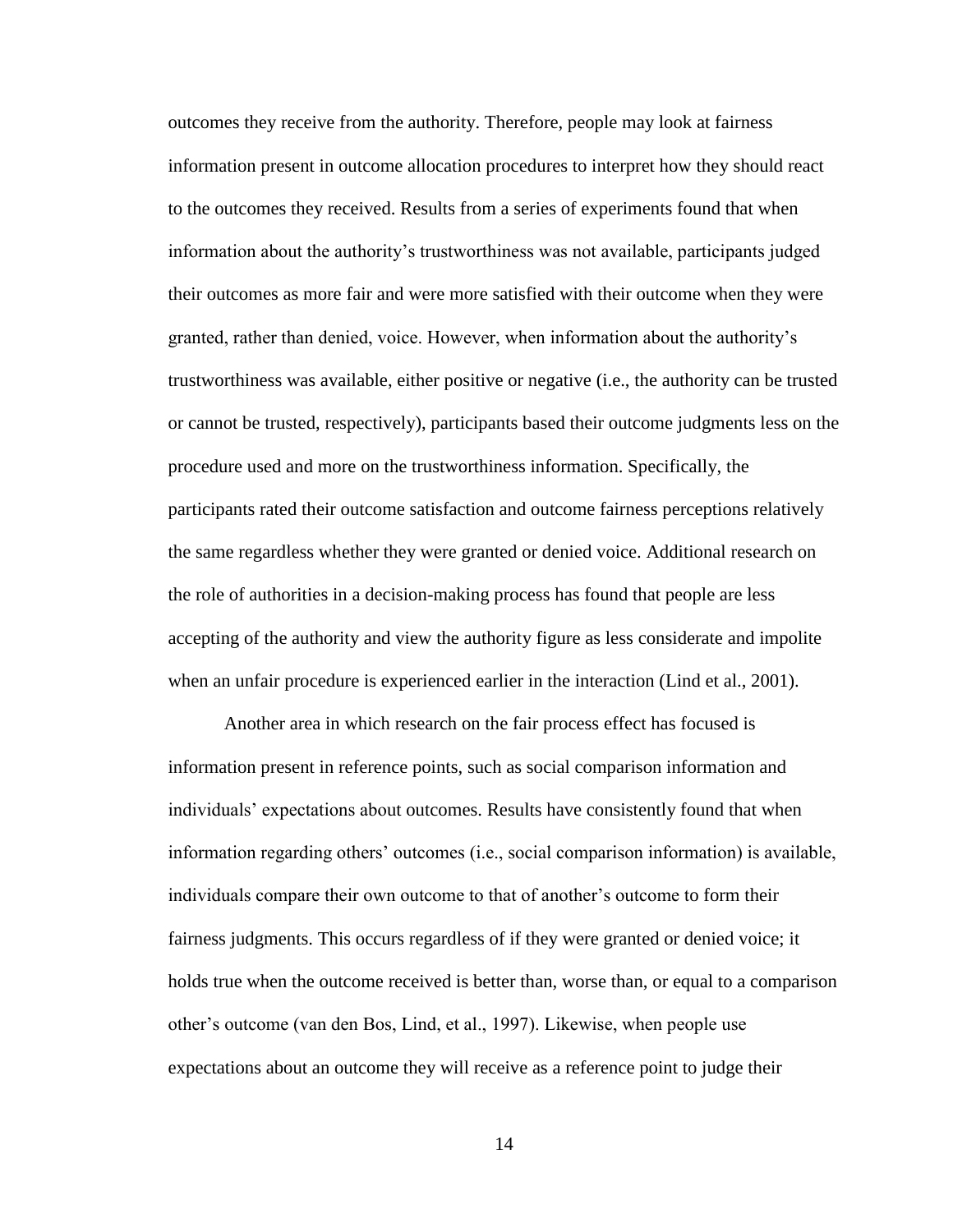outcomes, they are more satisfied with their outcome and consider it more fair when they are granted rather than denied voice. This occurs regardless of whether their outcome received is better than or worse than they expected (van den Bos, Wilke, Lind, et al., 1998). However, when comparison information is not available, individuals do not have a reference point to aid them in forming fairness judgments and therefore look elsewhere for such information, namely the process by which the outcomes are distributed (van den Bos, Lind, et al., 1997; van den Bos, Wilke, Lind, et al., 1998). In other words, when people lack external information that can be used as a reference point to compare their outcomes to another's outcomes, they rely on information obtained through the process by which the outcomes were distributed to form fairness judgments regarding the outcome they received. Conversely, when information is provided that can be used as a reference point to compare their outcomes to another's outcomes, they rely more on the comparison information than the process by which the outcomes were distributed to form fairness judgments regarding the outcome they received.

The robustness of the fair process effect has been documented even when a justification claiming mitigating circumstances is provided by the decision maker (Bies  $\&$ Shapiro, 1988). Justifications have previously been defined as the reasons why a decision maker made the resulting decision, and has been found to have independent effects on procedural fairness judgments when justification is provided. Interestingly, however, not many researchers have looked at the effects justification may have on procedural fairness interpretations. Research (e.g., Bies & Shapiro, 1988) suggests that participants judged the procedure as more fair when they were granted voice and also when justification for the decision was provided. The authors further found that procedure and justification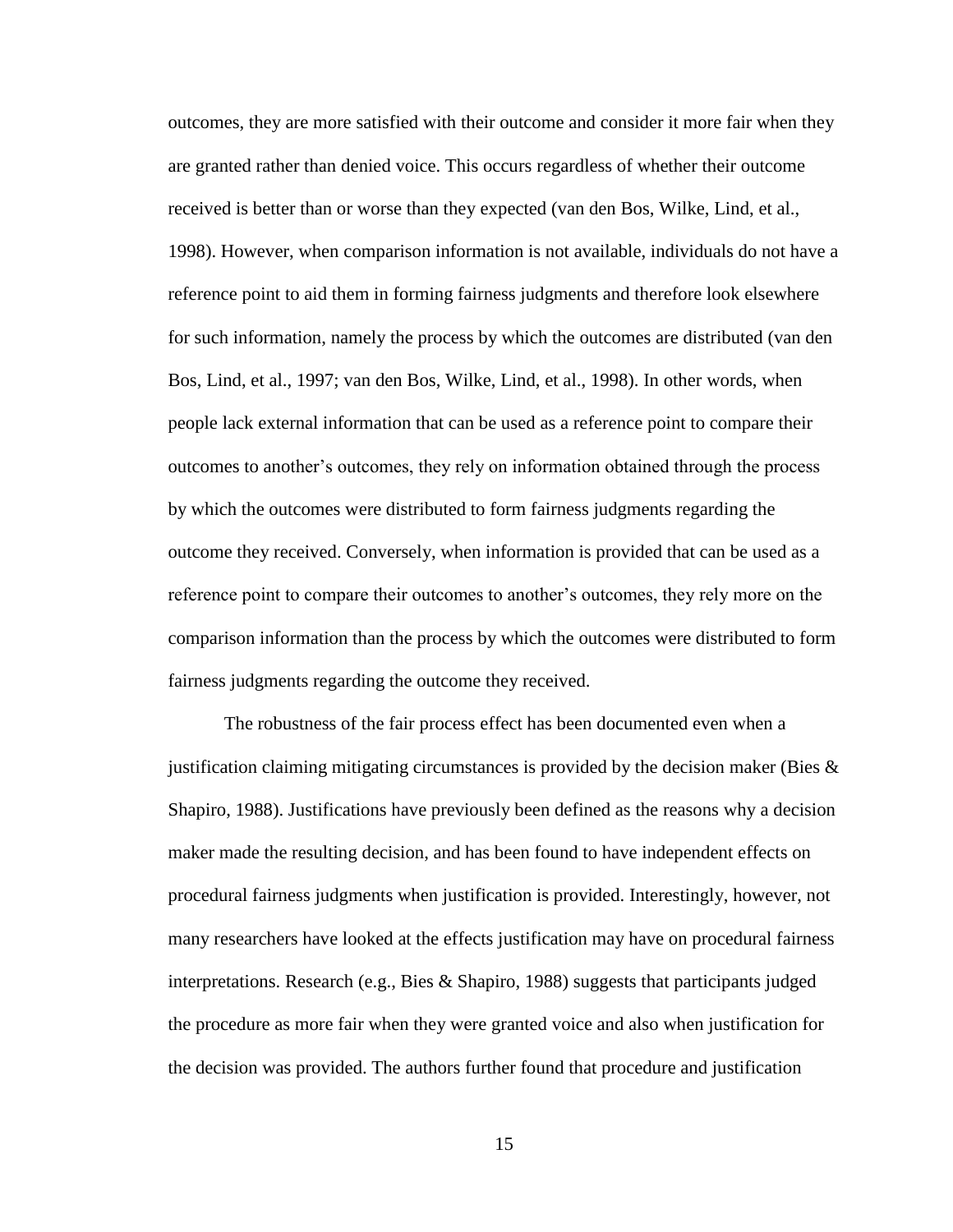were unrelated, and independently predicted fairness judgments. This suggests the search for procedural information may continue even when justification is provided.

The fair process effect emerges both when people personally experience, and when they indirectly learn about, procedural justice violations. This "third person effect" had been found in a variety of studies (e.g., see Bies & Shapiro, 1988; van den Bos, 1999; van den Bos, Lind, et al., 1997; van den Bos, Vermunt, et al., 1997; van den Bos, Wilke, & Lind, 1998; van den Bos, Wilke, Lind, et al., 1998; van Prooijen et al., 2004). Van den Bos, Vermunt, et al. (1997), for example, documented the fair process effect when individuals did not directly experience the unfairness. Using a procedural accuracy manipulation, the authors had participants imagine they were applying for a job and were asked to read a scenario. The authors then manipulated the order in which participants received information about the procedure used and the outcome received. Results were consistent with typical first-person procedural fairness effects; when procedural information was available first individuals based their fairness judgments on the procedure used, regardless of outcome favorability; whereas when outcome information was presented first, individuals based their fairness judgments on outcome favorability, regardless of procedure. Furthermore, participants judge the procedure as more fair and are more satisfied with their outcomes when they are granted, rather than denied, voice

In summary, the fair process effect has been one of the most replicated effects in the justice literature, and research has documented the robustness of the effect in a variety of situations. This is true not only when people directly experience the unfairness, but also when they are asked to imagine experiencing the injustice. Moreover, the fair process effect has emerged when voice manipulations or procedural accuracy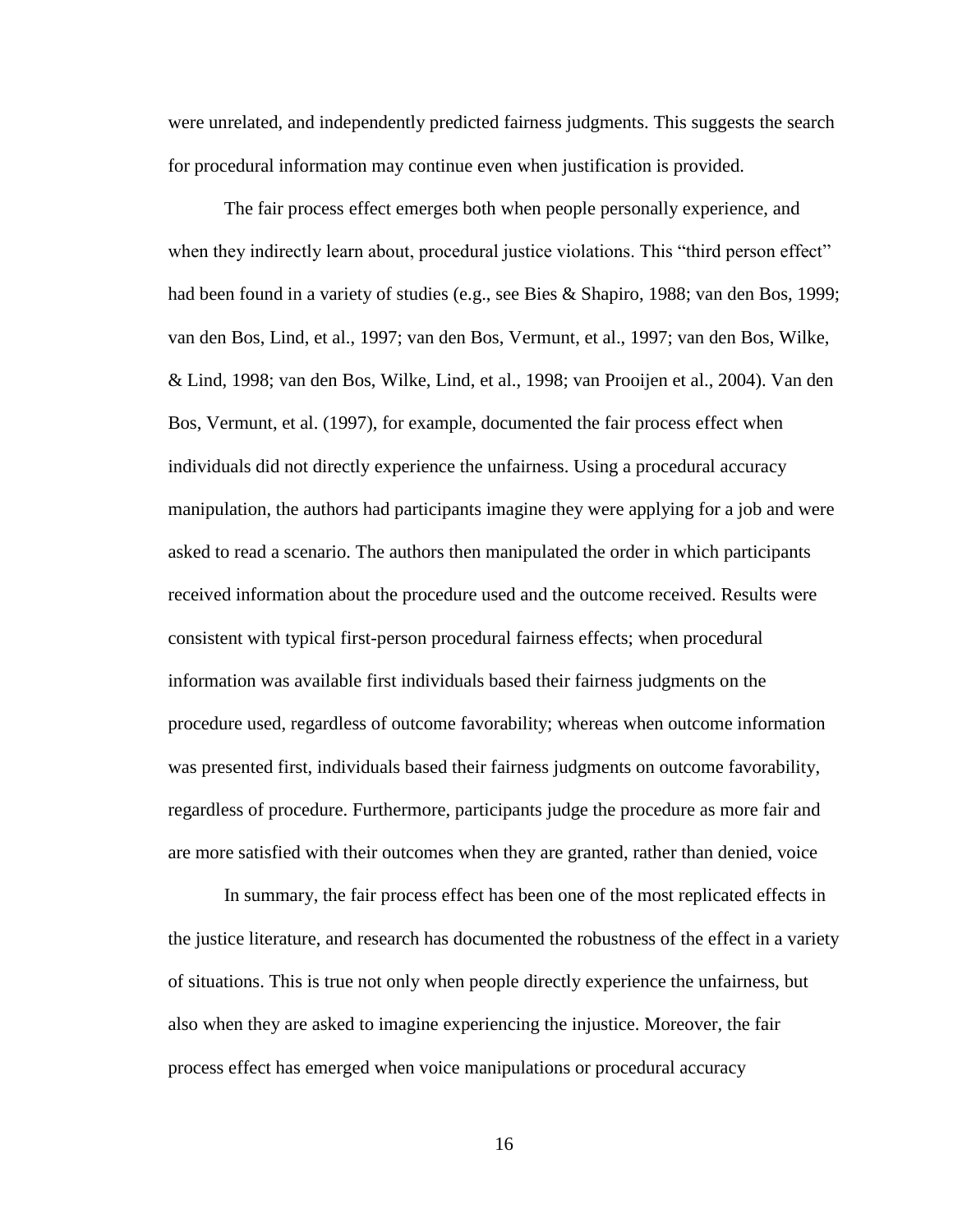manipulations are used. It has been consistently found that when other information, such as comparison information of another's outcome or whether an authority can be trusted, is not available, people turn to other sources to aid them in the development of their fairness judgments. One prominent avenue people use is the information present in the fairness of the outcome allocation procedure. When forming fairness judgments, people often do not have access about the outcomes they will receive readily available; they often experience a long delay between the behaviors in which they engage in and the outcomes they will receive as a result (van den Bos, McGregor, & Martin, 2015). However, procedural information concerning the outcome allocation is generally readily available and often experienced prior to receiving the outcome. People focus on this information to form their fairness judgments which, in turn, influences their perceptions of subsequent events. Clearly, fairness matters a great deal to people, yet it is often not clear why fairness matters. Recently, researcher have begun addressing why fairness perceptions matter by looking at possible antecedents or conditions people experience which make them place more value on procedural fairness. One direction researchers have begun focusing on is the role uncertainty may play in the formation of procedural fairness judgments.

#### <span id="page-26-0"></span>**The Role of Uncertainty in Fairness Judgments**

<span id="page-26-1"></span>**Uncertainty and insecurity.** Uncertainty has been defined as an aversive state that is associated with the perception that life lacks purpose, directions, and meaning. It also has been defined as a disruptive state that can block one's ability to make decisions and to act upon them (Sedikides, de Cremer, Hart, & Brebels, 2013). Most research involving uncertainty and its role in the formation of fairness judgments has been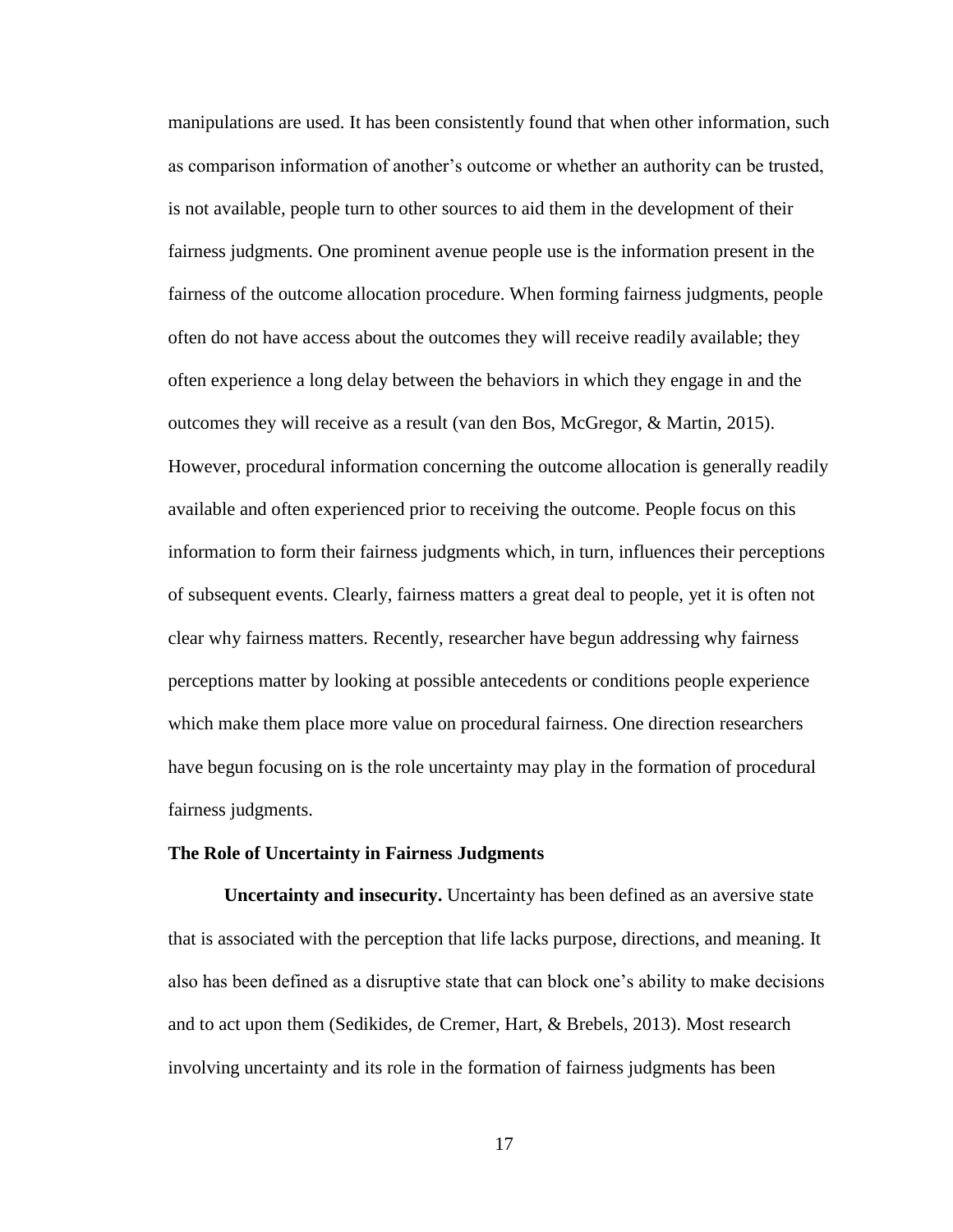conducted in the Netherlands, Turkey, and Germany, and researchers have recognized that Dutch, Turkish, and German words for uncertainty have connotations of insecurity, not "mere" uncertainty. Further, a study by McGregor, Prentice, and Nash (2009) supports the difference between insecurity and uncertainty primes. This study found that the effects of uncertainty's role in the formation of fairness judgments can be applied to English-speaking participants if an appropriate insecurity prime is used. McGregor et al. manipulated the language used to prime uncertainty in English-speaking participants; participants were asked to describe the emotions elicited when reading the word(s) "uncertainty," "insecurity," or "uncertainty about school," as well as asked to describe what they think will happen to them when they feel uncertain (or insecure or uncertain about school). Results indicated that the word "insecurity" and the words "uncertainty about school" had identical effects on the outcome variable whereas the word "uncertainty" had less effect on the outcome variable. As noted above, some researchers (e.g., van den Bos et al., 2015) have argued that the discrepancy in the interpretation of the word "uncertainty" versus "insecurity" by participants may be due to the fact that, for English-speaking participants, the word "uncertainty" may not evoke the same emotional reaction that manifests in the Dutch, Turkish, or German translation. Uncertainty in English implies simply informational uncertainty. "Insecurity," in contrast, is less ambiguous for English-speaking participants and can imply personal uncertainty about important goals, such as love or success. For this reason, the findings presented here dealing with uncertainty effects are best conceptualized as "insecurity effects." Due to convention in the literature, however, the term "uncertainty" will continue to be used in reviewing this research.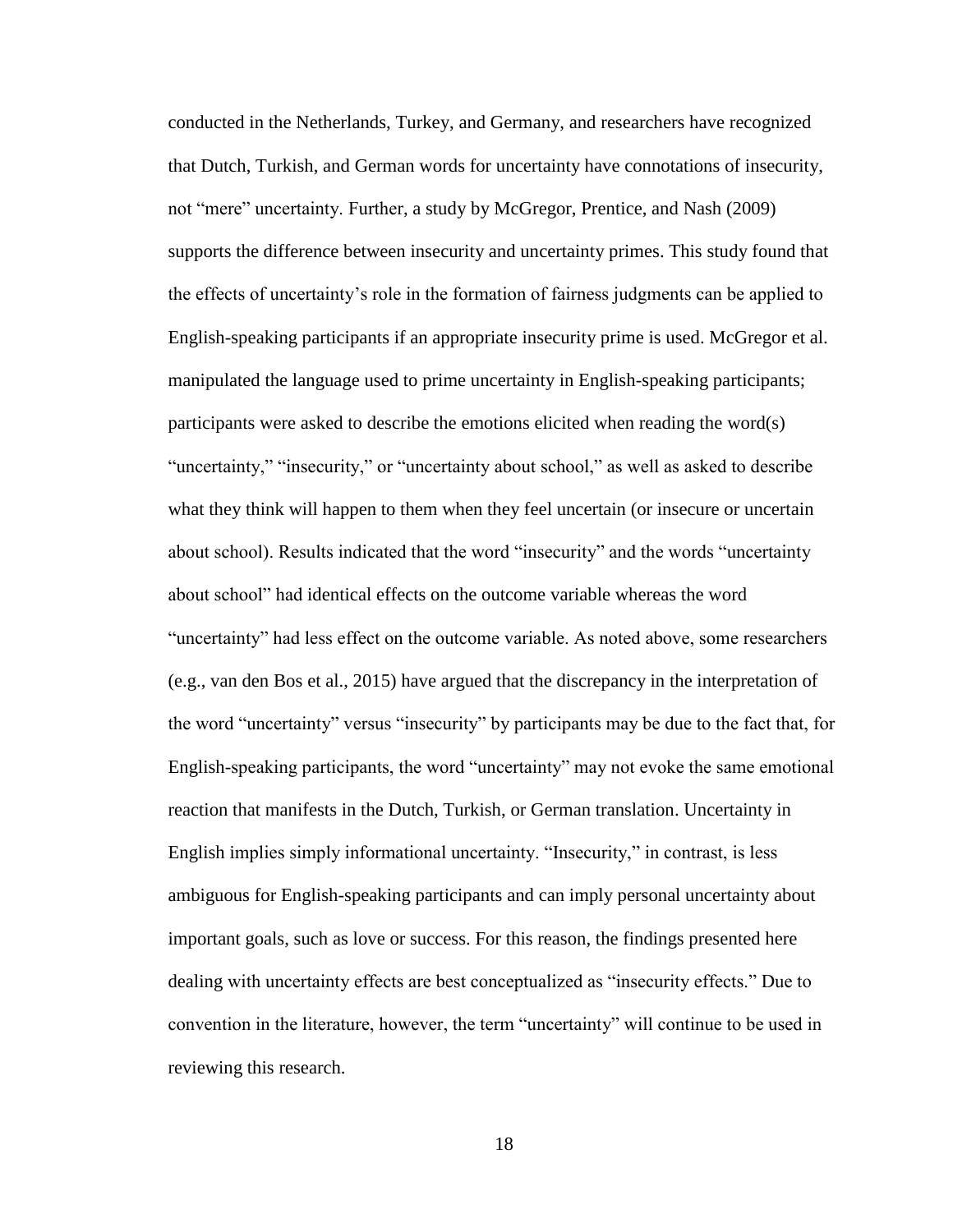<span id="page-28-0"></span>**Uncertainty management model.** The role uncertainty plays in the formation of fairness judgments has been referred to as the *uncertainty management model* (van den Bos & Lind, 2002). According to the uncertainty management model, fairness perceptions are important because fairness information can be used to either alleviate or remove completely the discomfort associated with the feeling of uncertainty; additionally, it has been argued that the management of uncertainty is a basic human motive that allows the individual to regain a sense of control and predictability in one's life. The uncertainty management model, together with fairness heuristic theory, suggests that people are able to use relevant fairness-related information as a mechanism to alleviate uncertainty that may be associated with ceding control to an authority figure or whether they will be exploited by, or excluded from, their group (Sedikides et al., 2013; van den Bos & Lind, 2002). Research employing the uncertainty management model and fairness heuristic theory has found support not only in laboratory settings (De Cremer & Blader, 2006; De Cremer et al., 2008; De Cremer & Sedikides, 2005), but also in field settings (De Cremer et al., 2010; Diekmann et al., 2004). For example, Diekmann et al. (2004) looked at the effects of uncertainty concerning performance standards in employees on job satisfaction in relation to fairness perceptions. Results indicated that when procedural fairness was low and uncertainty was high, employees experienced less job satisfaction compared to when procedural fairness and uncertainty were both low, and when procedural fairness was high regardless of level of uncertainty.

Research (e.g., De Cremer et al., 2008; van den Bos, 2001) combining the uncertainty management model and fairness heuristic theory in the laboratory has found substantial affective, behavioral, and cognitive effects when uncertainty is induced and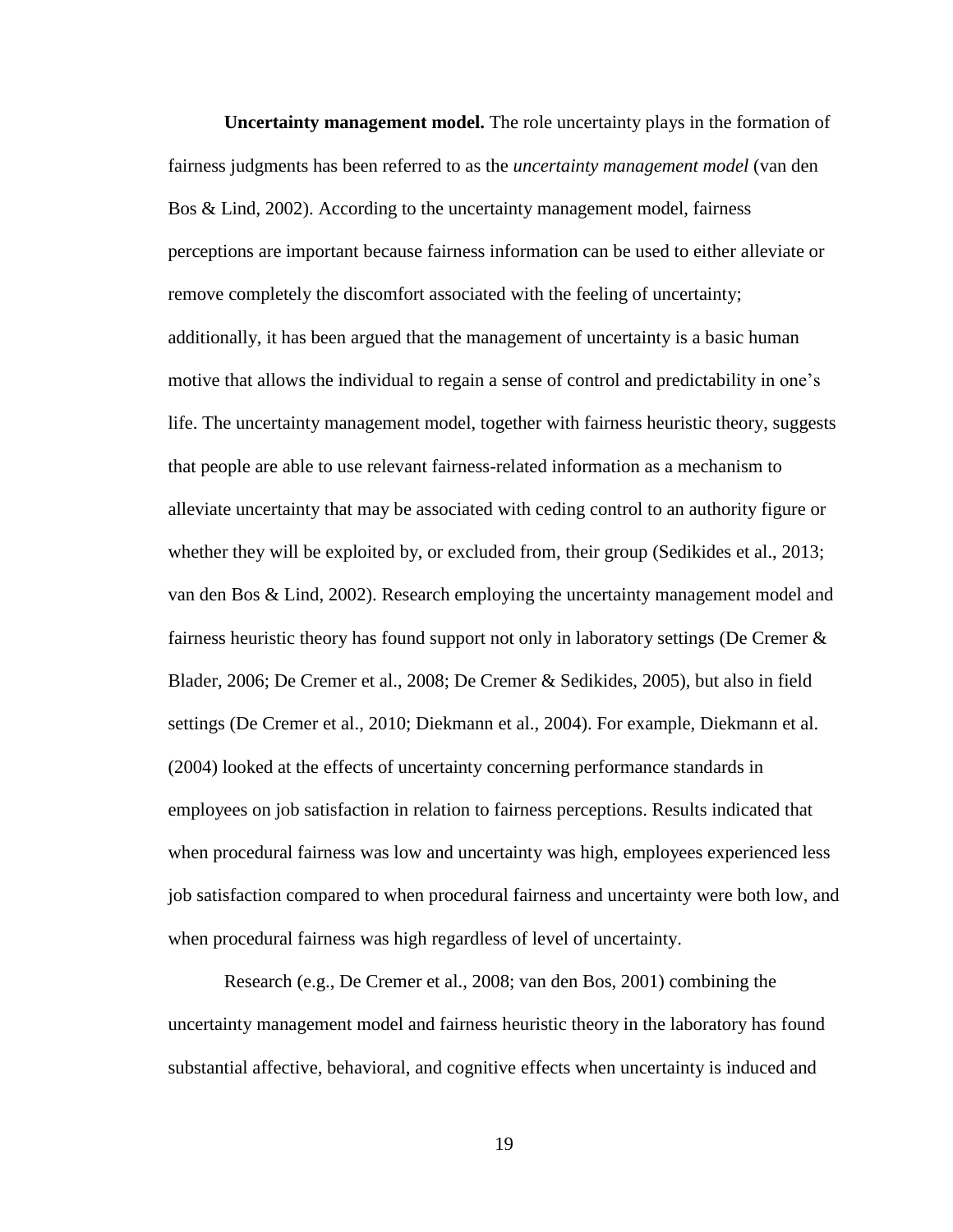participants subsequently are granted or denied voice. Van den Bos (2001), for example, manipulated uncertainty salience and procedural fairness through voice procedures and found that when participants were asked to think about being uncertain and were subsequently granted voice in a decision-making process, they experienced the least negative affect towards their treatment compared to participants in the uncertainty salient-no-voice, uncertainty nonsalient-no-voice, and uncertainty nonsalient-voice conditions. Conversely, participants who were asked to think about being uncertain and were subsequently denied voice in a decision-making process experienced the most negative affect towards their treatment. Additionally, participants who were asked to think about being uncertain and were subsequently granted voice in a decision-making process experienced the least disappointment-related affect, the least anger-related affect, and the most positive affect compared to the other conditions. In contrast, participants who were asked to think about being uncertain and were subsequently denied voice in a decision-making process experienced the most anger-related affect and the least positive affect compared to the other conditions. Disappointment-related affect was identical in both no-voice conditions. Taken together, it can be argued fairness perceptions become critically important when people experience, or think about, uncertainty in their lives. Fairness perceptions, it would seem, can be used as a mechanism to alleviate the effects of feeling uncertain.

Research on the uncertainty management model has distinguished between self, general, and belongingness uncertainty and their successive roles in fairness perceptions. Self-uncertainty specifies that people use justice perceptions to reduce uncertainty about the self, and has been operationalized as self-esteem (i.e., overall evaluations of one's self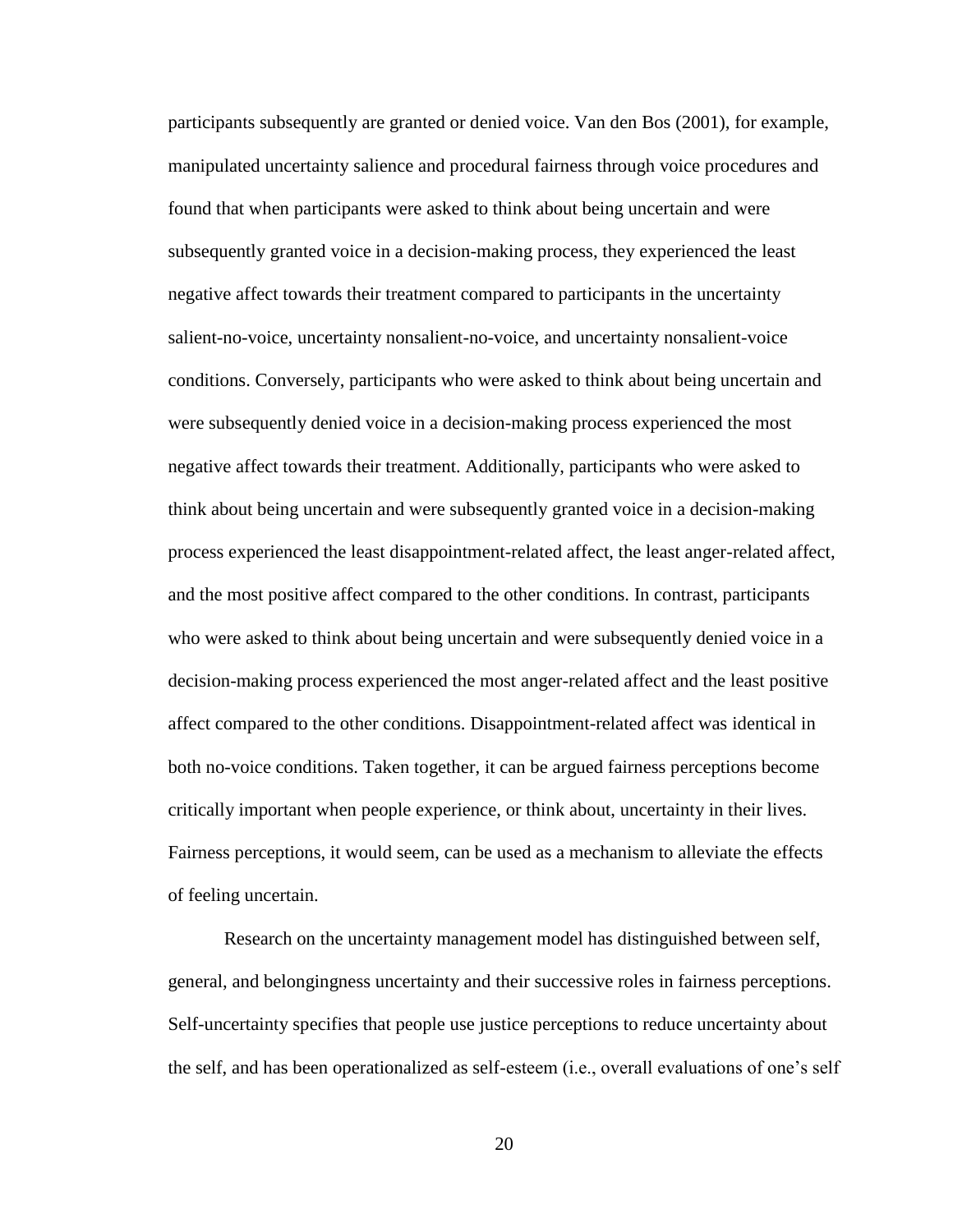and abilities), self-doubt (i.e., sense of disbelief and distrust in one's abilities or characteristics), and self-concept unclarity (i.e., the extent to which one's self-concept is clearly and confidently defined; De Cremer & Sedikides, 2005). De Cremer and Sedikides (2005) found that when operationalizing self-uncertainty as self-esteem, participants with unstable self-esteem judged a decision-making process as less fair and experienced less positive affect when denied rather than granted voice compared to stable self-esteem individuals; these patterns also held true when procedural fairness was manipulated using procedural accuracy. When operationalized as self-doubt, participants high in self-doubt experienced more negative affect and had less cooperation intentions when voice was denied, rather than granted, compared to those low in self-doubt. When operationalized as self-concept (un)clarity, participants with low self-concept clarity (i.e., self-concept unclarity) experienced more negative affect when denied rather than granted voice compared to those high in self-concept clarity (De Cremer & Sedikides, 2005). Across all these studies, individuals who were uncertain about themselves paid more attention to variations in procedural fairness information; when denied voice they judged the procedure as less fair, experienced more negative affect, and were less likely to cooperate on a later task compared to individuals who were certain about themselves. Conversely, when uncertain individuals were granted voice, they experienced similar levels of fairness perceptions, negative affect, and cooperation intentions as individuals certain about themselves reported.

Not only has research on the uncertainty management model been conducted in laboratory settings, but the effects also have been documented in field settings, organizational settings in particular. It is important to note that even though uncertainty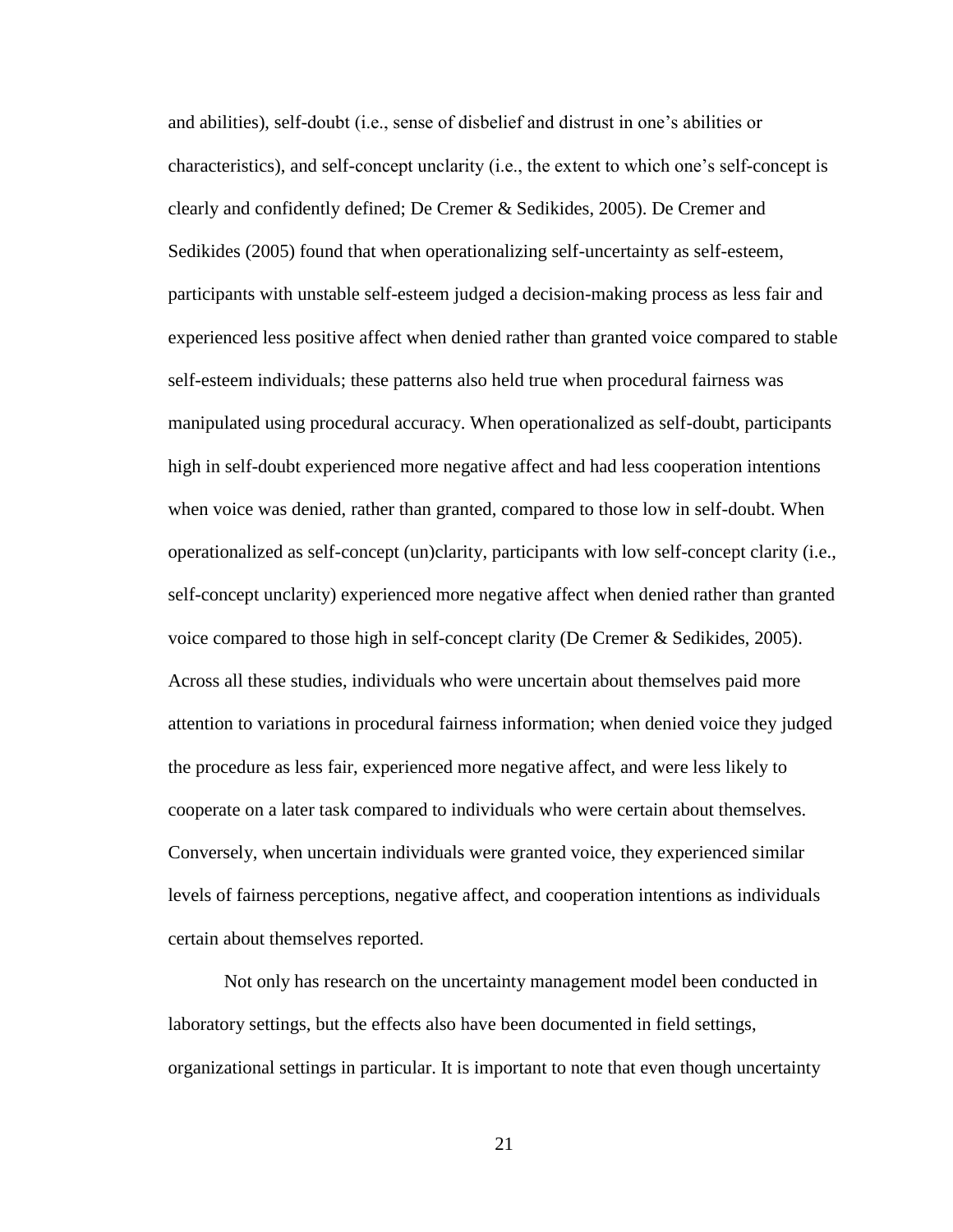and procedural fairness are not directly manipulated in field settings, the effects of uncertainty still are reproduced, providing further testament to the robustness of the uncertainty management model and fair process effect. For example, De Cremer and Blader (2006) found that voice was more strongly related to organizational identification when employees were high in need to belong compared to low in need to belong. This may be due to the fact that employees with a high need to belong are perhaps more uncertain about their place in the group and gathered information regarding their worth to the group through voice procedures. Diekmann et al. (2004) found that when employees were uncertain, they were more satisfied with their job when their overall fairness perception of their supervisor was high compared to low. Furthermore, De Cremer et al. (2010) found that when employees were unsure about their standing in an organization, operationalized as organizational tenure, those with high uncertainty expressed lower organizational commitment, were less likely to engage in organizational citizenship behaviors, and had less positive customer performance across both fair and unfair outcomes when procedural fairness was low compared to high. This and other research shows that the uncertainty management model can be successfully applied to organizational settings. The interaction between uncertainty and procedural fairness appears to moderate organizational outcomes such as commitment, job satisfaction, and organizational citizenship behavior intentions.

In summary, evidence for the application of the uncertainty management model has been found in both laboratory settings as well as in organizational settings. Outcomes associated with the uncertainty by procedural fairness interaction include affective responses, such as more anger-related affect, organizational commitment, and job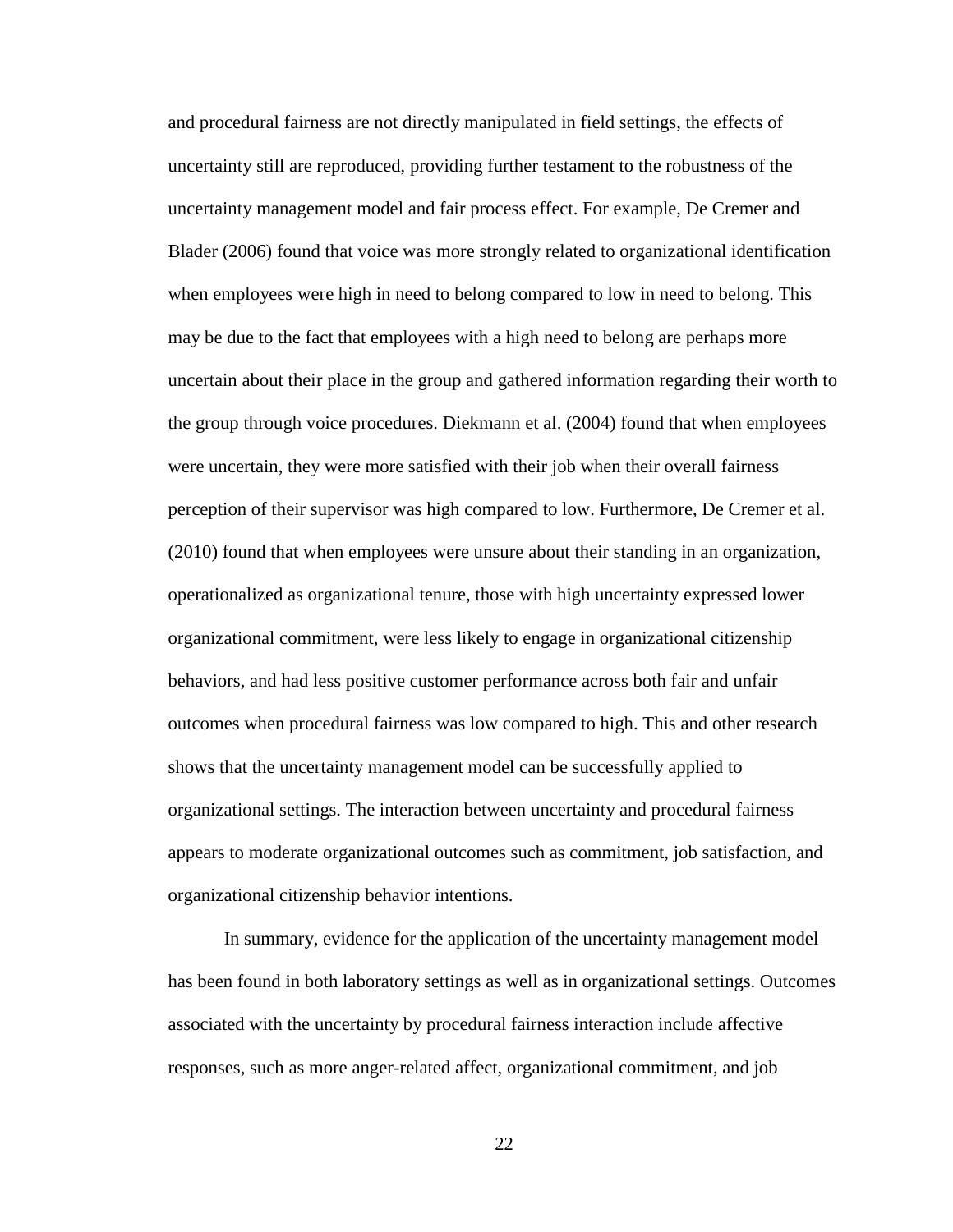satisfaction; behavioral responses, such as cooperation intention and organizational citizenship behaviors; and cognitive responses, such as fairness judgments and job satisfaction. Although the uncertainty management model produces robust effects, it is still unclear why these reactions and responses occur. This study suggests an additional mediating variable that has not been included in the uncertainty management model and fair process effect literature, namely the role psychological contract may play in the overall relationship between uncertainty, variations in fairness, and outcomes.

A psychological contract, discussed below, is defined as an implied exchange relationship between two parties (such as the employee and the organization) and is based on the principles of mutuality and reciprocity (Muchinsky, 2012). Some research has linked justice and organizational citizenship behaviors (and anticitizenship behaviors) through possible mediators such as job satisfaction and psychological contract (Kickul, Neuman, Parker, & Finkl, 2001). However, research has not looked at the mediating role psychological contract may play in the fairness-citizenship link in the presence of uncertainty. Furthermore, research has not look at this link when specifically focusing on procedural fairness and altruism. The rationale for the proposed mediated relationship is based on a survey of the overall findings in both the justice and psychological contract literature. Considering their face validity, outcomes associated with the psychological contract construct appear to map nicely onto organizational citizenship behaviors, and they are congruent with outcomes associated with justice. For example, research (Herriot et al., 1997; Kickul et al., 2001) suggests that when someone experiences injustice, such as a lack of consultation or fairness (e.g., lack of procedural fairness), they perceive this act by the organization as a breach in their psychological contract. They then are more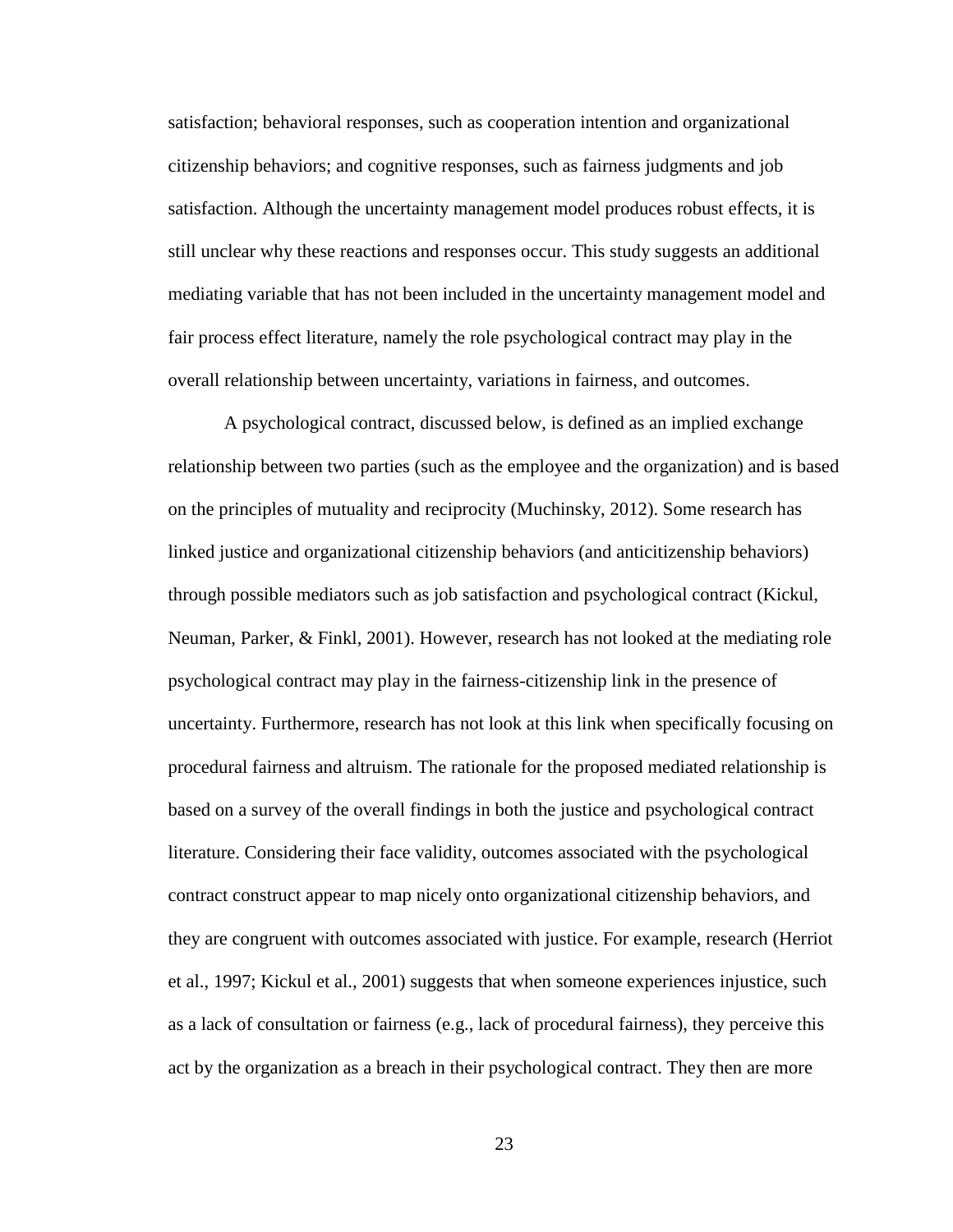likely to withdraw extra-role behaviors (e.g., helping coworkers) and/or engage in more harmful organizational behaviors. Conversely, Konovsky and Pugh (1994) found that procedural fairness was a positive predictor of organizational citizenship behaviors, such that higher levels of procedural fairness by an employee's supervisor was related to more acts of organizational citizenship behaviors displayed by the employee. Therefore, before explaining the study methods, it is critical to understand what exactly is included in one's psychological contract and why various outcomes may occur.

#### **Psychological Contract**

<span id="page-33-0"></span>Psychological contract is defined as an implied exchange between two parties, such as between an employee and their employer, and is based on the principles of mutuality (shared beliefs about specific terms of the exchange relationship) and reciprocity (commitment each party has to the other; Muchinsky, 2012). In addition to mutuality and reciprocity, Rousseau (2001) argued that schemata are the foundation of the psychological contract. Schemata are cognitive organizations or mental models of conceptually related elements, and can be more or less conscious beliefs that have both verbal and non-verbal elements. Once formed, schemata are maintained, tend to resist change once completed, and any following information tends to be interpreted through the lens of the existing schema. As such, schemata serve an interpretive and informational function that enable individuals to fill in blanks created from missing or incomplete data and predict future events, thereby helping individuals reduce the uncertainty imposed by unpredictable circumstances of their environment. This function is similar to the fair process effect and uncertainty management model in that information gathered through the process by which outcomes are distributed can reduce or completely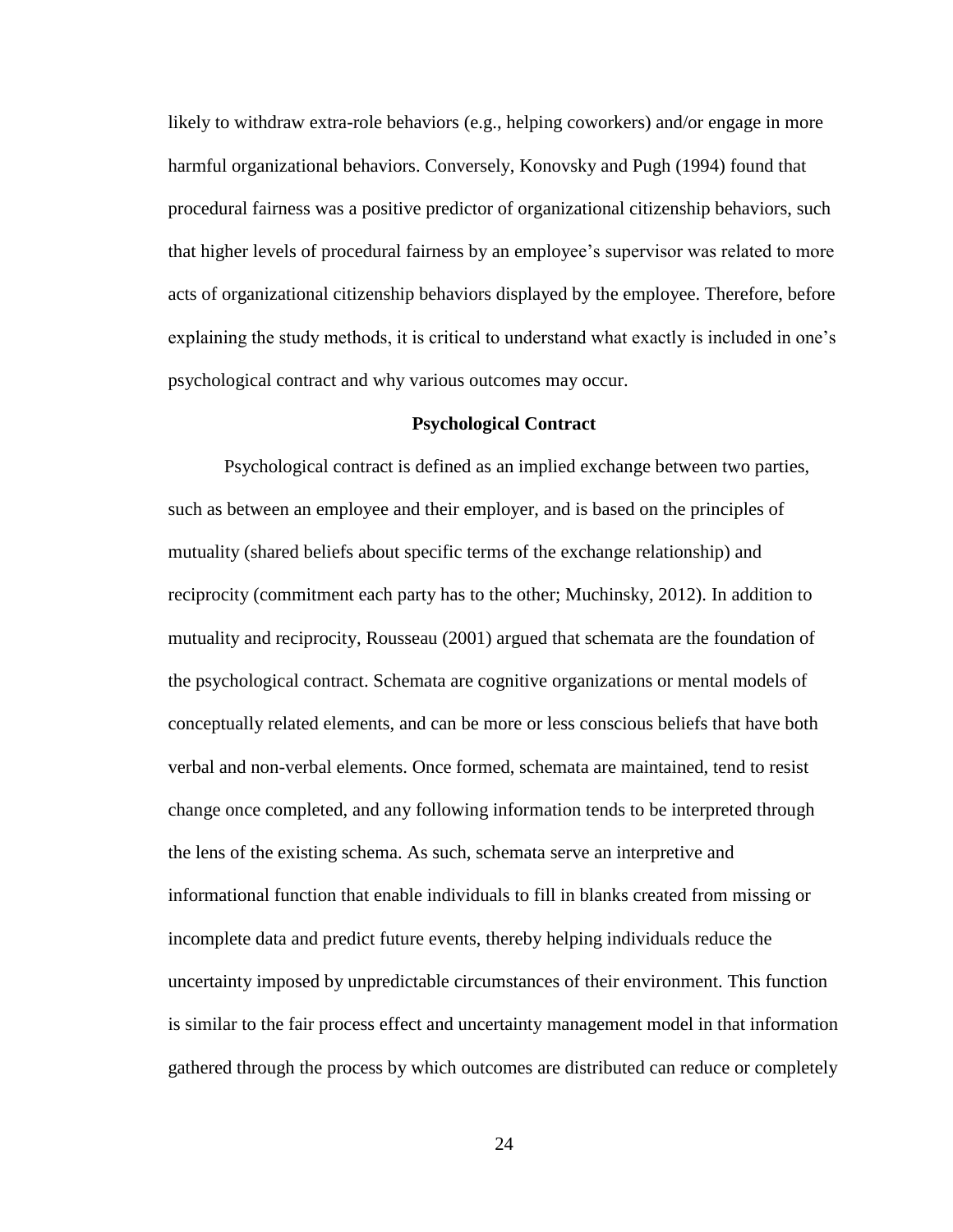alleviate uncertainty experiences and further influence interpretations of subsequent events. In other words, when uncertain, initial acts experienced tend to hold the most weight and influence interpretations of successive actions (De Vos, Buyens, & Schalk, 2003; Lind et al., 2001; Rousseau, 2001).

Research has looked at the development of psychological contracts in employees and has found that there are two main events involved in the formation of psychological contracts: developments during recruitment and developments during socialization. During recruitment, organizational agents may promise promotions or job security in order to attract the most qualified candidates. Whether intentional or not, these promises become expectations and, if not met, can result in perceived psychological contract breaches or violations by the employee (Robinson, Kraatz, & Rousseau, 1994; Robinson & Morrison, 2000). Additionally, formal socialization of new employees into the organization may impact the development of psychological contract perceptions. When entering a new organization, new employees often lack information about the terms of their employment relationship. As such, psychological contracts schemata formed during the socialization processes, processes that are aimed at indoctrinating employees into the organizational about the culture and beliefs, can be used to actively interpret the initial experiences of the newcomer as a basis for predicting future events (De Vos et al., 2003). Robinson and Morrison (2000) found that formal socialization was negatively related to perceived psychological contract breach, in that perceived contract breach was less likely to occur when employees experienced formal socialization.

Most research (De Vos et al., 2003; Robinson et al., 1994) tends to focus on the formation of psychological contracts and their outcomes, but few have examined the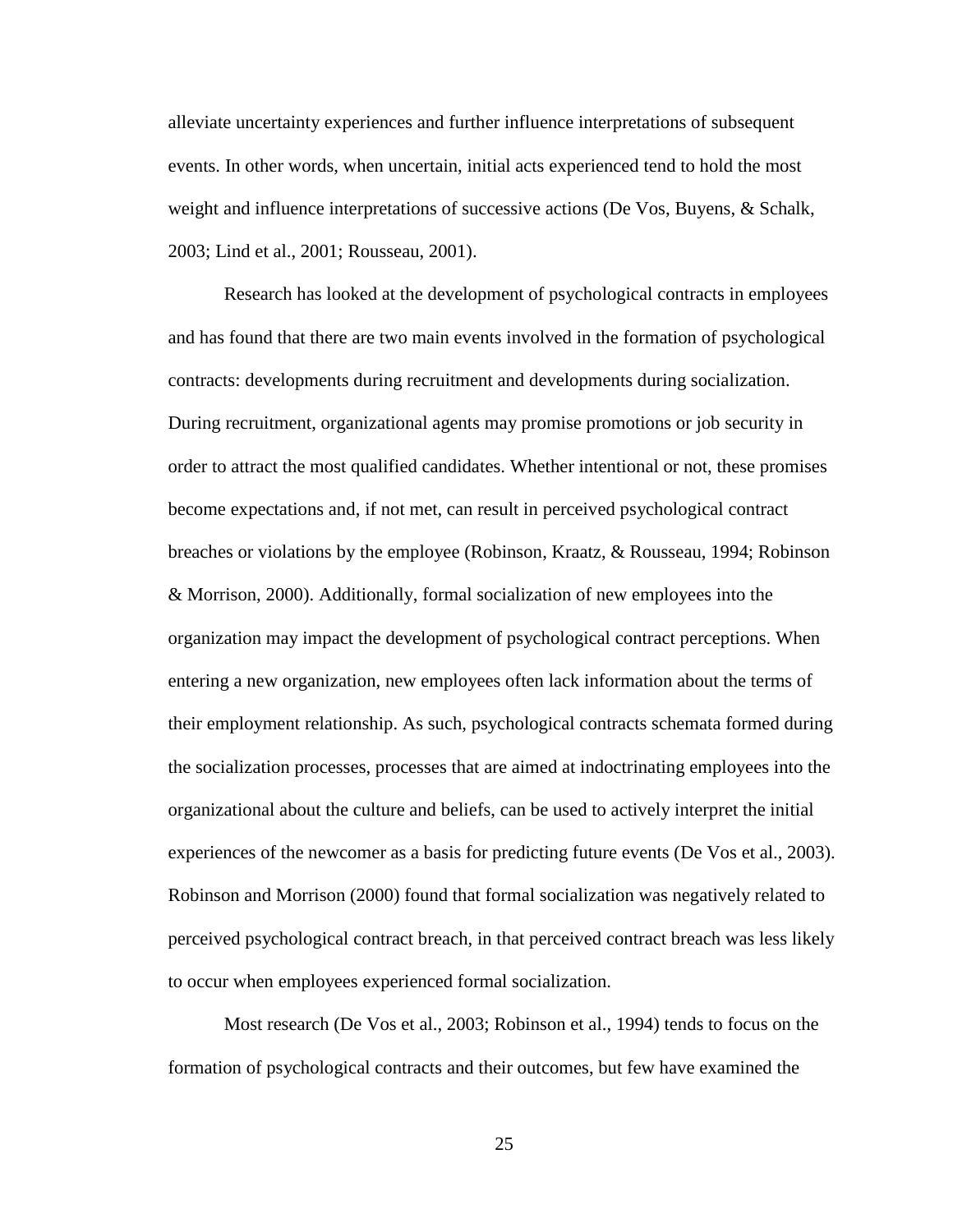various components that are perceived by employees to be owed to them by their employers. Herriot et al. (1997) looked at the contents of one's psychological contract and found employees perceived 12 obligations their employer owed their employees. Of the 12 obligations, fairness, consultation, and justice were all recognized as important factors. Fairness included ensuring fairness in selection, appraisal, promotion, and termination procedures. Consultation included consulting and communicating with employees on matters that affect them. Justice included fairness and consistency in the application of rules and disciplinary procedures. In other words, the three components of fairness, consultation, and justice were concerned with aspects of procedural fairness, such as having a voice in a decision-making process and the application of consistent rule and procedures (Greenberg, 1987; Herriot et al., 1997). In congruence with Herriot et al. (1997), Rousseau (1990) found that in exchange for financial rewards from their employer, new hires feel they have an obligation to perform extra-role behaviors.

In summary, psychological contracts are informal, typically unwritten, rules and beliefs that are held between two parties in an exchange relationship. They are promisebased and generally exist over unspecified periods of time. Psychological contracts can be placed on a continuum from transactional to relational contracts. On the one hand, transactional contracts (also known as economic exchanges; Konovsky & Pugh, 1994) are characterized by shorter time frames and generally involve the exchange of services for financial incentives; individuals holding transactional contracts with other parties tend to be alienated from others and engage in antisocial behaviors, such as threats or negligence, when their contract is breached. On the other hand, relational contracts (also known as social exchanges; Konovsky & Pugh, 1994) are characterized by longer time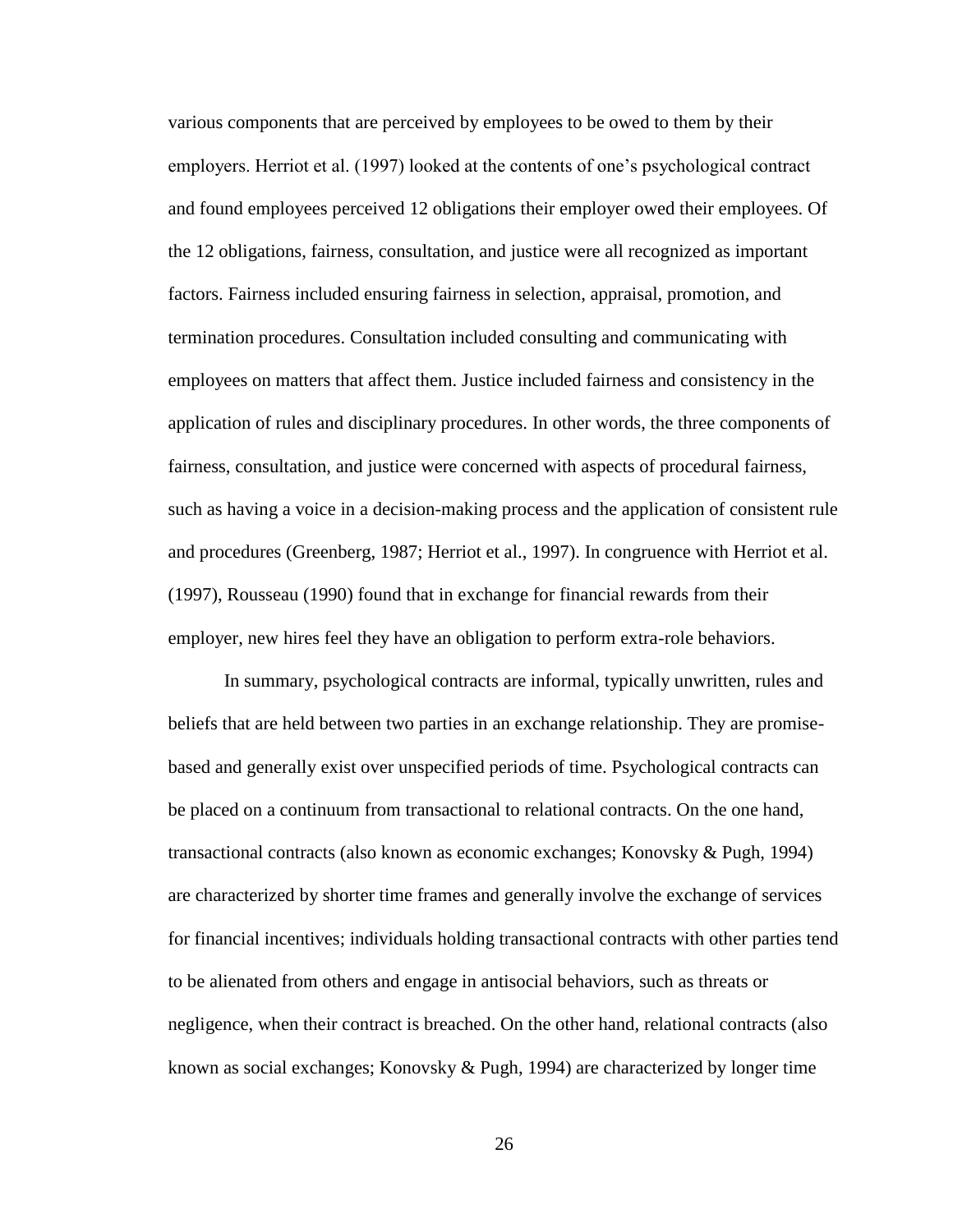frames with more diffuse obligations; individuals holding relational contracts with other parties tend to experience high commitment and engage in prosocial behaviors, such as altruism or courtesy, when their contracts are fulfilled (Muchinsky, 2012).

## **Integrating Social Exchange Theory, Justice, and Outcomes**

In order to explain outcomes associated with forms of justice and psychological contracts, researchers have focused on social exchange theory. Similar to the elements of a relational psychological contract, social exchange theory suggests that relationships between two parties are based on expectations regarding some future return for contributions made now and relies on individuals trusting that the other party will fairly discharge their obligations in the future. Research integrating justice and social exchange theory suggests differential effects on outcomes with regards to the form of justice. Several studies have found procedural justice to be a significant predictor of organizational citizenship behaviors directed at the organization as a whole; furthermore, this relationship is mediated by aspects of social exchange relationships, such as trust in upper management and perceived organizational support (Cropanzano, Prehar, & Chen, 2002; Konovsky & Pugh, 1994; Masterson, Lewis, Goldman, & Taylor, 2000). Additionally, Rupp and Cropanzano (2002) found that supervisor-based exchange relationships, as opposed to organization-based exchange relationships, were a significant predictor of organizational citizenship behaviors directed at both the supervisor and the organization as a whole. In contrast, research has found interactional justice and organizational citizenship behaviors directed at supervisors to be mediated by the quality of the relationship between employees and their supervisors (leader-member exchanges; Cropanzano et al., 2002; Masterson et al., 2000; Rupp & Cropanzano, 2002). However,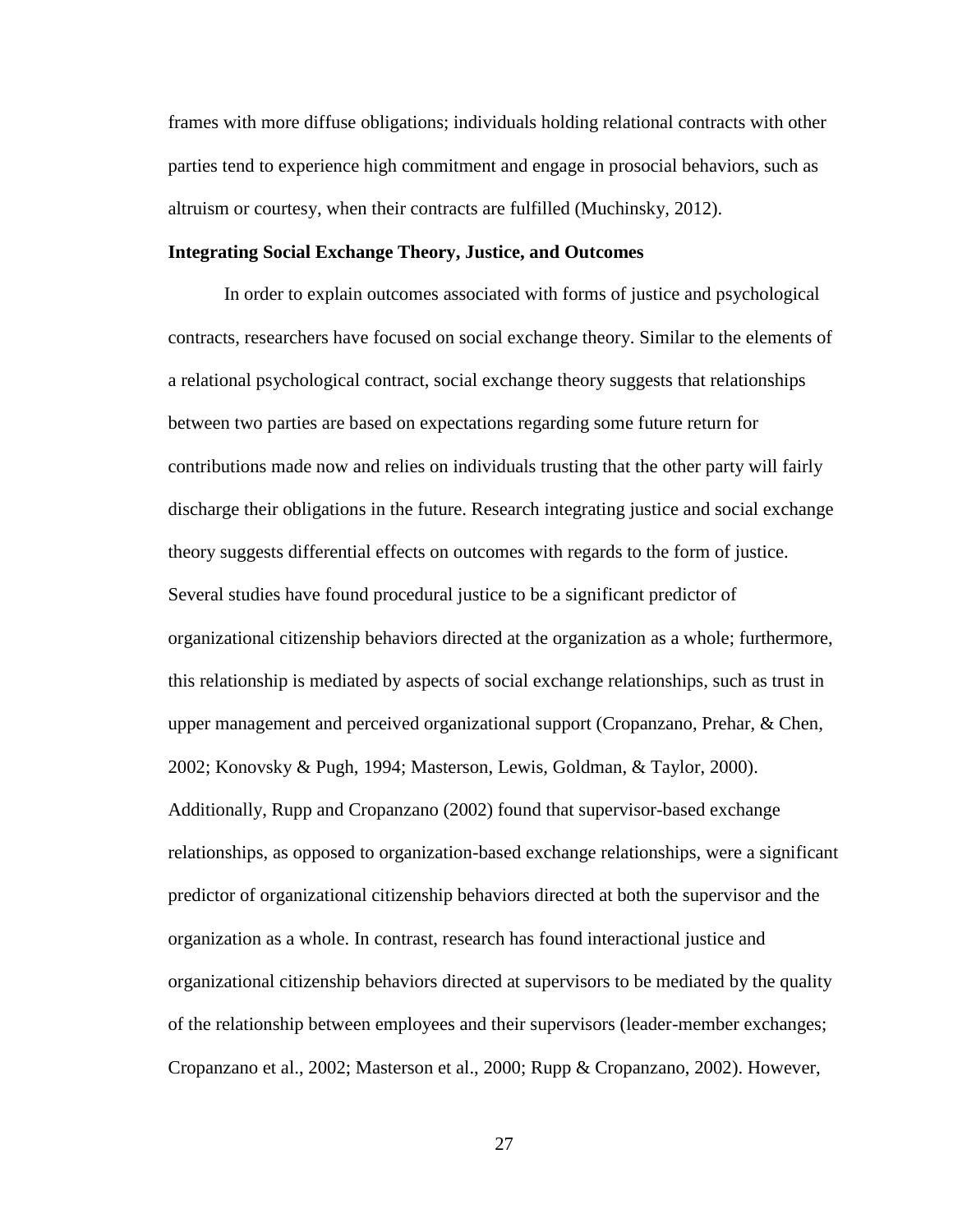when looking at overall psychological contract fulfillment, research has found fulfillment to be to significantly related to organizational citizenship behaviors directed at both the organization and individuals (Turnley, Bolino, Lester, & Bloodgood, 2003).

The above research links forms of justice with positive outcomes using social exchange theory. When procedural justice is high, individuals view this as fulfillment of their psychological contract and are more likely to engage in prosocial behaviors directed at the organization. However, negative outcomes emerge when psychological contracts are breached or violated. Morrison and Robinson (1997) argued psychological contract breach and psychological contract violations activates two separate processes. Psychological contract breaches are more congruent with cognitions that one's organization has failed to meet obligations, whereas violations reflect affective and emotional states that follow from the belief that an organization has failed to meet their end of the psychological contract (Morrison & Robinson, 1997). In both instances, the perceived failure by the organization may come from two sources: reneging and incongruence. Reneging occurs when the organization recognizes that an obligation exists but knowingly fails to meet the obligation. Incongruence, in opposition, occurs when the employee and organization have different understandings about whether an obligation even exists or about the nature of the obligation. This failure may be due to different schema held by both parties or because one's supervisor is unaware of promises made by others in the organization during the recruitment process (Morrison & Robinson, 1997; Robinson & Morrison, 2000). The degree to which an employee perceives a breach or violation in one's psychological contract depends on the salience of the discrepancy and the vigilance of the employee, or the monitoring of how well an organization is doing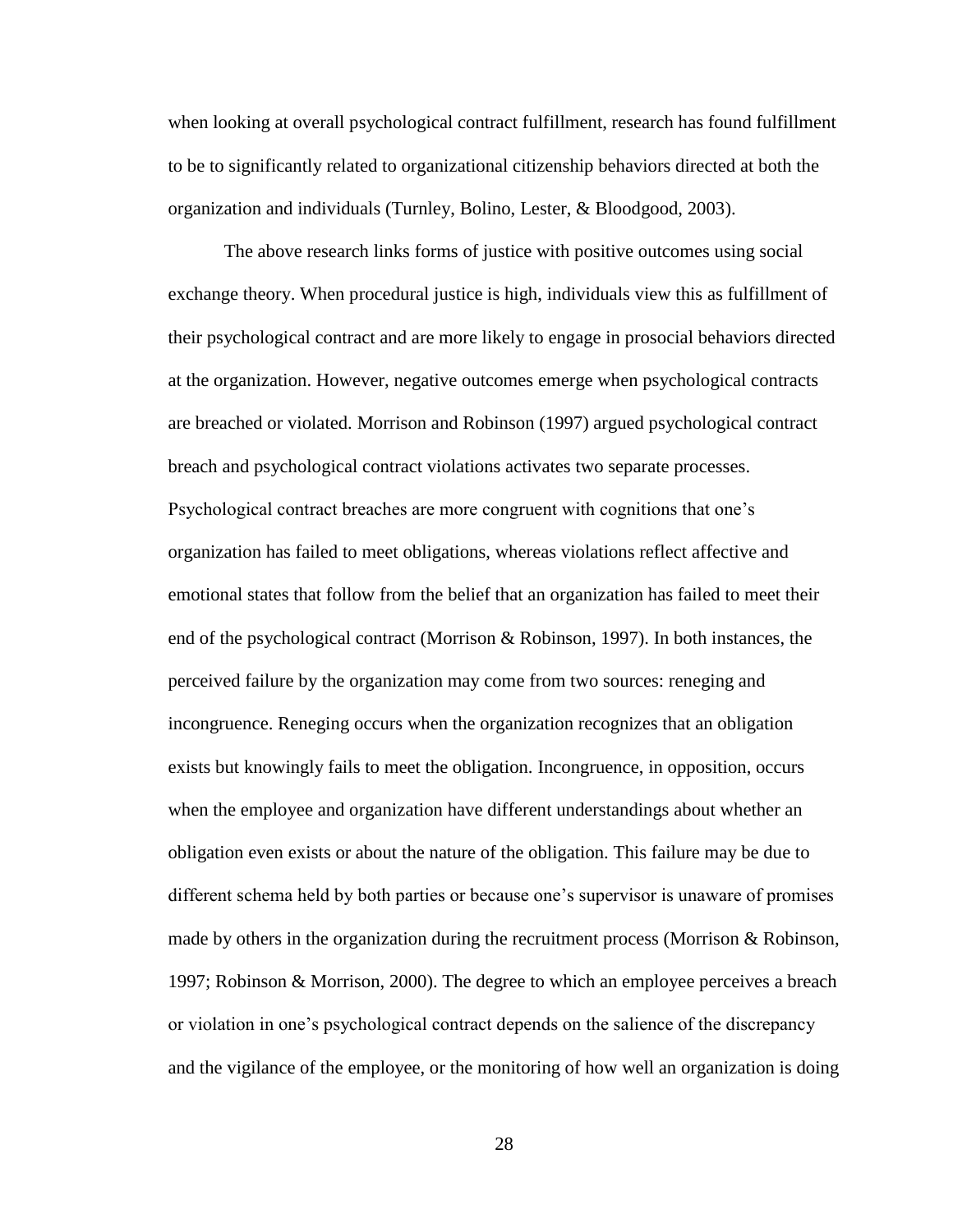in meeting their obligations. Interesting, and in congruence with the proposed mediating effects of psychological contract in this study, being in a state of uncertainty may lead individuals to be more vigilant in detecting discrepancies regarding unmet obligations by the organization (Morrison & Robinson, 1997).

Outcomes associated with a breach or violation in one's psychological contract have been found to have adverse effects, regardless of why the breach or violation occurred. Lester, Turnley, Bloodgood, and Bolino (2002) found that greater instances of psychological contract breach were associated with less commitment reported by employees. Kickul et al. (2001) found psychological contract breach to be significantly related to anticitizenship behaviors. When integrating forms of justice into psychological contract breach, negative outcomes, such as the occurrence of anticitizenship behaviors and retaliatory behaviors, are more likely to occur when both aspects of procedural and interactional justice are low. However, being high in one aspect of justice (either procedural or interactional) can help alleviate the effects of perceived breach (Kickul et al., 2001; Skarlicki & Folger, 1997). Additionally, when under fair conditions (i.e., procedural fairness is high), both positive and negative attributions as to why the breach occurred were not significantly different in predicting felt violation. In contract, when under unfair conditions (i.e., procedural fairness is low), negative attributions as to why the breach occurred were significantly different than positive attributions in predicting felt violation, particularly when attributions were seen as reneging (Robinson & Morrison, 2000). In sum, research has found procedural justice to be related to perceived psychological contract breach and occurrences of organizational citizenship behaviors. Furthermore, uncertainty may magnify this relationship such that when uncertainty is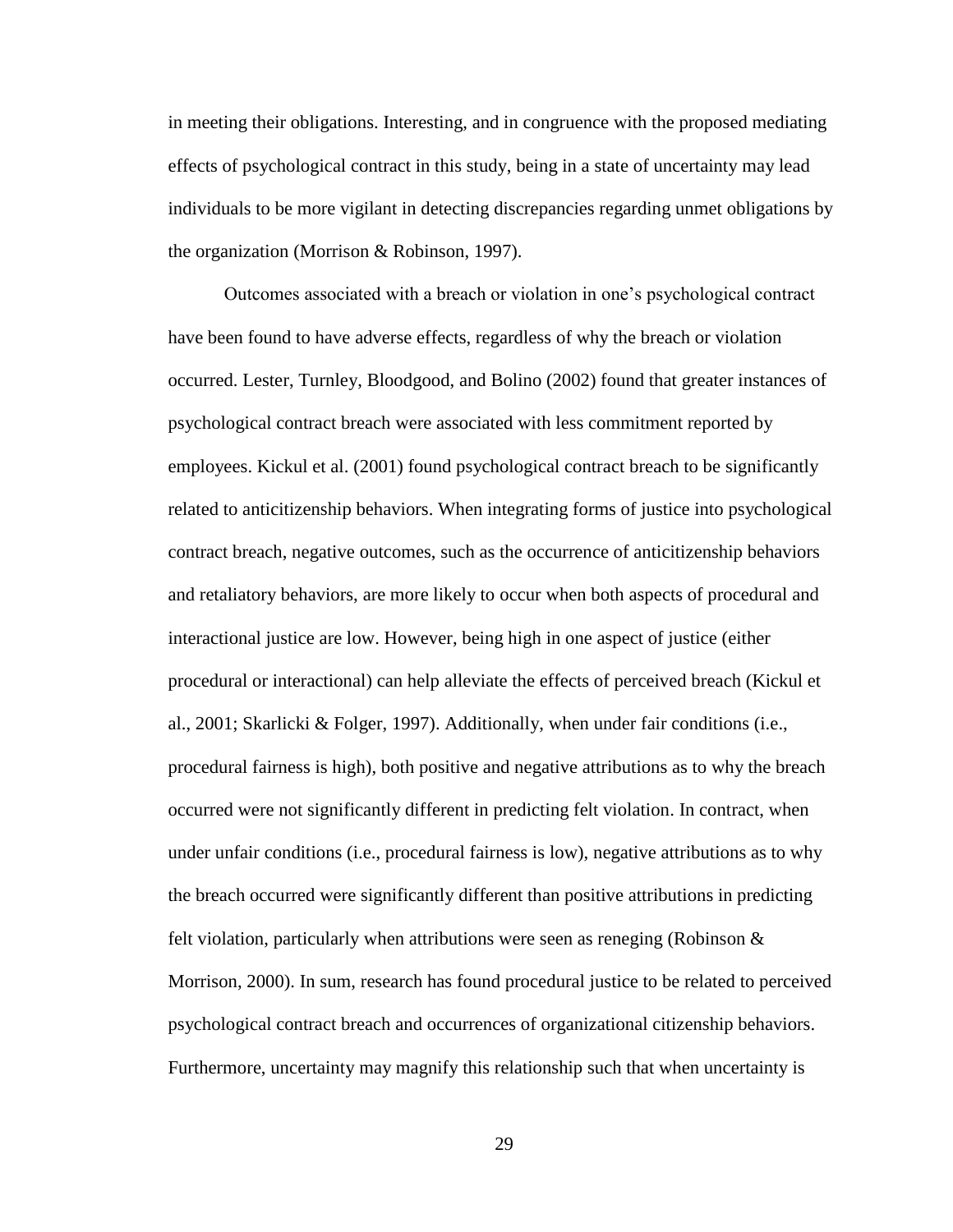high, individuals may perceive a denial of voice as a breach in their psychological contract and, consequentially, reduce their organizational citizenship behaviors. However, when uncertainty is high, individuals may perceive the process as more fair when they were granted voice and, subsequently, be more likely to engage in organizational citizenship behaviors.

## **The Current Study**

Taken together, research has linked justice and organizational citizenship behaviors through the mediation of psychological contract fulfillment. Although the mediating effects of psychological contract on the justice-organizational citizenship behavior link has been established in the literature, the role uncertainty may play in this relationship has yet to be tested. Specifically, research has not looked at the role of uncertainty with regard to procedural justice and the prosocial behavioral component of organizational citizenship behaviors. On the surface, outcomes associated with the psychological contract construct appear to map nicely onto organizational citizenship behaviors, and they are congruent with outcomes associated with the fair process effect and uncertainty management model. This study tested the mediating effects of psychological contract perceptions between procedural fairness and prosocial behavioral intentions under conditions of uncertainty. The rationale for the proposed mediated relationship is based on a survey of the overall findings in both the justice and psychological contract literatures, which were described above. Besides integrating the literature, this study aimed to replicate the traditional van den Bos (2001) manipulation of uncertainty using English-speaking participants, as the original manipulation was conducted primarily in the Netherlands, Turkey, or Germany. To activate feelings of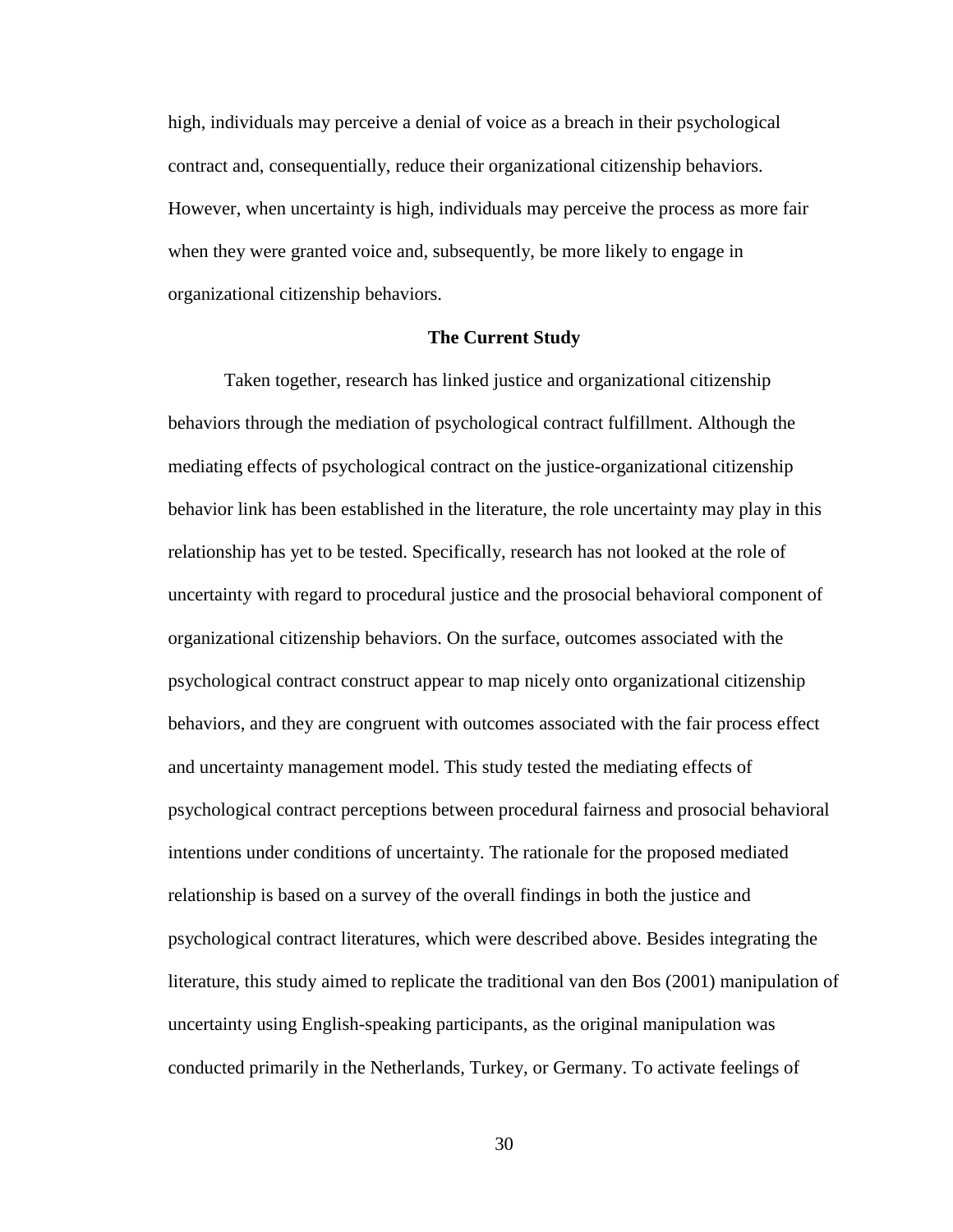uncertainty, participants were asked to write about either uncertainty or a neural activity (e.g., watching TV). Participants described both what feelings were associated with each activity and what they thought physically happened to them respectively. Based on previous work, the following hypotheses were formed:

*Hypothesis 1*: Uncertainty will interact with justice to predict prosocial intentions, such that it amplifies the negative effects of justice violations on these intentions (see Figure 1).

*Hypothesis 2*: Uncertainty will interact with psychological contract fulfillment perceptions to predict prosocial intentions, such that it amplifies the negative effects of a psychological contract fulfillment on these intentions (see Figure 2). *Hypothesis 3*: Psychological contract fulfillment perceptions will mediate the effects of the uncertainty by justice interaction on prosocial behavioral intentions (see Figure 3).



*Figure 1*. Hypothesis 1 depicted. Proposed uncertainty by justice interaction to predict prosocial behavioral intentions.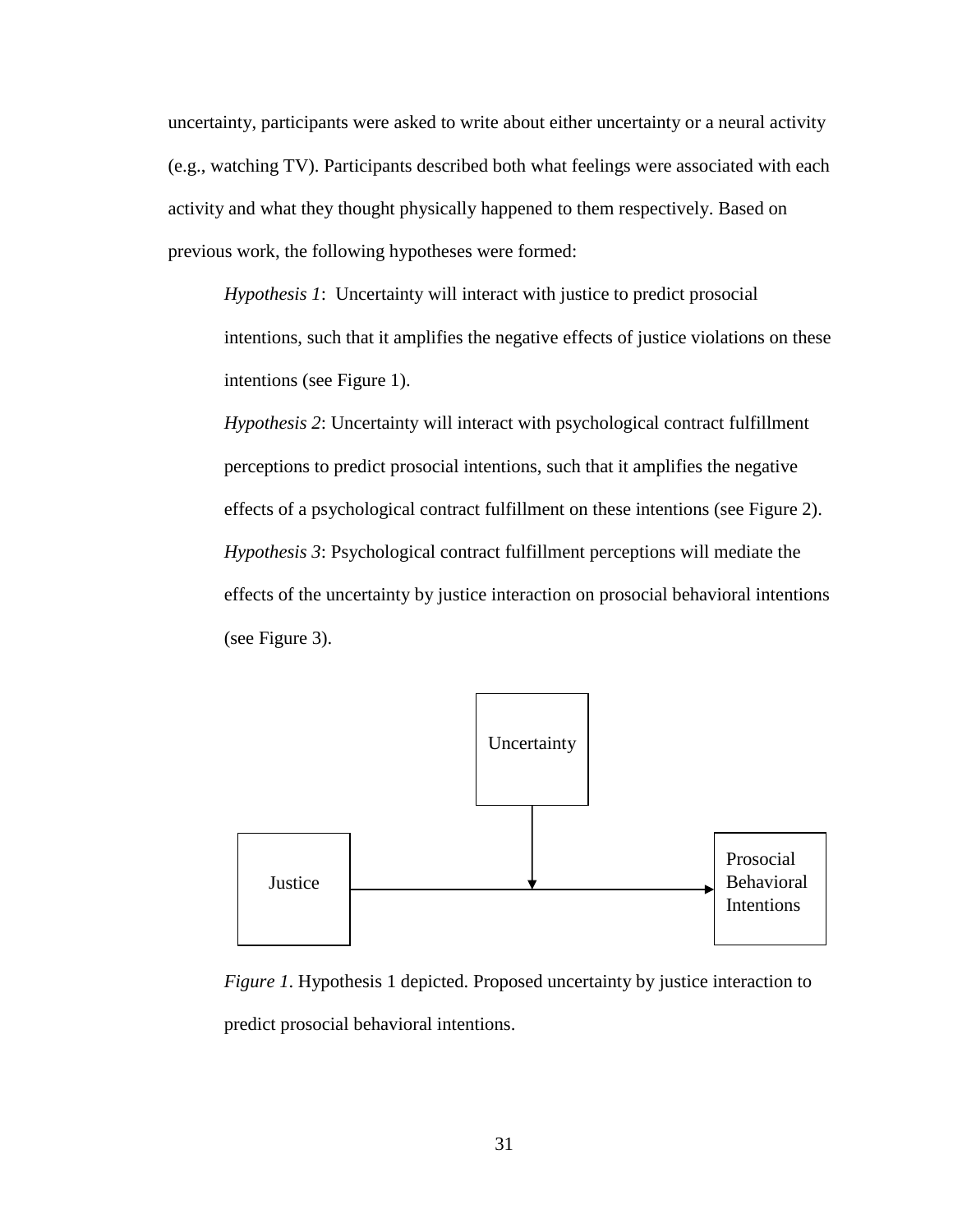

*Figure 2*. Hypothesis 2 depicted. Proposed uncertainty by justice interaction to predict perceived contract fulfillment.



*Figure 3*. Hypothesis 3 depicted. Proposed mediation of perceived contract fulfillment on the effects of the uncertainty by justice interaction in predicting prosocial behavioral intentions. Solid line indicates moderation; dashed line indicate mediation; and, dotted and dashed line indicate direct effect.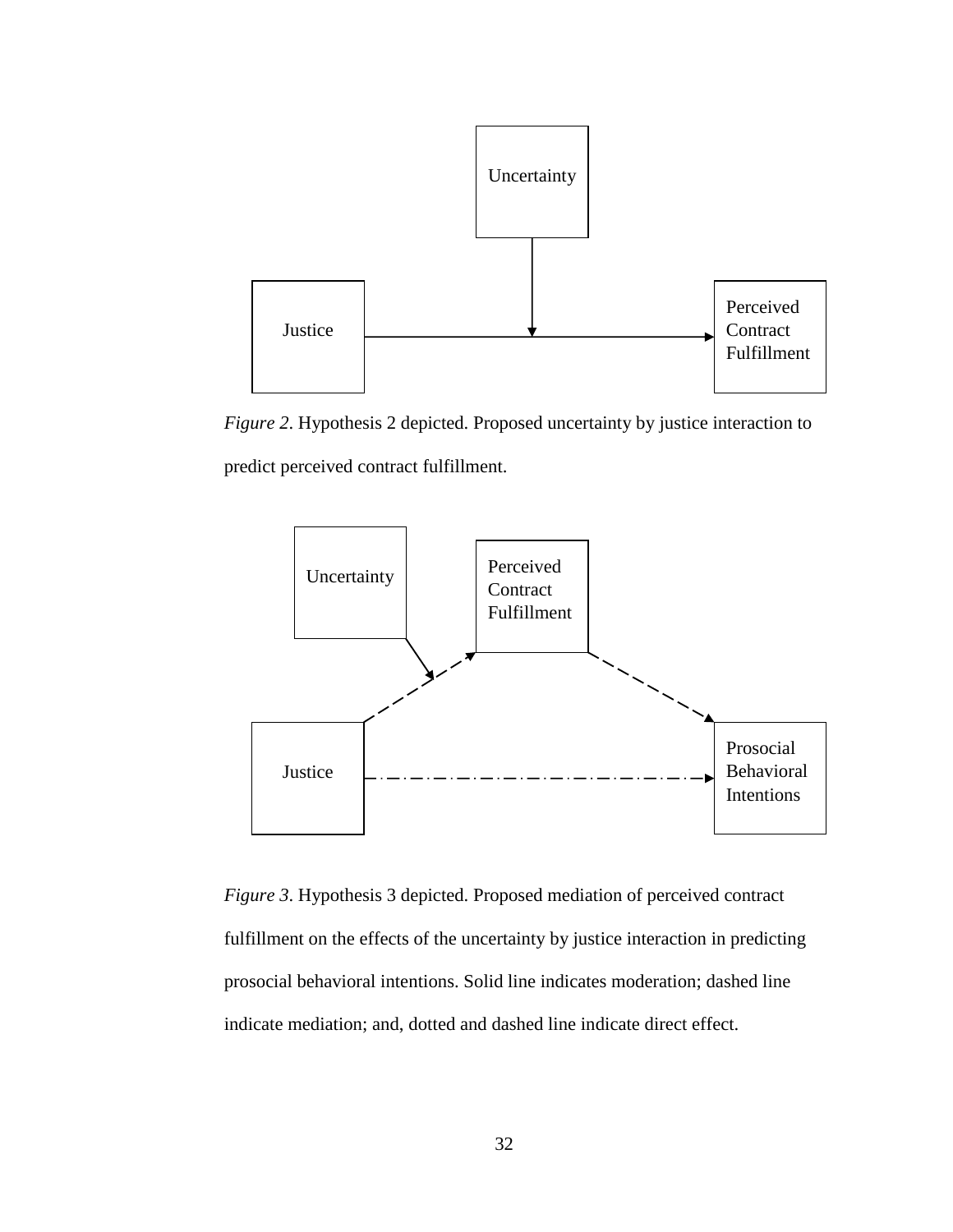Another area in which uncertainty threat can be aroused is public speaking. In addition to the traditional van den Bos manipulation, this study will explore the effects of inducing uncertainty threat by informing participants they have the potential to be selected to give a presentation in front of a large group of their peers (i.e., a presentation apprehension threat). No formal hypotheses were formed for this condition due to the exploratory nature of the proposed induction. As such, the following research question was devised:

*Research Question*: Will presentation apprehension threat have similar effects as the traditional van den Bos manipulation?

## **Method**

## **Participants**

Participants were undergraduate students at Western Kentucky University who were recruited to participate in the study via Western Kentucky University Study Board. Three hundred and five participants completed the study. However, 77 participants were removed from the data because they either did not consent to the study, did not complete the entire study, indicated they did not want their data to be used, or were in the same uncertainty manipulation in another, independent, study that was completed prior to the completion of the study reported here. Once these exclusions were made, the final sample was 228 participants (i.e., 170 females and 58 males). The average age of participants was 20.21 years  $(SD = 4.125)$ . Eighty-five percent  $(85%)$  identified as Caucasian/White, 10% identified as Black/African American, and a combined 5% identified as either Hispanic/Latino, Native American, or Other. No participant identified themselves as Asian/Pacific Islander. Fifty-four percent (54%) of participants were Freshman, 21%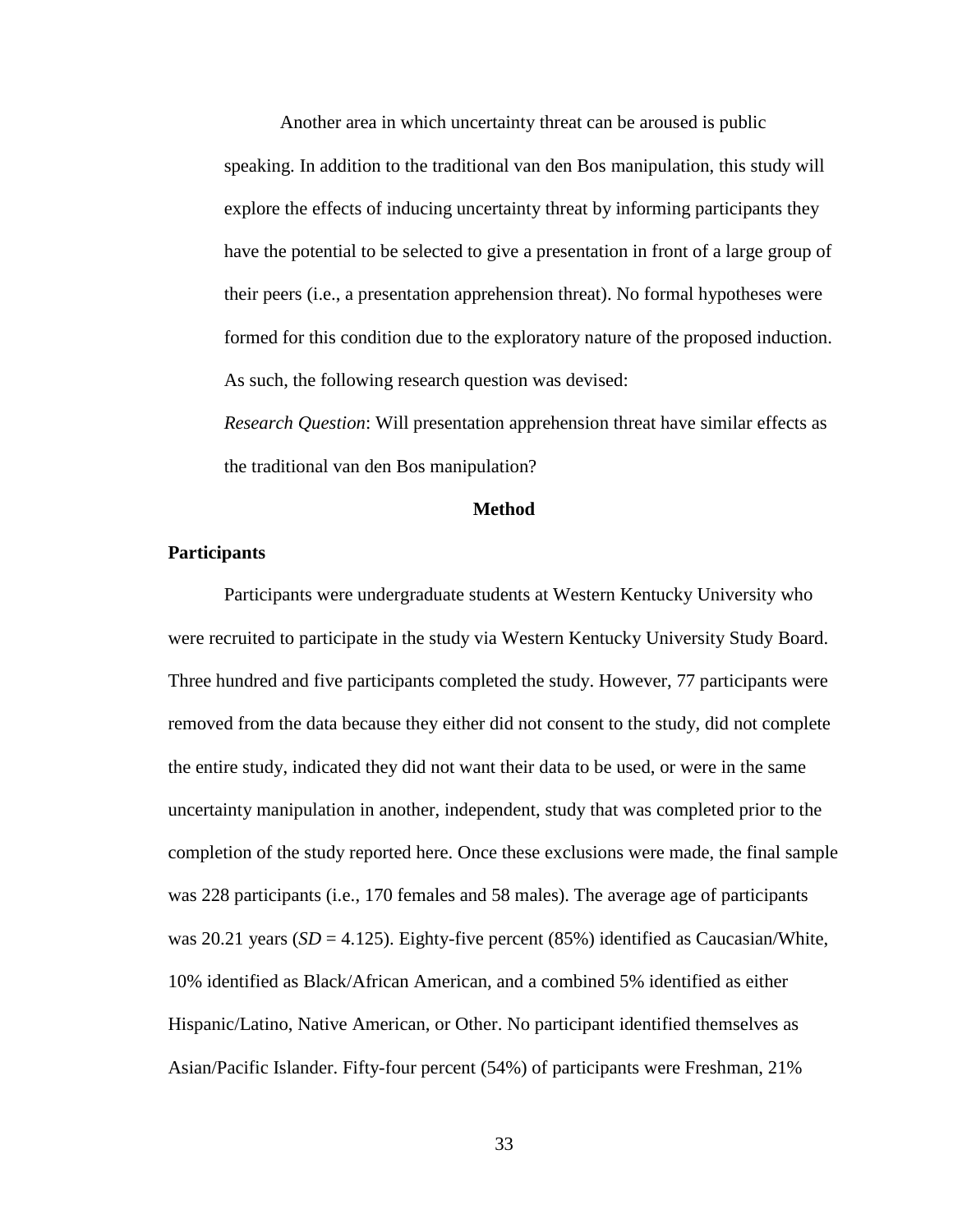were Sophomores, 15.8% were Juniors, 8% were Seniors, and 1% were Other. Participants received credit for participating in the study, which could be used to fulfill specific course research requirements.<sup>1</sup>

# **Design**

A 3 (uncertainty: salient vs nonsalient vs presentation apprehension) X 2 (fairness: voice vs no-voice) between-subjects factorial design was used. Manipulation of the independent variables followed the work of previous research in the uncertainty management literature, as described below. First, participants were asked to provide demographic data (e.g., age, school classification, sex, ethnicity, etc.) and were subsequently asked to complete scales measuring the control variables. Next, participants were asked to complete the uncertainty manipulation. Following this, participants were asked to read an article pertaining to university policies and changes to testing procedures. They learned that university officials were either interested or not interested in receiving the participant's input regarding the changes. Participants were randomly assigned to the uncertainty induction and fairness manipulations. Following the manipulation, participants were asked to complete a survey including: (1) a psychological contract violation measurement and (2) prosocial intentions towards other students as well as towards faculty, staff, or other university employees. Following the completion of the materials, participants were thanked and thoroughly debriefed before leaving the experiment.

**Uncertainty manipulation.** The uncertainty manipulation followed van den Bos' manipulation of uncertainty, and specifically was modeled after the work of McGregor et

 $\overline{\phantom{a}}$ 

<sup>1</sup> Percentages may not sum to 100% due to rounding.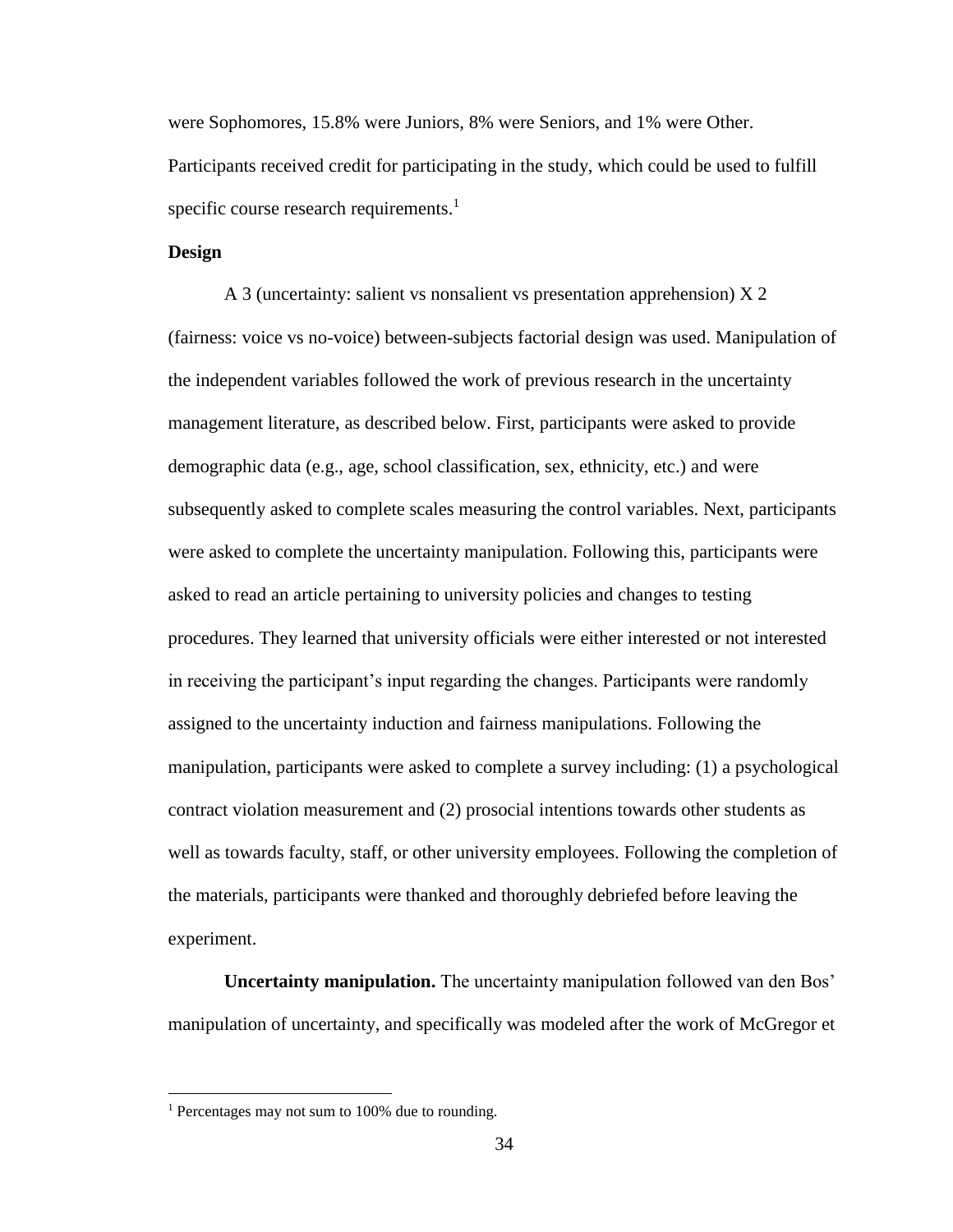al. (2009) and van den Bos et al. (2015). Participants were asked to record their responses to two questions. The original uncertainty manipulation asked participants to think about the emotions that "being insecure about yourself" induced. However, the focus of this study was on uncertainty in general, not on self-uncertainty. Consequentially, the words "about yourself" were omitted. The insecurity salient condition read, specifically, as follows:

- 1. Please briefly describe the emotions that the thought of feeling insecure arouses in you.
- 2. Please write down, as specifically as you can, what you think will happen to you physically as you feel insecure.

The insecurity nonsalient condition was administered in a similar format with the exception of having participants recall the neutral activity of watching TV (van den Bos, 2001). Specifically, the insecurity nonsalient condition read as follows:

- 1. Please briefly describe the emotions that the thought of you watching TV arouses in you.
- 2. Please write down, as specifically as you can, what you think physically will happen to you as you watch TV.

The presentation apprehension threat condition informed participants that, following the completion of the study, half of the participants would be randomly selected to make a presentation about topics in psychology. Specifically, the manipulation read as follows:

Now that you have agreed to participate, we need to inform you that we are randomly selecting  $\frac{1}{2}$  (50%) of all participants to make a presentation about a topic in psychology to a Psych 100 class. This means that you will have a 50%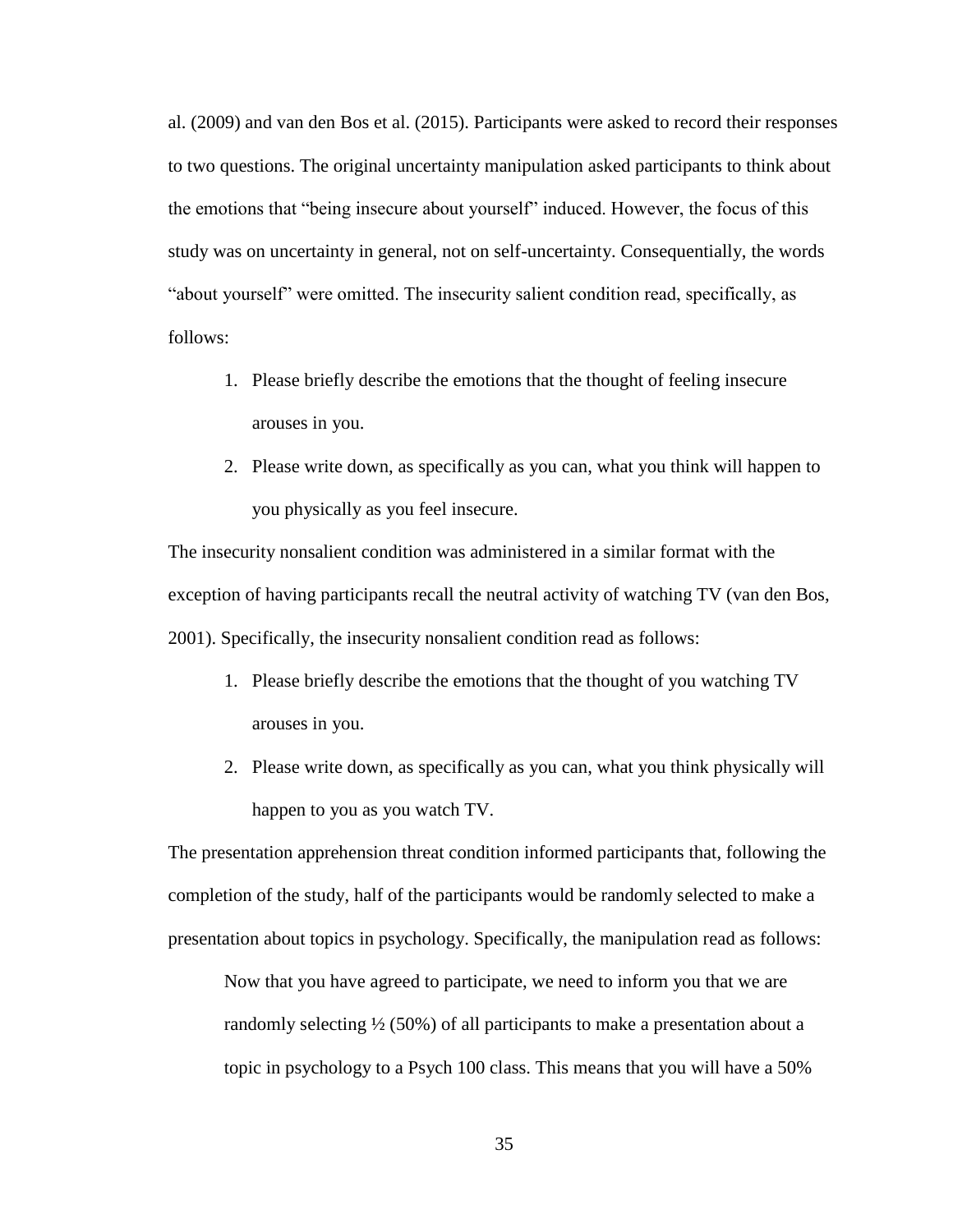chance of having to present. Participants who are randomly chosen must present this information within 3 days of the experiment participation. Your chances of being required to present is 50:50. You will be informed whether you need to present when you exit this study.

Because previous research (e.g., Lind et al., 2001) has documented order effects in the formation of fairness judgments, participants who completed the presentation apprehension threat condition were not be asked to write about their emotions and what they believed would physically happen to them during the presentation. This was aimed at reducing an unintentional perception by the participant that they were receiving a "voice" regarding their presentation, which could alter or nullify the effects of the actual fairness manipulation. Instead, participants in the presentation apprehension threat condition were asked to indicate how difficult or easy they thought it would be for them if they were chosen to give a presentation; responses were scored on a six-point Likerttype scale, ranging from 1 (*Very Easy*) to 6 (*Very Difficult*).

**Fairness manipulation.** Following the insecurity manipulation, participants were asked to read a short article where they learned that the university was interested in implementing senior comprehensive examinations as a requisite for graduation. Participants were informed of the nature of the senior comprehensive examinations and then presented with an argument, or justification, supporting the implementation of senior examinations. Justifications have previously been defined as the reasons why a decision maker made the resulting decision, and has been found to have independent effects on procedural fairness judgments when justification is provided (Bies & Shapiro, 1988). Bies and Shapiro found that when justifications claiming mitigating circumstances, that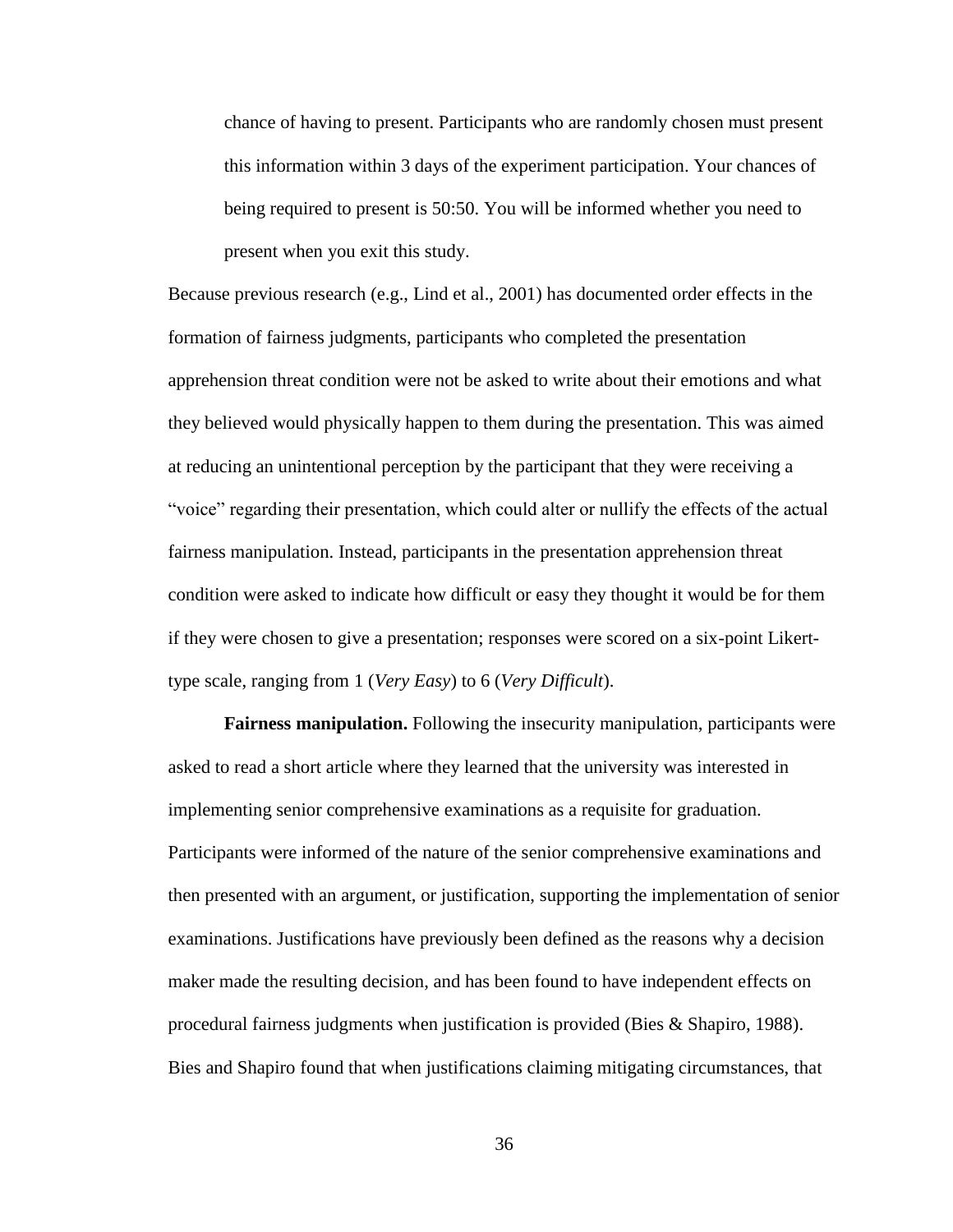is, circumstances out of the organization's control, were provided, participants judged the process as more fair compared to when justification was not provided, regardless of whether they received a voice and whether the outcome was unfavorable to them. The justification used within this study contained a weak argument – defined as messages that should elicit unfavorable thoughts – in support of implementing the new testing procedure. Wording containing a weak argument for the senior comprehensive examinations was adapted from Petty and Cacioppo (1986). Specifically, participants read the following script:

You may have heard that university officials have been discussing implementing senior exams here at Western Kentucky University. The exams will be comprehensive and questions will cover all course material in the student's major as well as contain a few questions covering the general education courses offered here on campus; the comprehensive exams will be designed to assess the knowledge acquisition for every class the student had been enrolled in during the undergraduate career at Western Kentucky University. Students will be required to pass the comprehensive exams with at least a score of 80% in order to graduate and receive their diploma. University officials intend to implement senior comprehensive exams because a member of administration has stated publicly that his brother had to take a comprehensive exam while in college and now he is manager of a large restaurant. He indicated that he realized the value of the exams since their father was a migrant worker who didn't even finish high school. He also indicated that the university has received several letters from parents in support of the exams. In fact, 4 of the 6 parents who wrote in thought that the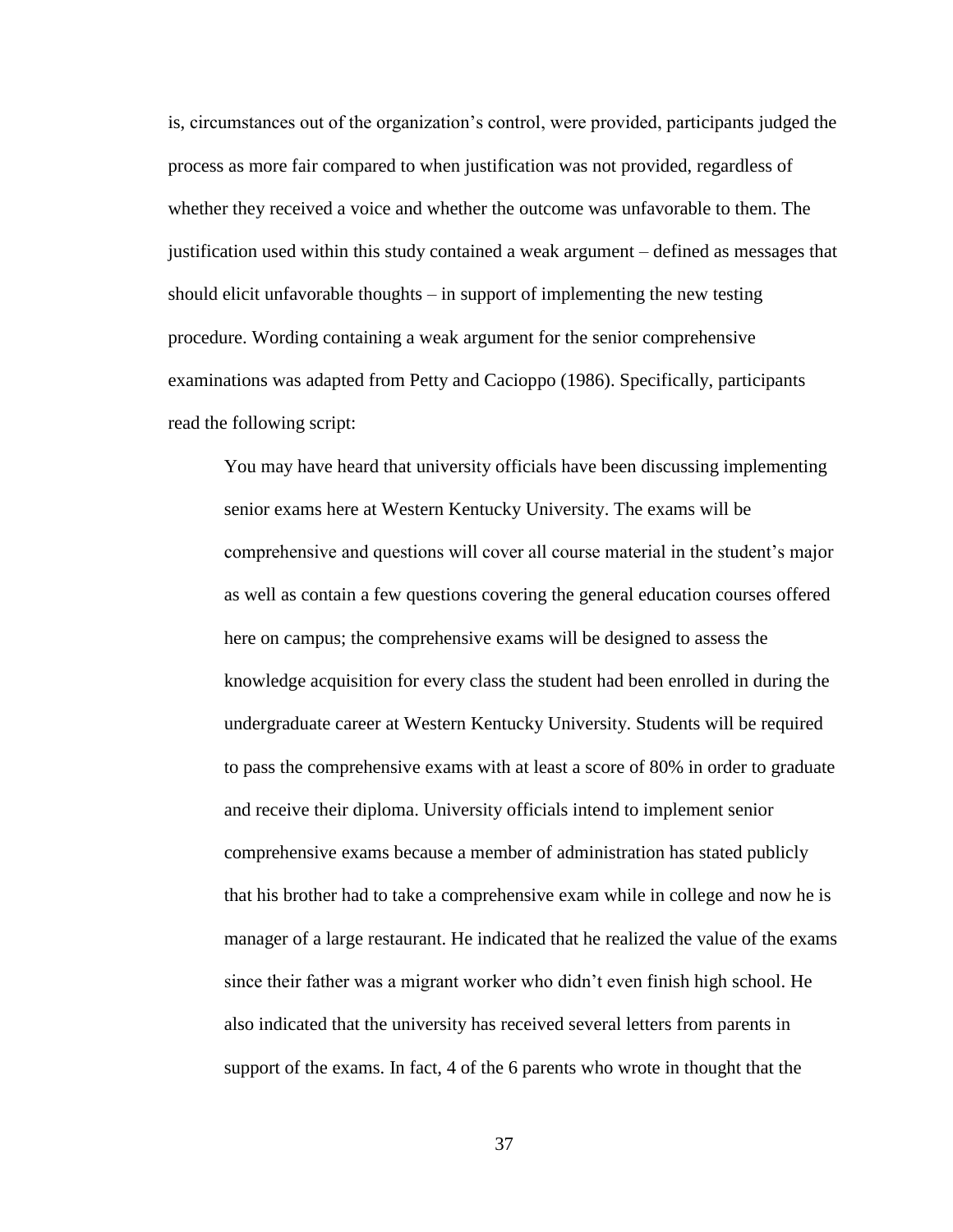exams were an excellent idea. Also, the prestigious National Accrediting Board of Higher Education seeks input from parents as well as students, faculty, and administrators when evaluating a university. Since most parents contribute financially to their child's education and also, favor the exams, the university should institute them. This would show that the university is willing to listen to and follow the parents' wishes over those of students and faculty who may simply fear the work involved in comprehensive exams. If passed, university officials are planning to implement senior comprehensive exams in the 2017-2018 school year.

Immediately following the article, procedural fairness was manipulated. The manipulation was similar to previous work (e.g., De Cremer et al., 2008; De Cremer & Sedikides, 2005; van den Bos, 2001; van den Bos & Lind, 2002) and used one of the most prevalent procedural fairness manipulations: voice. In voice manipulations, participants are either given the opportunity to voice their opinion in a decision-making process or are not given the opportunity to voice their opinion. Based on previous research (van den Bos, 1999), an explicit voice procedure was employed because this historically has produced the strongest effects on procedural fairness judgments. In explicit voice procedures, participants in both the voice and no-voice conditions are aware of the opportunity to voice their opinion and are subsequently informed the decision maker is or is not interested in their input, respectively. The explicit voice manipulation was used as described below.

In the voice condition, participants learned that the university was interested in their input regarding implementing senior comprehensive examinations as a requisite for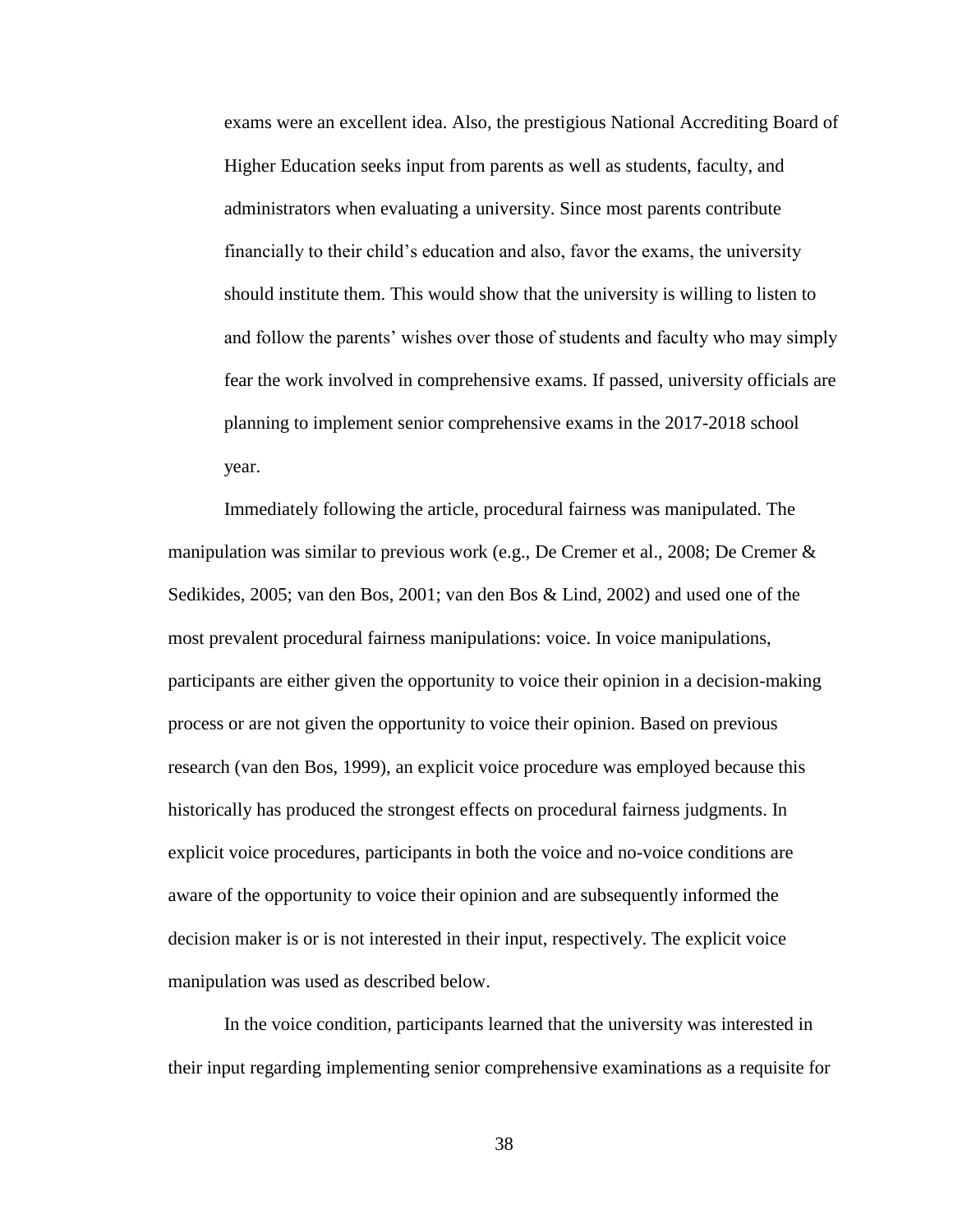graduation. Participants in the voice condition were asked and allowed to express their thoughts on the proposed testing procedure. Participants in the explicit voice condition read the following:

At this time, university officials are interested in the opinions of students regarding senior comprehensive exams as a requirement for graduation.

Therefore, you will be asked to provide your input about the exams Participants were provided space and allowed to input their opinions following the manipulation.

In the no-voice condition, however, participants learned that the university was not interested in their input regarding implementing senior comprehensive examinations as a requisite for graduation. Participants in the no-voice condition were not asked or allowed to express their thoughts on the proposed testing procedure. Participants in the explicit no-voice condition read the following:

At this time, university officials are not interested in the opinions of students regarding senior comprehensive exams as a requirement for graduation.

Therefore, you will not be asked to provide your input about the exams. Instead of providing participants in this condition with space to input their opinion, these participants proceeded directly to the next section of the experiment following the manipulation.

**Psychological contract fulfillment.** The Spies et al. (2010) measure of psychological contract violation was used in the next section of the experiment. The scale, consisting of 23 items, was developed from existing literature on psychological contract violations and originally were created to reflect the psychological contract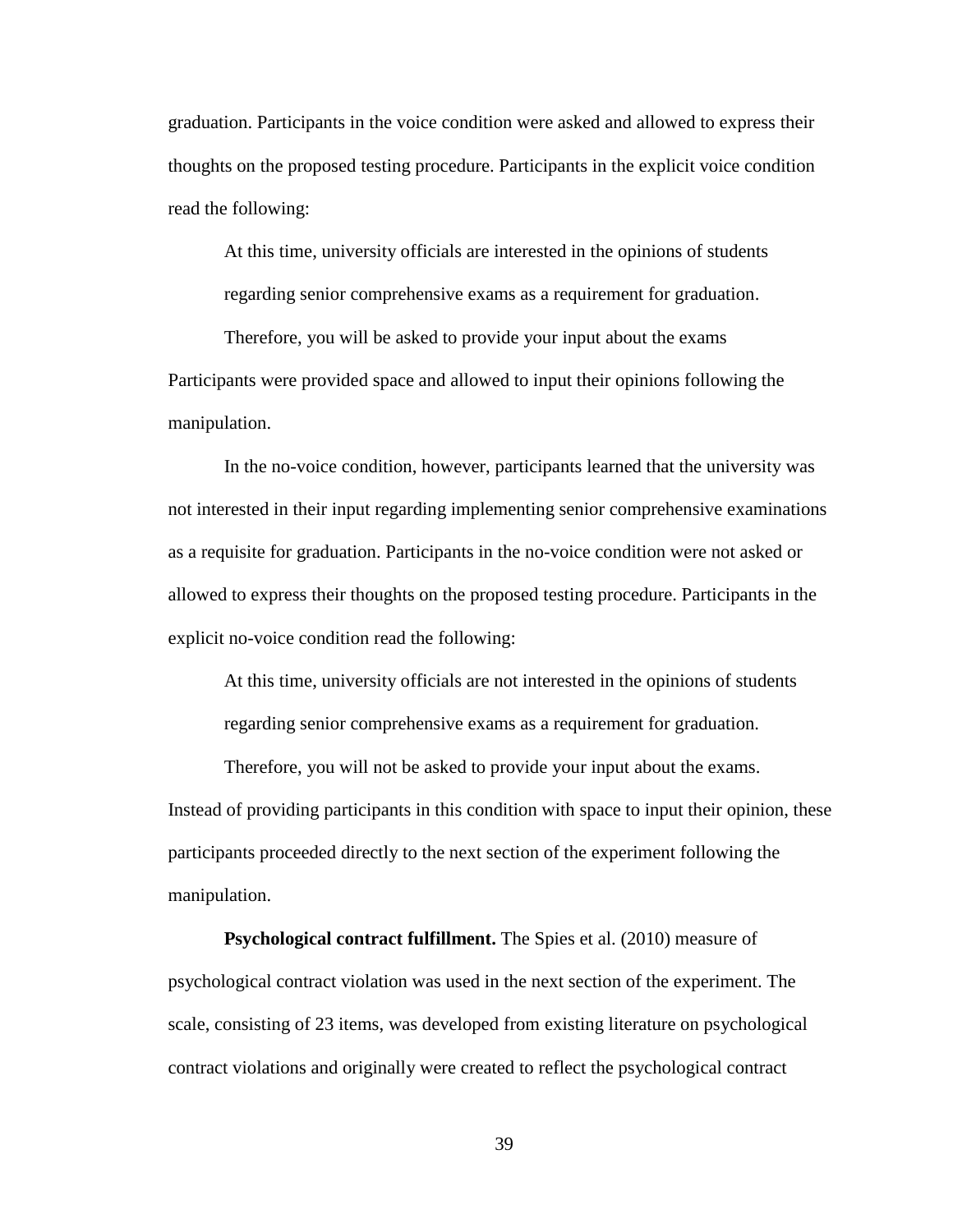between pharmacy students and their university. Factor analysis results of the Spies et al. measure have indicated that there are seven dimensions of psychological contract violations, including: (1) Faculty; (2) Futuristic; (3) Student Development, (4) Course and Curricular Content; (5) Learning Opportunities; (6) Involvement; and, (7) Facilities. Furthermore, reliability analyses were conducted and resulted in Cronbach's alpha of  $\alpha$  = .91 for the total scale and ranged from  $\alpha = .59$  to  $\alpha = .84$  for each subscale, suggesting high reliability for the total scale and moderate to high reliability for the subscales.

For this study, three items were deleted and nine were adapted to reflect the broader nature of the university atmosphere as opposed to a focus on one specific major/degree. The resulting modified scale consisted of 20 items, which can be found in Appendix A, along with their respective factors. For example, an item in the original scale is: "Potential to participate in School of Pharmacy committees." The edited version of this item is: "Potential to participate in WKU committees and/or clubs (e.g., Student Government Association)." Additionally, the original instructions asked participants to indicate the extent to which they felt they had received the items from their school compared to what they were promised. For this study, which is consistent with the literature on psychological contract perceptions, the instructions asked participants to indicate to what extent they expect to have access to or would receive the items from faculty, staff, or other employees at Western Kentucky University. Items were scored on a Likert-type scale, ranging from 1 (*Never*) to 5 (*Always*). An internal consistency reliability analysis was performed on the scale in this study, which indicated high internal consistency ( $\alpha$  = .930).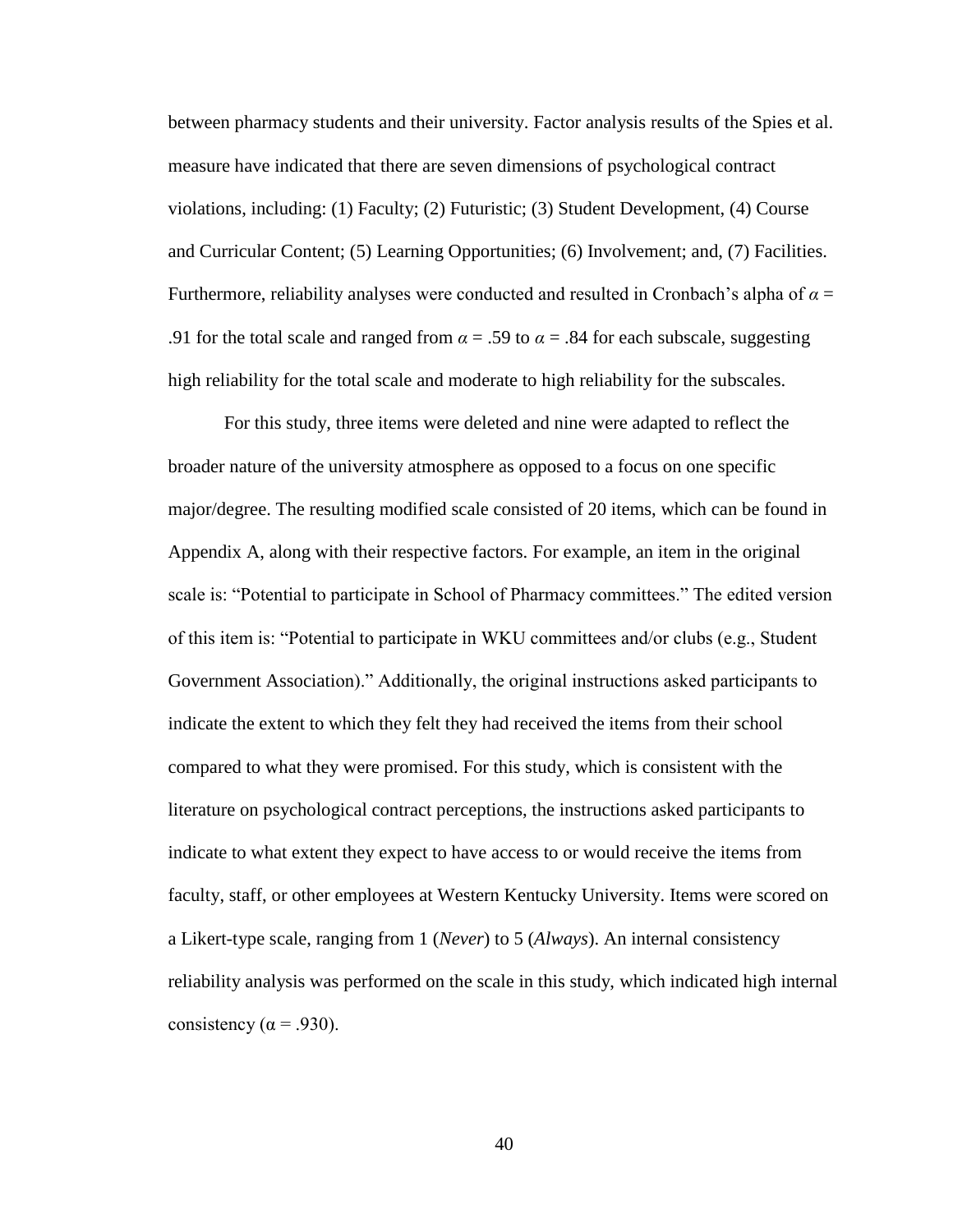**Prosocial behavioral intentions.** The Self-Report Altruism Scale (SRA-S; Rushston, Chrisjohn, & Fekken, 1981), originally developed to measure previous prosocial behavior, was used to measure prosocial intentions. The SRA-S consists of 15 items, and work by Rushston et al. (1981) shows Cronbach's alpha estimates ranging from  $\alpha = .78$  to  $\alpha = .87$ , suggesting moderate to high internal consistency.

For this study, the SRA-S was modified to reflect future intentions. Additionally, the scale was adapted to focus on intentions towards other Western Kentucky University students as well as members of faculty, staff, and/or other university employees at Western Kentucky University, respectively. It was predicted that scores on the studentfocused and the university member-focused scales would differ. For example, McNeely and Meglino (1994) found that when the intended target is other individuals, not the organization, prosocial behavior was related to concern for others and empathy. In contrast, when the intended target is the organization as a whole, prosocial behavior is contingent upon procedural fairness. In this case, students might empathize with other students as individuals. Scores on the student-focused scale were thus not expected to differ across condition. However, scores on the university member-focused scales were expected to differ, particularly when participants were in the no-voice condition with an uncertainty induction.

The original instructions asked participants to indicate the frequency with which they have engaged in the actions listed. For this study, the instructions were modified to ask participants to indicate the extent to which they would be likely to do each of the behaviors described either other students or members of faculty, staff, or others employed at Western Kentucky University. An example of an original item is: "I have helped push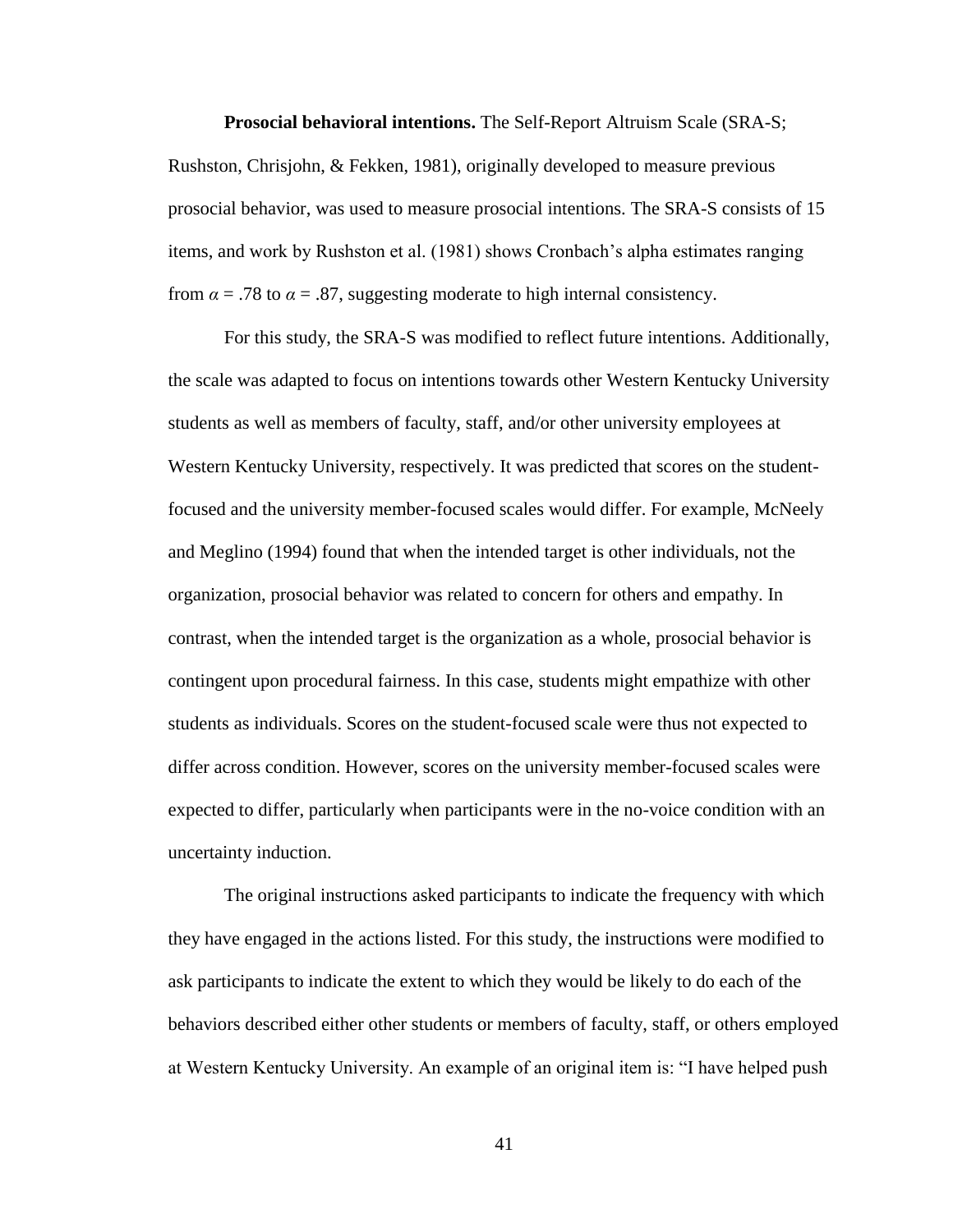a stranger's car out of the snow." The edited version of this item is: "Help push another student's car/a member of faculty, staff, or other WKU employee's car out of the snow," respectively for the student-focused and faculty-focused subscales. Items for the corresponding modified scales can be found in Appendix B and C. Items were scored on a Likert-type scale, ranging from 1 (*Very Unlikely*) to 5 (*Very Likely*). An internal consistency reliability analysis was performed on the scale in this study. This analysis showed an alpha ( $\alpha$ ) of .831 for the 15-item student-focused scale and an alpha ( $\alpha$ ) of .858 for the 14-item faculty-focused scale.

**Control and ancillary variables.** The following includes variables that were used as control or ancillary variables within this study, as well as any supporting rationale for their inclusion.

*Demographics.* According to previous research, gender, ethnicity, age, and tenure (defined as school classification within this study) can be related to both perceptions of fairness and psychological contract violations (Cropanzano et al., 2002; Herriot et al., 1997; Turnley et al., 2003). Therefore, these variables were measured and controlled.

*Group identification.* Research (e.g., Lind et al., 2001; van Prooijen et al., 2004) suggests that when group identification is high, people rate the process as least fair when unfairness is experienced earlier rather than later in an interaction with the group's authority figure, as compared to when group identity is low (Lind et al., 2001). Likewise, research has found that when group inclusion is high, participants are more satisfied with the procedure and judge the procedure as more fair when they are granted as opposed to denied voice. Therefore, group identification, as defined as identification with Western Kentucky University, was assessed using four items from the Western Kentucky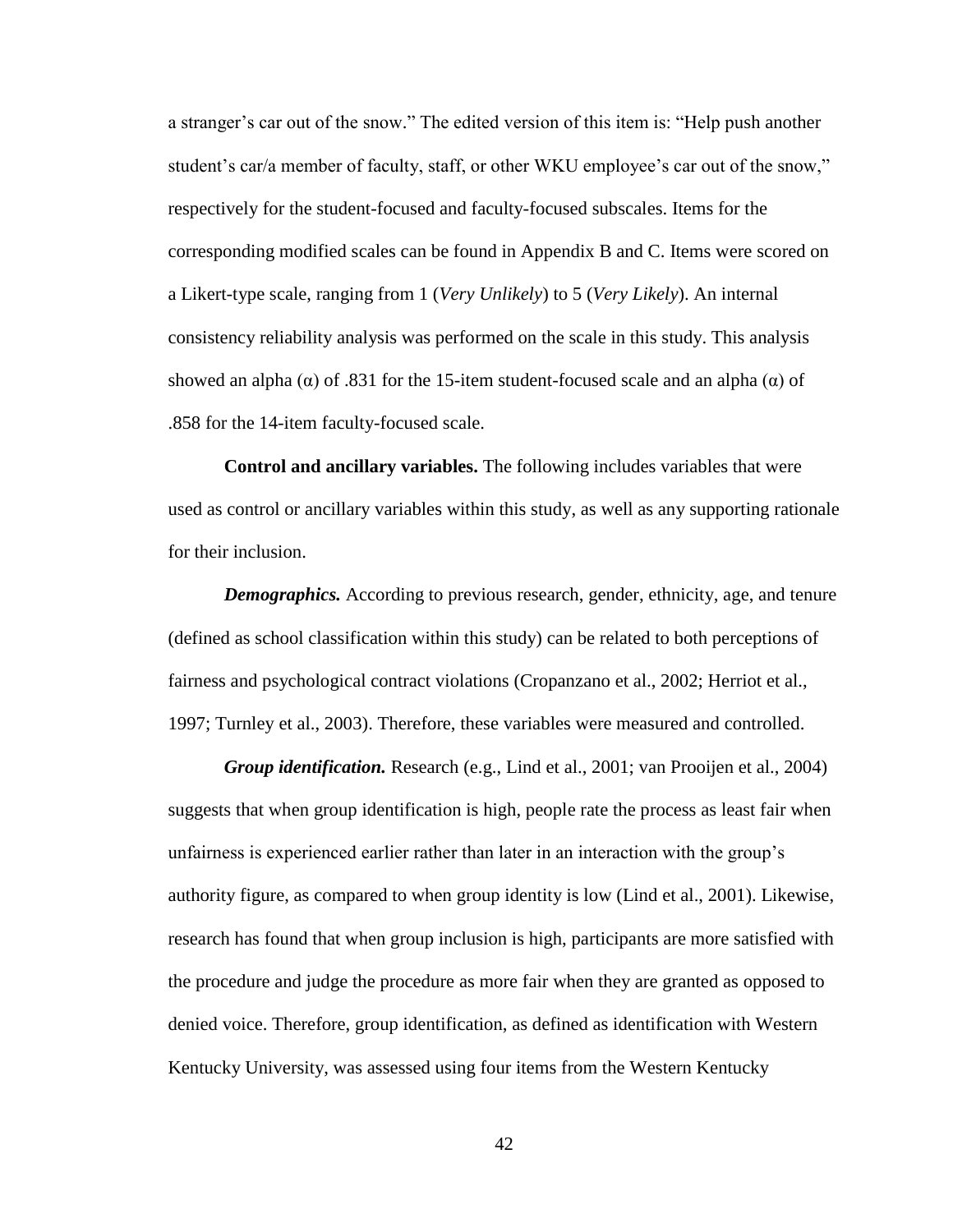University Identification Scale (as based on Luhtanen & Crocker, 1992; WKU-S; Appendix D). Items were scored on a Likert-type scale, ranging from 1 (*Strongly Disagree*) to 7 (*Strongly Agree*). An internal consistency reliability analysis indicated a high internal consistency ( $\alpha$  = .951).

*Self-esteem.* Previous work (e.g., Sedikides et al., 2013; van den Bos & Lind, 2002) has suggested self-esteem to be conceptually related to uncertainty but not so related that they comprise the same underlying construct. Therefore, self-esteem was measured and controlled using the Rosenberg (1965) Self-Esteem Scale (RSE; see Appendix E), consisting of 10 items and was scored on a Likert-type scale, ranging from 1 (*Strongly Agree*) to 4 (*Strongly Disagree*). Sinclair et al. (2010) assessed the psychometric properties of the RSE and found a Cronbach coefficient *α* of .91, suggesting high internal consistency of the scale. Internal consistency reliability analysis in this study found good internal consistency ( $\alpha$  = .882).

*Attitudes towards senior comprehensive examination.* Following the procedural fairness manipulation, participants were asked about their attitudes towards implementing the senior comprehensive examinations. Attitudes were assessed by asking participants to respond to five questions (see Appendix F). Scores were on a semantic differential-type scale; however, scale anchors varied. For example, one prompt asked participants to rate how certain they were about their attitude towards senior comprehensive exams, and was scored on a 1 (*Very Uncertain*) to 7 (*Very Certain*) scale, with five points separating the anchors. It was thought that students who believed they would do well on senior comprehensive examinations might not perceive the manipulation as intended, and, therefore, attitudes towards the implementation were measured and controlled. An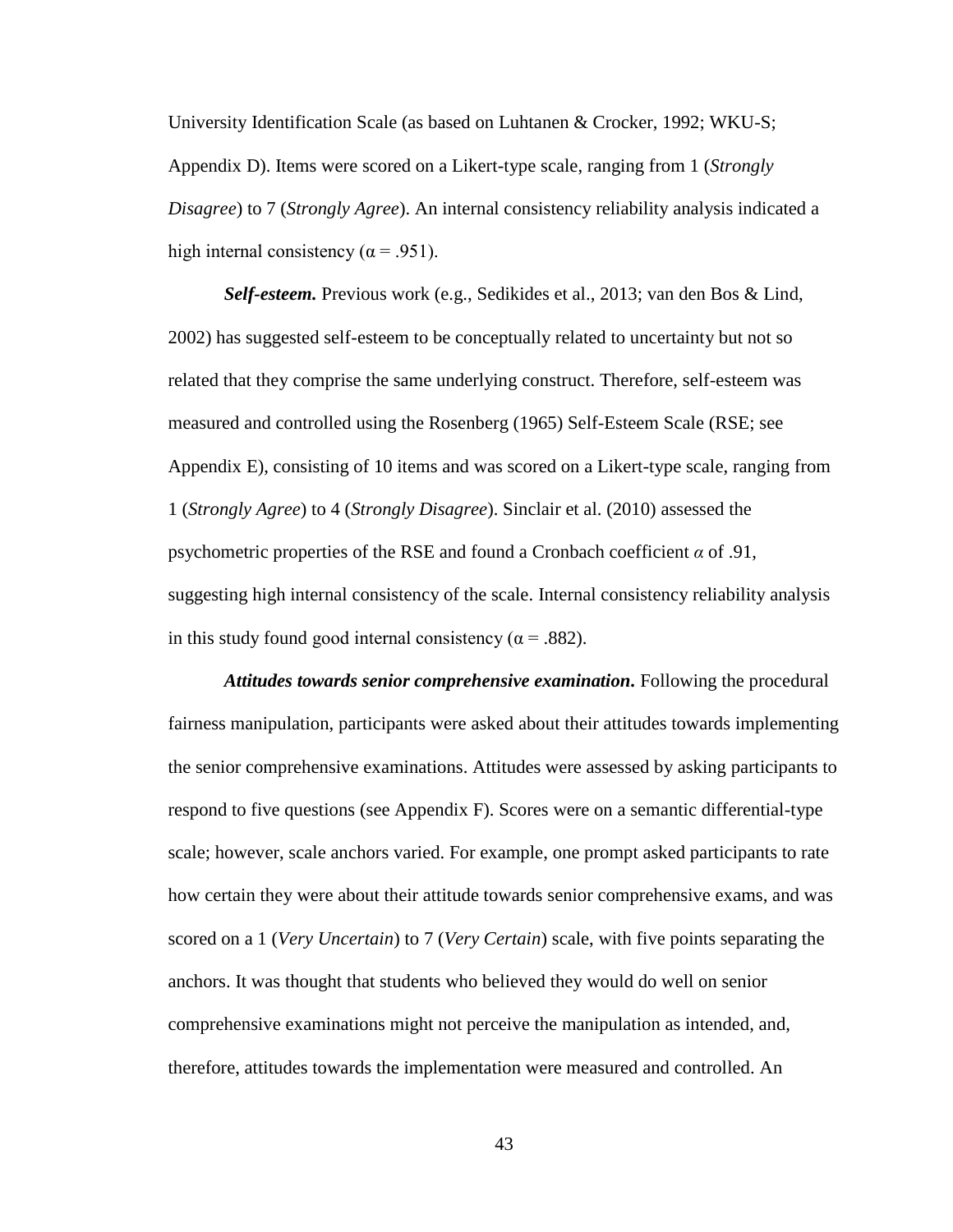internal consistency reliability analysis was performed, indicating an acceptable internal consistency ( $\alpha$  = .735).

## **Results**

Analyses reported below include: (1) a summary of the computed scales; (2) independent analyses of the moderation of fairness with respect to both the uncertaintyprosocial behavioral intentions link and the uncertainty-perceived contract fulfillment link; and, (3) mediational analysis the effect of perceived contract fulfillment on the relationship between fairness and prosocial intentions under conditions of uncertainty. Post-hoc exploratory analyses also were performed to look at the effects of identification with the university on the uncertainty-prosocial behavioral intentions link and the uncertainty-perceived contract fulfillment link. Analyses were performed using a combination SPSS Statistical Software and the R Statistical Suite.

#### **Summary of Computed Scales**

The means, standard deviations, and intercorrelations across all conditions for the WKU-S, RSE, Perceived Contract Fulfillment Scale (PCF), and the SRA-S for both student and faculty are reported in Table 1 below. Scores were averaged for each scale and were based on all 228 participants, as reported below. As can be seen in Table 1, relative to the scale end-points, participants in this study reported rather high identification with Western Kentucky University, moderate levels of self-esteem, high levels of perceived psychological contract fulfillment, and a similar high likelihood to engage in prosocial behaviors towards both students and faculty. Additionally, with the exception of the correlation between WKU-S and both versions of the SRA-S, all the scale totals had significant positive correlations with each other at the  $p < .05$  or  $.01$  level.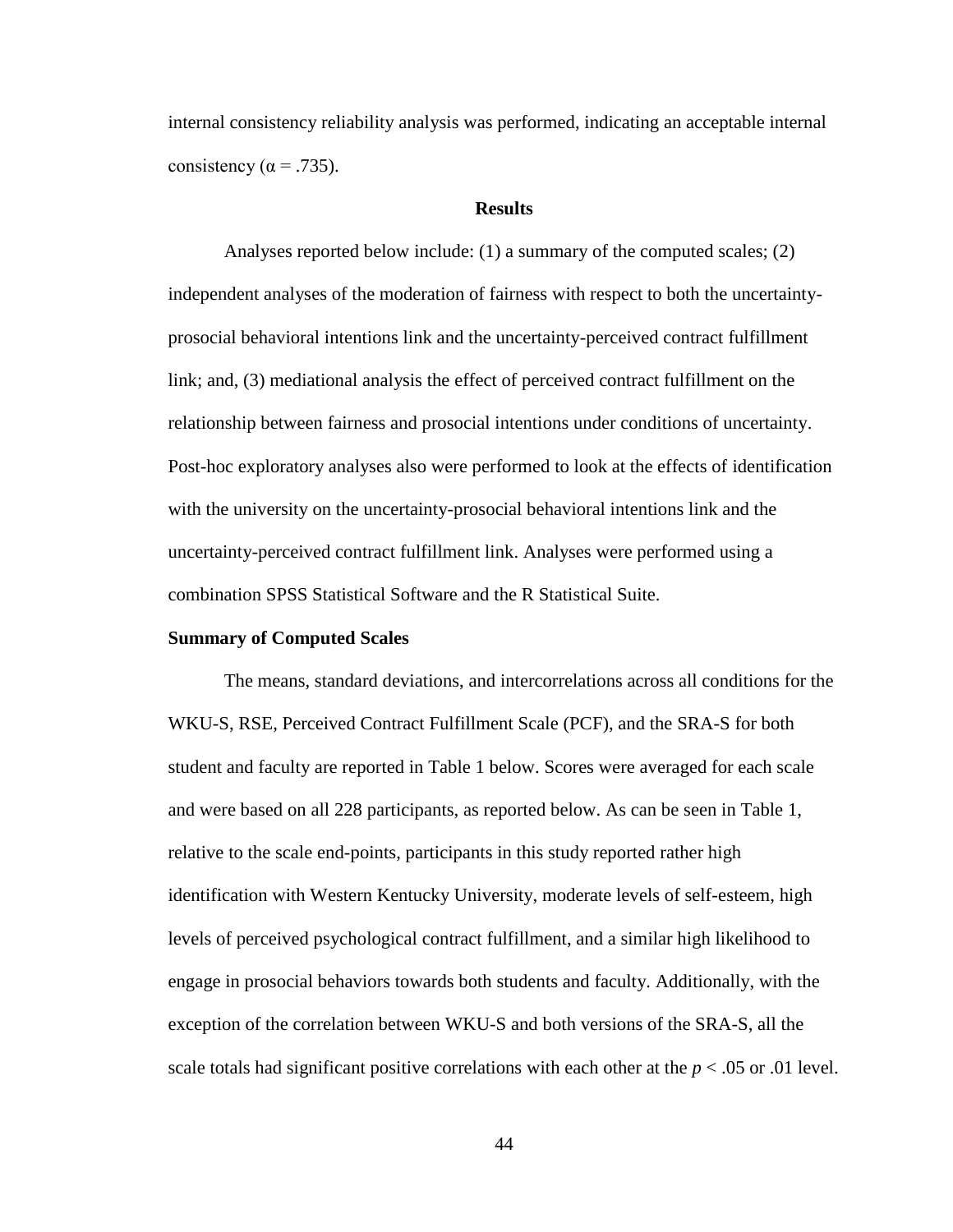When examining the distribution of scores on the WKU-S, it was discovered that the scores were negatively skewed (skew  $= -1.92$ , *SE* of skew  $= .16$ ; kurtosis  $= 3.76$ , *SE* of kurtosis = .32); more participants were highly identified with Western Kentucky University while fewer participants were in the tail of the distribution. In order to help eliminate the negative skew and have scores more normally distributed prior to analyses with inferential statistics, the total score on WKU-S for each participant was raised to the 3.7 th power and then standardized using *z*-scores to somewhat simplify interpretation. The skew value of the transformed WKU-S was  $-.37$  ( $SE = .16$ ) and the kurtosis value was -.90 (*SE* = .32). Although kurtosis was slightly better (kurtosis = -.86, *SE* = .32) when WKU-S was raised to the 3.6<sup>th</sup> power, skewness suffered (skew = -.40,  $SE = .16$ ). Likewise, skewness was slightly better (skew = -.34, *SE* = .16) when WKU-S was raised to the 3.8<sup>th</sup> power, but kurtosis suffered (kurtosis  $=$  -.94, *SE* = .32). Therefore, subsequent analyses used the transformed (i.e.,  $WKU-S^{3.7}$ ), standardized WKU-S scores. Table 1

*Summary of Intercorrelations, Means, and Standard Deviations for Total Scores on WKU-S, RSE, PCF, SRA-S Student, and SRA-S Faculty*

| Scale           |          |                 |          | M     | SD.   |
|-----------------|----------|-----------------|----------|-------|-------|
| 1 WKU-S         |          |                 |          | 5.840 | 1.369 |
| 2 RSE           | $.166*$  |                 |          | 3.065 | 0.504 |
| 3 PCF           | $.178**$ | $304**$         |          | 3.810 | 0.615 |
| 4 SRA-S Student | .104     | $.214**$ .250** | -        | 3.904 | 0.510 |
| 5 SRA-S Faculty | .097     | $.198**$ .223** | $.823**$ | 4.015 | 0.574 |

*Note*. *N* = 228 participants. All scale totals were averaged across conditions. Higher scores on the scales indicate higher possession of the construct assessed. WKU-S  $=$ Western Kentucky University Identification Scale; RSE = Rosenberg Self-Esteem Scale; PCF = Perceived Contract Fulfillment; SRA-S Student = Self-Report Altruism Scale for Student-Focused items; and, SRA-S Faculty = Self-Report Altruism Scale for Faculty-Focused items.  $p < .05$  (two-tailed).  $p \times p < .01$  (two-tailed).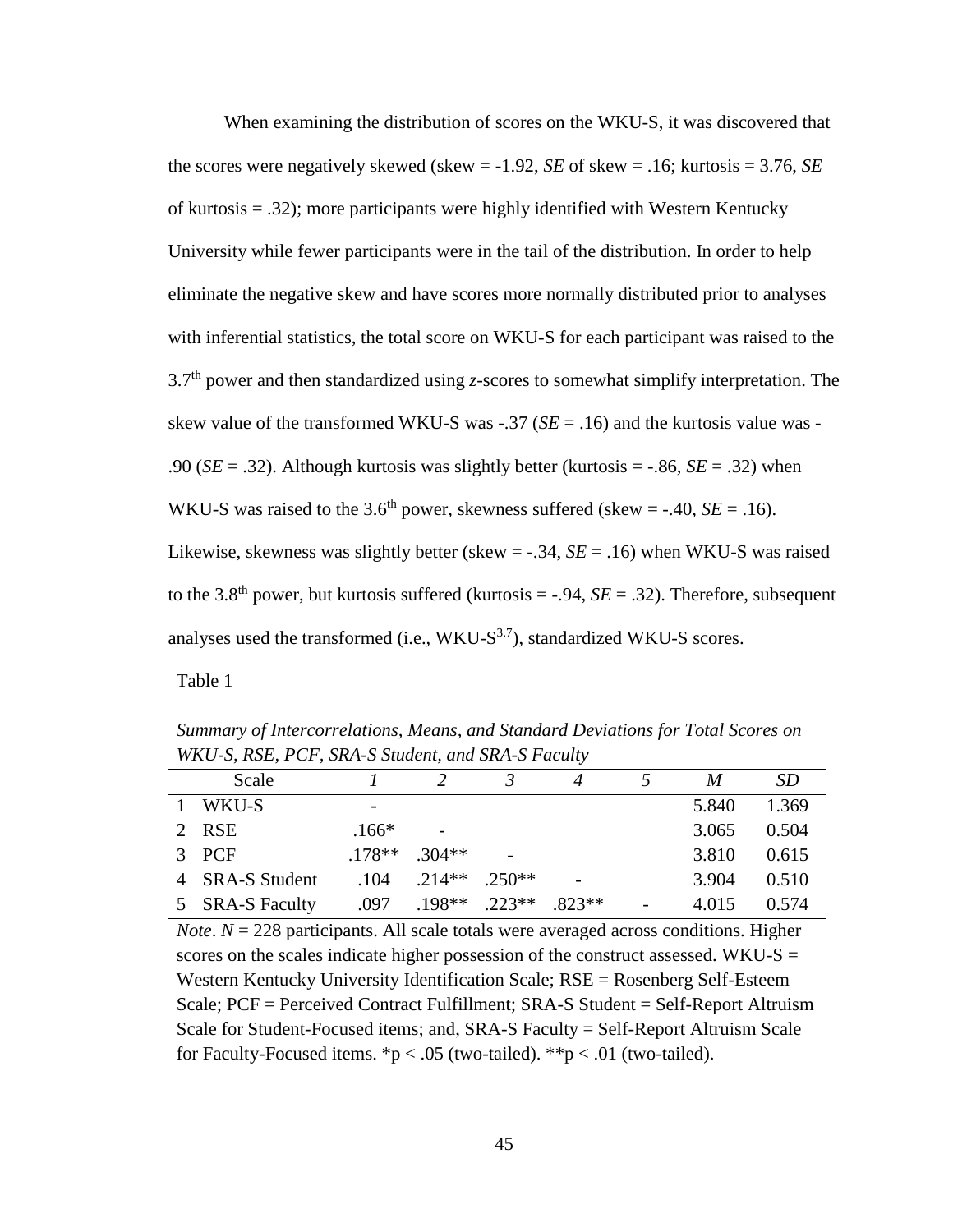### **Moderation Analyses**

Using the R Statistical Suite, Hypothesis 1 was tested by creating a linear model via multiple regression in order to look at the interaction of uncertainty condition (salient vs nonsalient vs presentation apprehension) by fairness (voice vs no-voice) while controlling for the independent effects of both Western Kentucky University identification and self-esteem when predicting prosocial behavioral intentions directed towards students and faculty, respectively. The model was specified by dummy coding uncertainty condition into two variables, one indicating the contrast between the uncertainty nonsalient (coded 0) and the uncertainty salient (coded 1) conditions, and one indicating the contrast between the uncertainty nonsalient (coded 0) and the presentation apprehension (coded 1) conditions. Fairness was represented as a single dummy variable, coded 0 in the voice condition and 1 in the no-voice condition. In addition to these dummy variables, the model included standardized self-esteem and scores on the WKU-S. These latter, continuous variables were entered as conditional main effects, as well as with their respective interactions with the dummy-coded manipulated variables. In order to reduce the number of terms, no interactions of identification with the university with self-esteem were included in the model.

First, a linear model was created via multiple regression in predicting prosocial behavior intentions toward students. The overall adjusted  $\mathbb{R}^2$  for the model was .02. Therefore, Hypothesis 1 was not supported with respect to prosocial behavioral intentions directed at other students.

When the identical model was applied to predict prosocial behavioral intentions toward faculty and staff, the overall adjusted  $\mathbb{R}^2$  for the model was .10. There were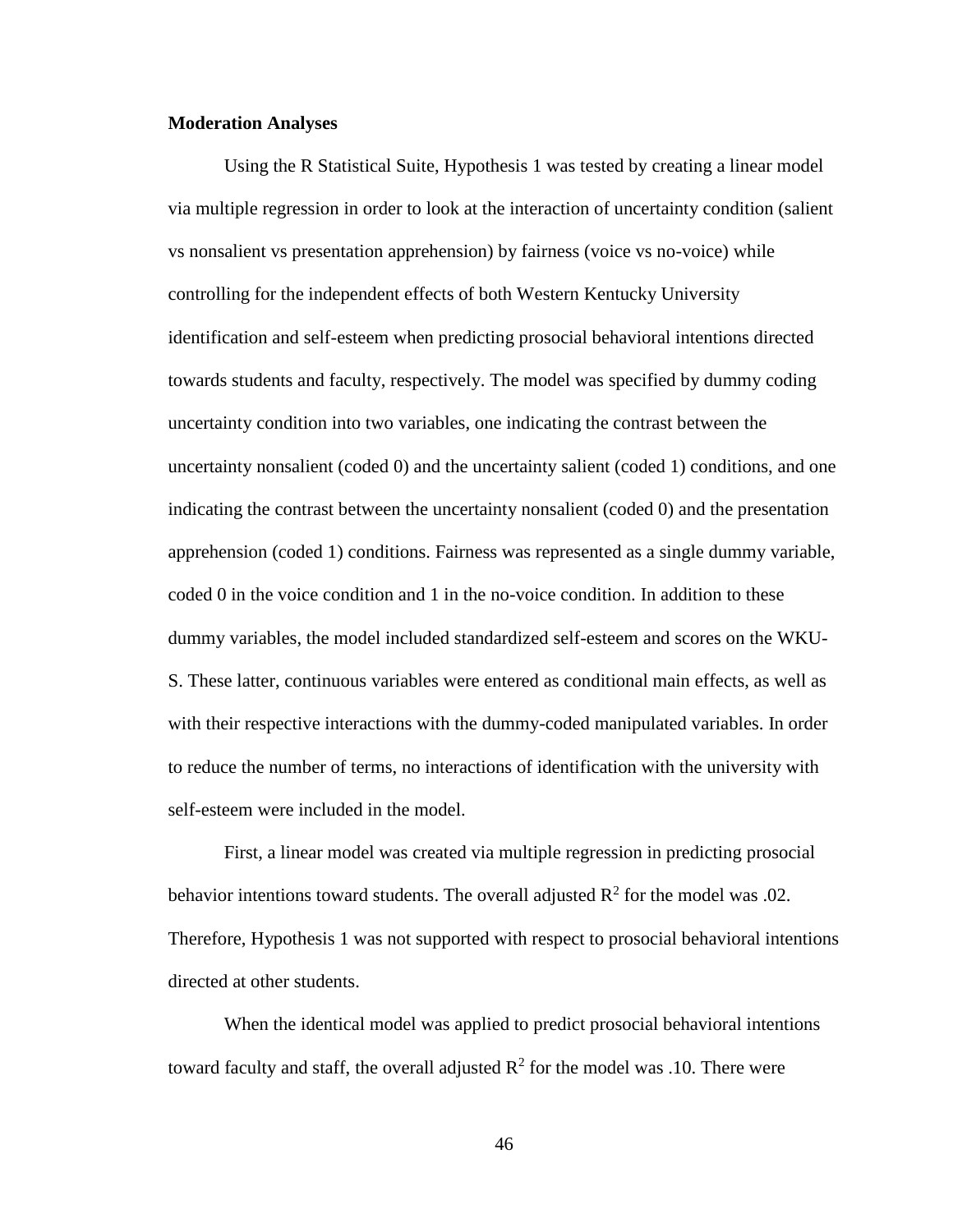marginal effects ( $p < 0.10$ ) of voice, self-esteem, and identification with the university in the uncertainty nonsalient control condition. However, outlier analysis indicated that all but the marginal effect of voice in the uncertainty nonsalient control condition disappeared following the removal of two outliers. Voice did not interact with either of the dummy-coded uncertainty variables, indicating its effect did not significantly differ across threat condition. Thus, Hypothesis 1 was not supported with respect to prosocial behavioral intentions directed at faculty, staff, or university employees.

Finally, the model was applied to predict perceived contract fulfillment to test Hypothesis 2. The overall adjusted  $R^2$  for the model was .14. Initial results showed that identification with the university interacted with uncertainty and fairness such that when those higher in identification in the uncertainty-salient-no-voice condition, they showed less perceived contract fulfillment than those higher in identification in the uncertaintysalient-voice-condition,  $b = -0.41$ ,  $t(210) = -2.23$ ,  $p < 0.05$ . Conversely, the effects of identification in the presentation-apprehension-no-voice condition were not significantly different from those in the uncertainty-nonsalient-voice condition,  $b = -0.26$ ,  $t(210) = -0.26$ 1.31,  $p > 0.05$ . Thus, Hypothesis 2 was not supported.

To further investigate, the three-level threat variable was collapsed into a twolevel threat variable, coded as  $0 =$  uncertainty nonsalient (i.e., no threat), and  $1 =$  either uncertainty salient or presentation apprehension (i.e., threat). The same model was then re-run, with this modification of the threat variable. The overall adjusted  $R^2$  for the model was .14. Results indicated, first, that identification with the university seemed to provide a protective effect against threat on perceived contract violations. Whereas the effects of threat by themselves did not differ significantly, there was a significant threat by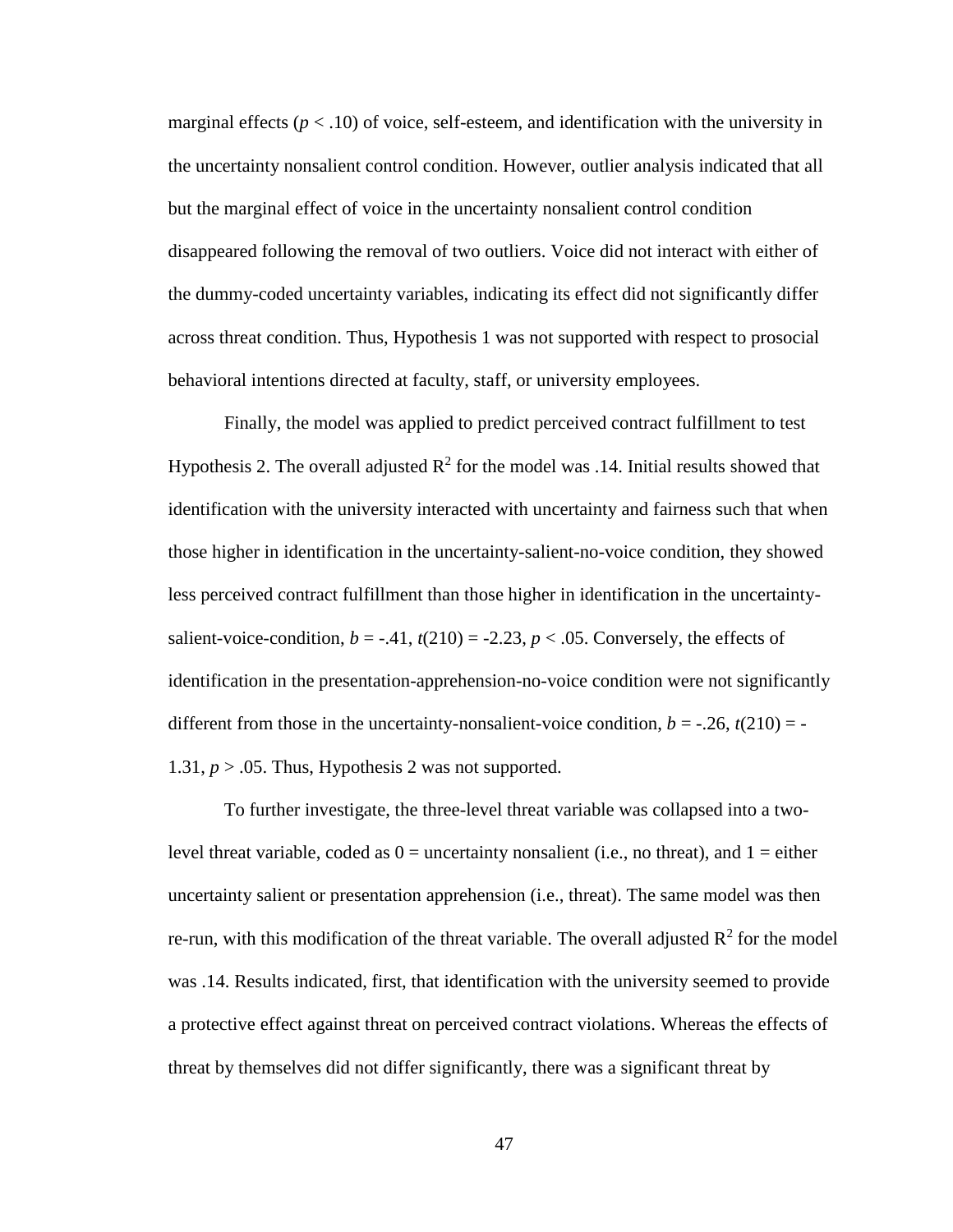identification interaction,  $b = .23$ ,  $t(210) = 2.17$ ,  $p < .05$ . This effect was further moderated by the effect of voice, however. Under no-voice conditions, the positive effect of identification with the university under threat were absent, such that higher WKU identity corresponded to relatively lower perceived contract fulfillment,  $b = -.34$ ,  $t(210) =$ 2.10,  $p < .05$ , as compared to the no-voice-no-threat condition. Figures 4 and 5 below display the nature of the threat by fairness by WKU-S interaction in predicting PCF.



*Figure 4*. Interaction between threat, fairness, and WKU identification on perceived contract fulfillment. Higher total PCF indicates more perceived fulfillment. The values plotted include participants in the voice condition. Threat refers to both the uncertainty salient and presentation apprehension conditions, collapsed; no threat refers to the uncertainty nonsalient condition. WKU-S indicates transformed scores on the WKU-S.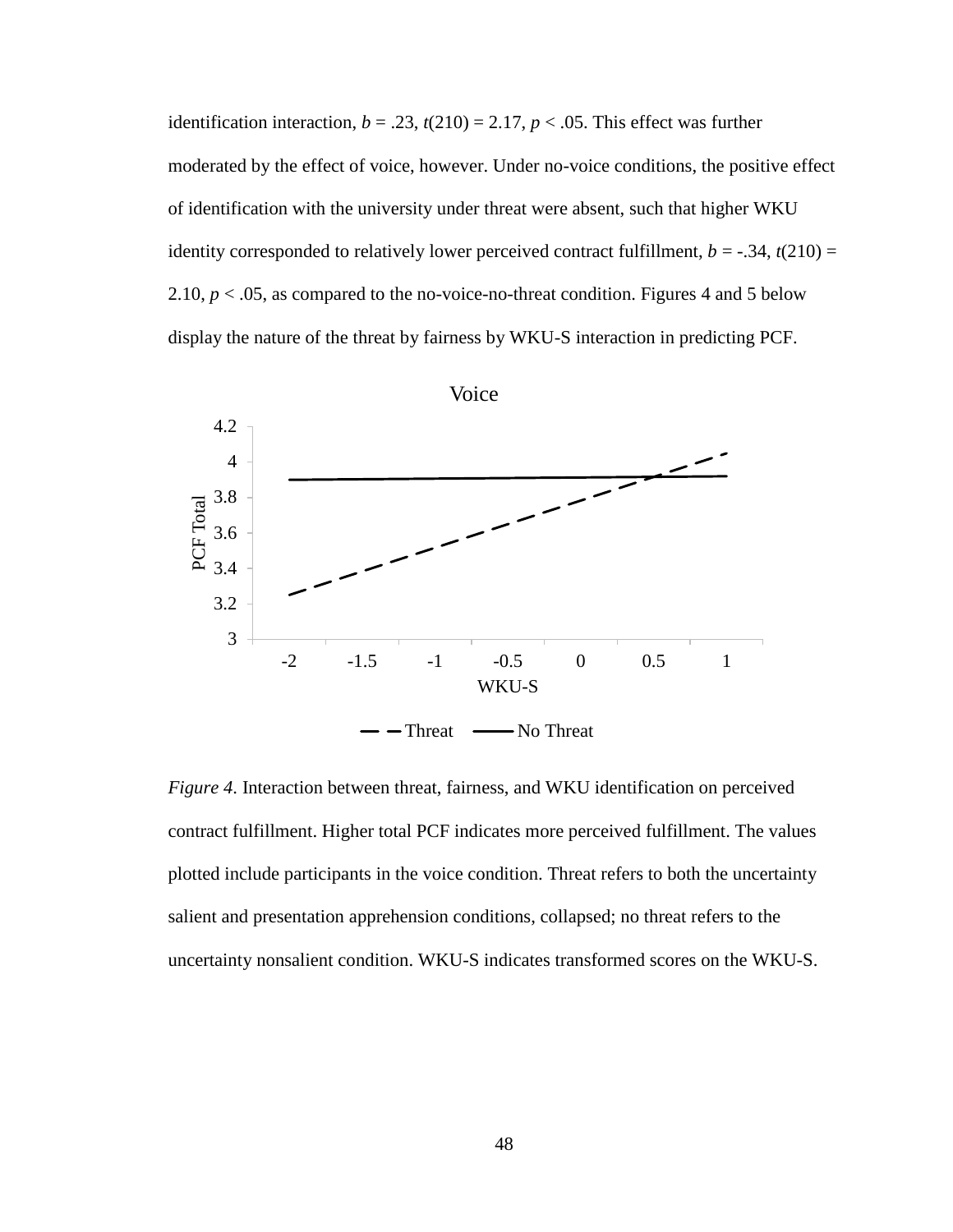

*Figure 5*. Interaction between threat, fairness, and WKU identification on perceived contract fulfillment. Higher total PCF indicates more perceived fulfillment. The values plotted include participants in the no voice condition. Threat refers to both the uncertainty salient and presentation apprehension conditions, collapsed; no threat refers to the uncertainty nonsalient condition. WKU-S indicates transformed scores on the WKU-S.

# **Mediational Analysis**

Mediational analysis (i.e., Hypothesis 3) looking at the relationship between uncertainty by fairness on prosocial behavioral intentions through perceived contract breach was not performed. This was because neither uncertainty nor voice predicted the mediator or distal dependent variable, a critical prerequisite in order to establish a mediating relationship.

## **Discussion**

The current study looked at the possible mediating effect of perceived psychological contract fulfillment in the relationship between fairness and prosocial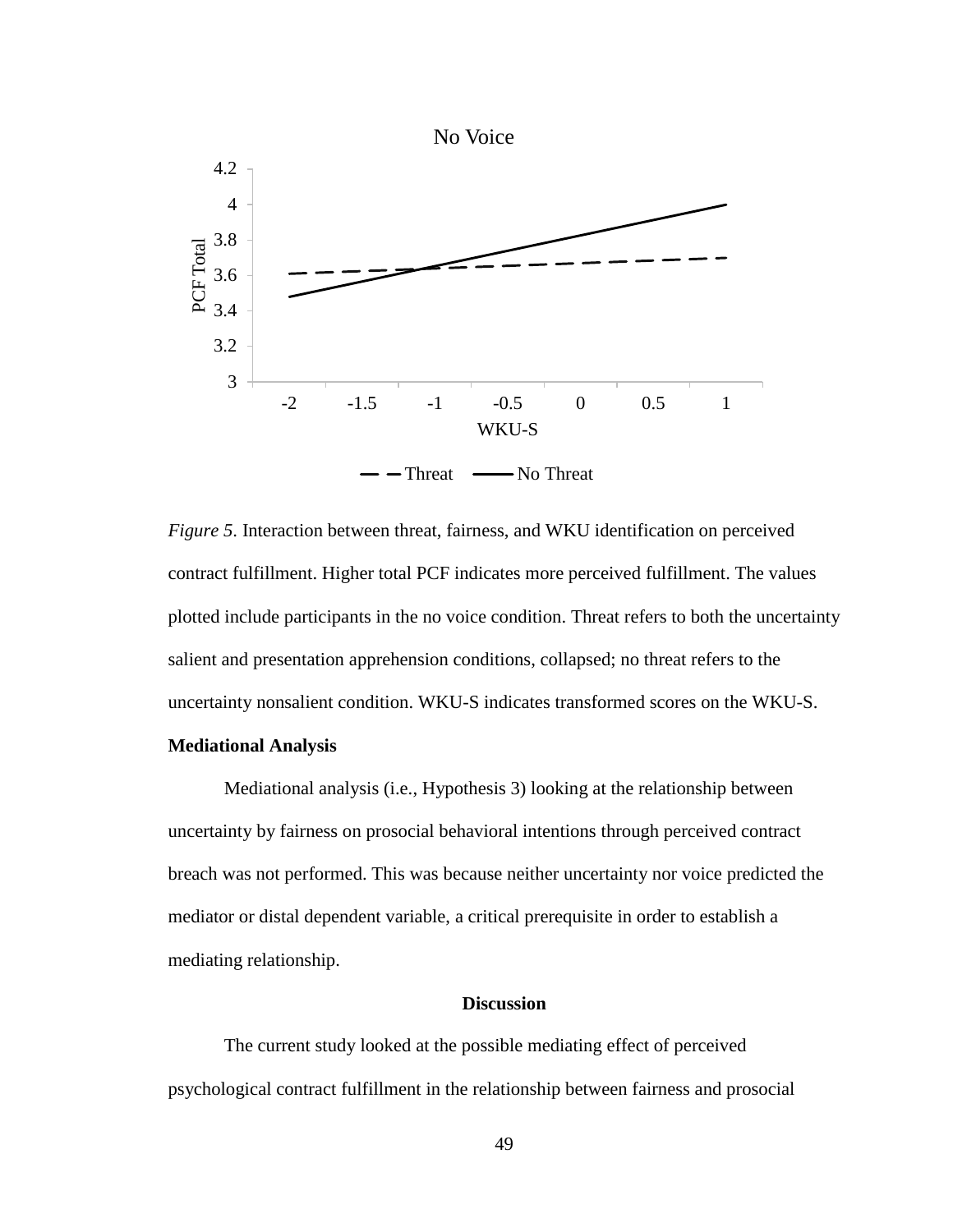behavioral intentions under conditions of uncertainty. Specifically, the current study tested an interaction between uncertainty and fairness that was then mediated by perceived contract fulfillment in predicting prosocial behavioral intentions towards different groups. Results did not support the hypotheses. In fact, the interaction between uncertainty and fairness did not predict either perceived contract fulfillment or prosocial behavioral intentions, respectively.

In a series of exploratory follow-up analyses, identification with the university interacted with uncertainty threat and fairness to predict perceived contract fulfillment. Specifically, high identification with the university appeared to act as a buffer in both the threat-voice and the threat-no-voice conditions. Participants who were low in identification seemed to perceive less contract fulfillment when they were in the threatvoice condition than did those in the no-threat-voice conditions. However, at high levels of identification, participants reported high levels of contract fulfillment regardless whether they were in the threat- or no-threat-voice condition. Conversely, identification with the university had different effects when participants were denied voice. Participants who were low in identification with the university reported moderate levels of perceived contract fulfillment regardless whether they were in the threat-no-voice or no-threat-novoice condition. However, at high levels of identification, participants seemed to perceive less contract fulfillment when they were in the threat-no-voice condition than did those in the no-threat-no-voice condition.

The group engagement model suggested by Tyler and Blader (2003) and tested by Blader and Tyler (2009) may shed some light on the results found in this study. According to the group engagement model, identification with the organization can act as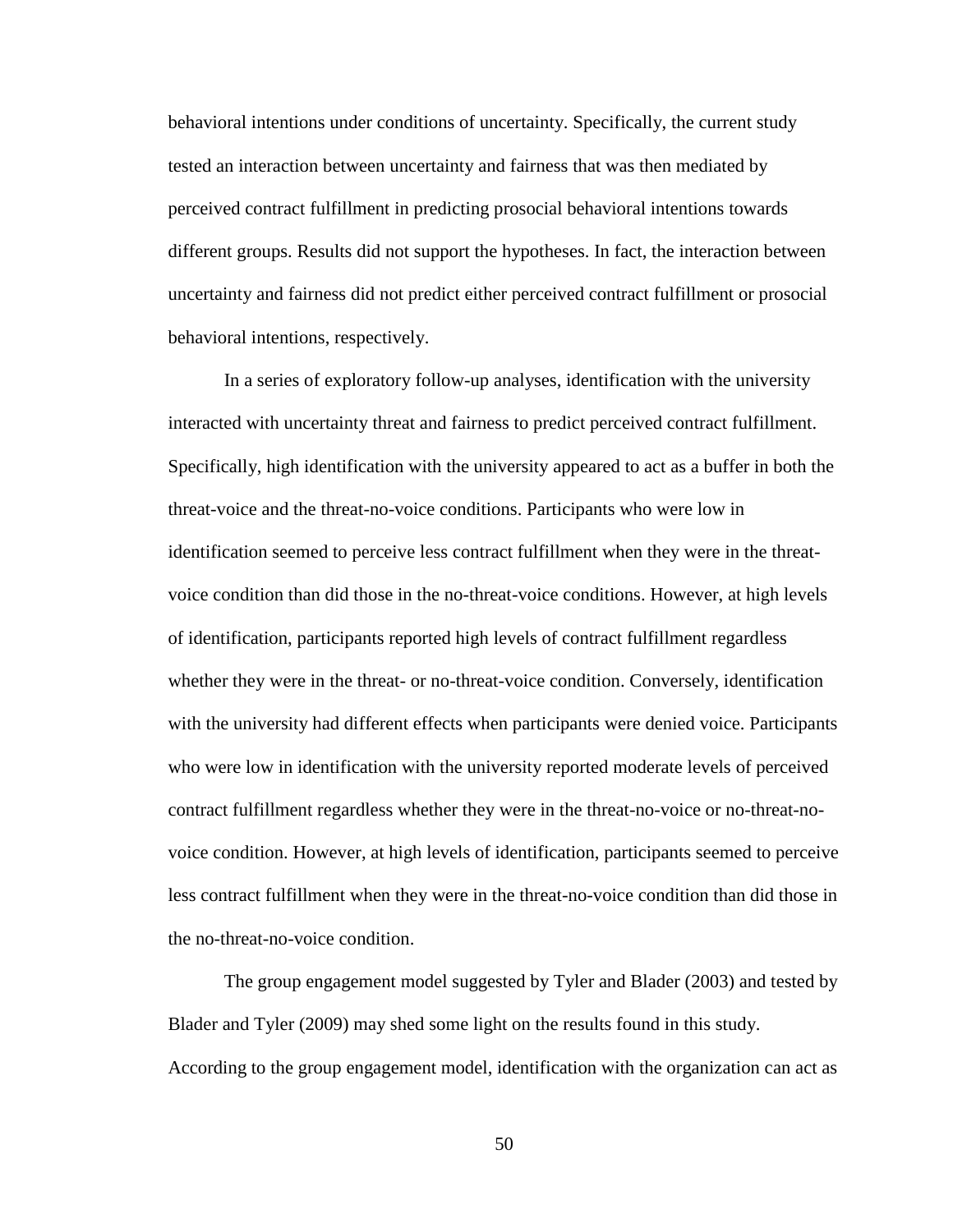a tool to influence an individual's attitudes, values, and behaviors towards an organization. Specifically, the group engagement model argues that social identify mediates the relationship between procedural justice and organizational outcomes. Furthermore, the model argues that procedural justice serves an "identity security" function in that by identifying with the group, people may experience positive feelings of self-worth through their connection with, and following interaction with, the group (Tyler & Blader, 2003). Blader and Tyler (2009) found support for the model across two field studies; the authors found that the social identity employees form around their work was strongly related to their extra role behaviors, and social identity accounted for the impact of procedural justice and distributive justice. Although the theory originally was developed for the workplace, it could be argued that the group engagement model can explain why identification with the university played the role it did in this study. For example, those who identified highly with the university perceived more contract fulfillment when they were granted rather than denied voice under conditions of threat but perceived similar levels of breach under conditions of no threat. In this case, those who were highly identified may have relied more on their identification with the university than on their uncertainty when forming their judgments concerning a breach in their psychological contract.

## **Limitations**

Like others, this study is not without limitations. First, this study used university undergraduate students enrolled in psychology courses. As such, the results based on this sample may not generalize outside the controlled experimental environment employed in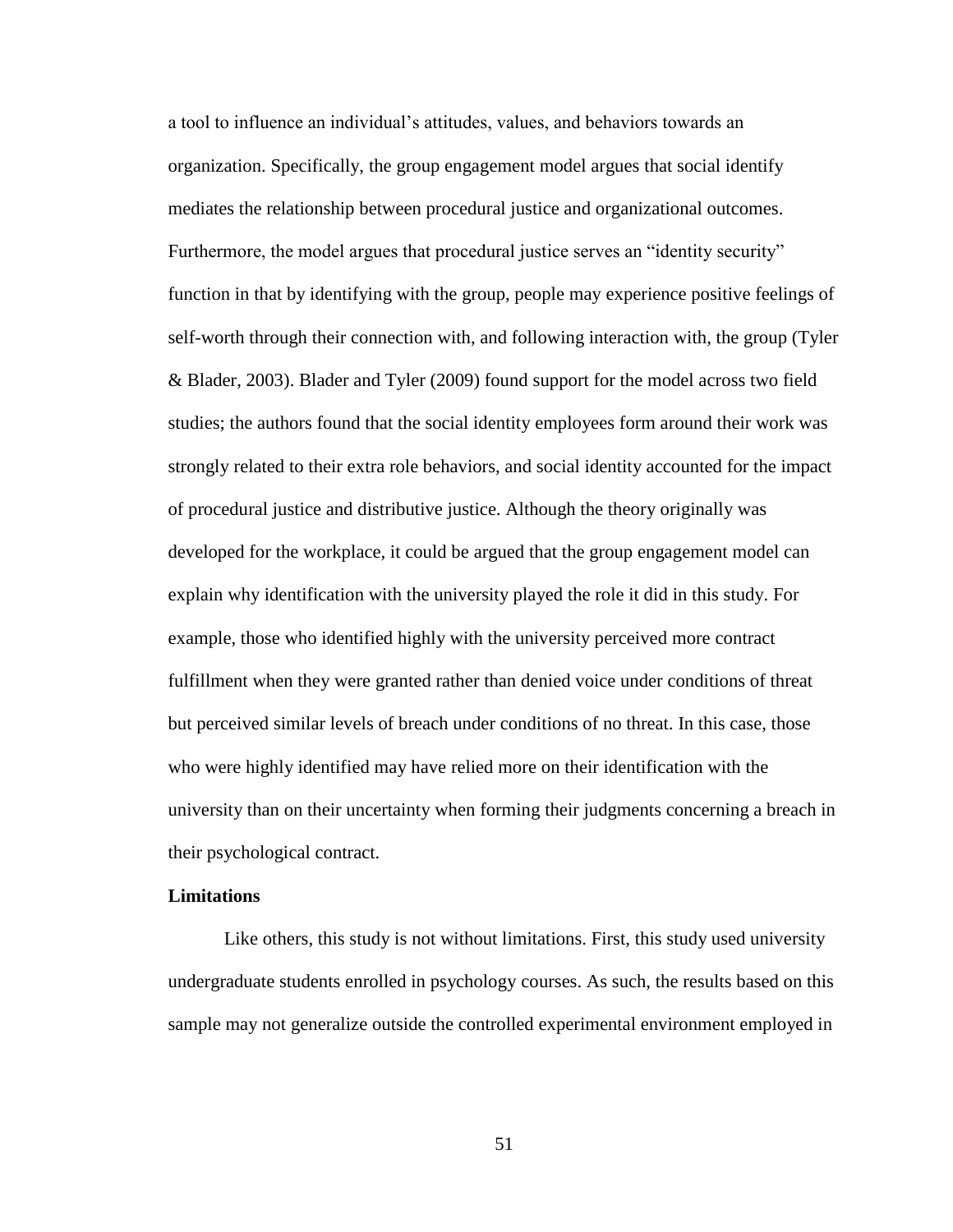this design. Although it used a convenience sample, the high level of control used within the study was vital in order to look at the complex nature of the purposed relationship.

Second, participants completed this study online and were not required to report to a laboratory to be included in the study. Therefore, some participants may have been distracted during the completion of the study. In fact, when examining the comments one participant indicated they got interrupted during the duration of the study. Although participants were asked to indicate if they felt their data should be included in the study and to provide any feedback, not all participants may have honestly indicated the desire for their data to be excluded. Likewise, they may not have reported that they did not give their full attention during the study. Although not ideal, the ability for participants to complete the study on their own time without having to report to a laboratory maximized the number of participants eligible. Again, it was vital to have a large data set in order to look at the complex nature of the purposed relationship.

Third, because the sample consisted of university undergraduate students, the perceived contract fulfillment scale may not have been interpreted as intended. Students may not hold the same expectation or feel they are owed the same things from the university as employees do from their employers, which may explain the lack of mediation found in this sample. However, use of actual employees was not feasible for the study; therefore, undergraduate students were the most available and best option in this study.

Fourth, it was expected that scores on the prosocial behavioral intention scales would differ based on whom the behaviors were directed towards. However, when examining scores on the prosocial behavioral intention scales, the two scales were highly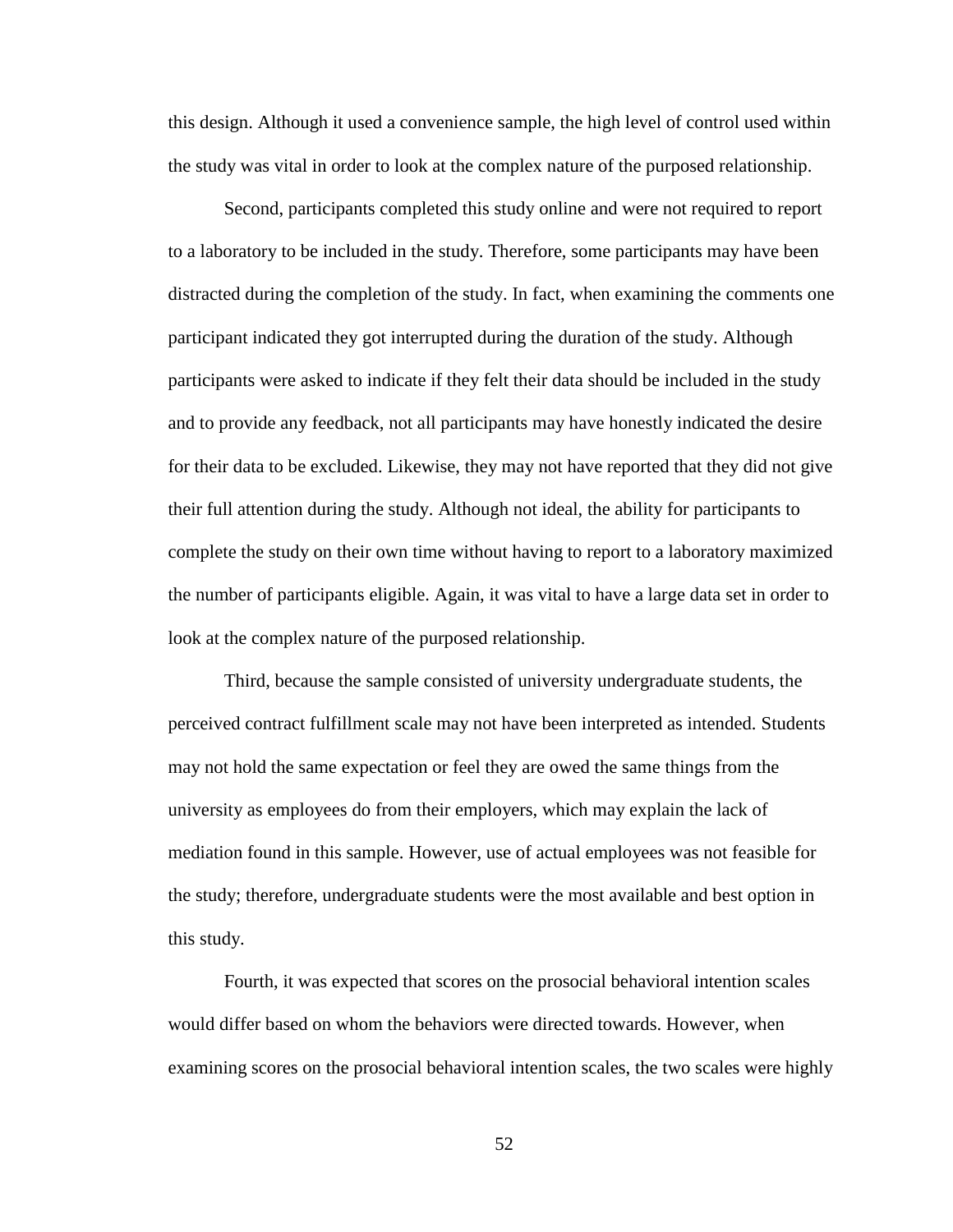correlated ( $r = .823$ ,  $p < .01$ ). Participants indicated a high likelihood to engage in prosocial behaviors directed towards other students ( $M = 3.904$ ) and faculty ( $M = 4.015$ ). These results are may be consistent with the status-based social identify model in predicting cooperative behavior in groups (Tyler & Blader, 2001). The authors found that identity was relatively more important as an antecedent of cooperation in groups. Additionally, the authors argued that by engaging in behaviors that are beneficial to the group, people are expressing and maintaining feelings of pride and respect, which in turn helps to maintain a positive self-image; by helping one's group, one is helping themselves. The high correlation between the two prosocial behavioral intention scales in this study may reflect that participants were willing to help both students and faculty at Western Kentucky University because those behaviors benefit members of their group, and subsequently reflect well on themselves.

Finally, participants may not have perceived the justification provided for the implementation of senior comprehensive examinations as intended. When examining the comments provided by participants in the voice condition, those who were also in the uncertainty nonsalient condition expressed more acceptance of the proposed plan than did those who were in either the uncertainty salient or presentation apprehension conditions; in fact, several participants indicated that the examinations would be a good idea. As one participant put it (wording is verbatim): "I don't necessarily find comprehensive senior exams a bad thing, just added stress. I do believe you should be able to pass a test of [comprehension] over the degree that you have chosen." Although the justification provided was a weak argument that was intended to elicit unfavorable thoughts (Petty  $\&$ Cacioppo, 1986), participants may have felt the university had upheld its end of the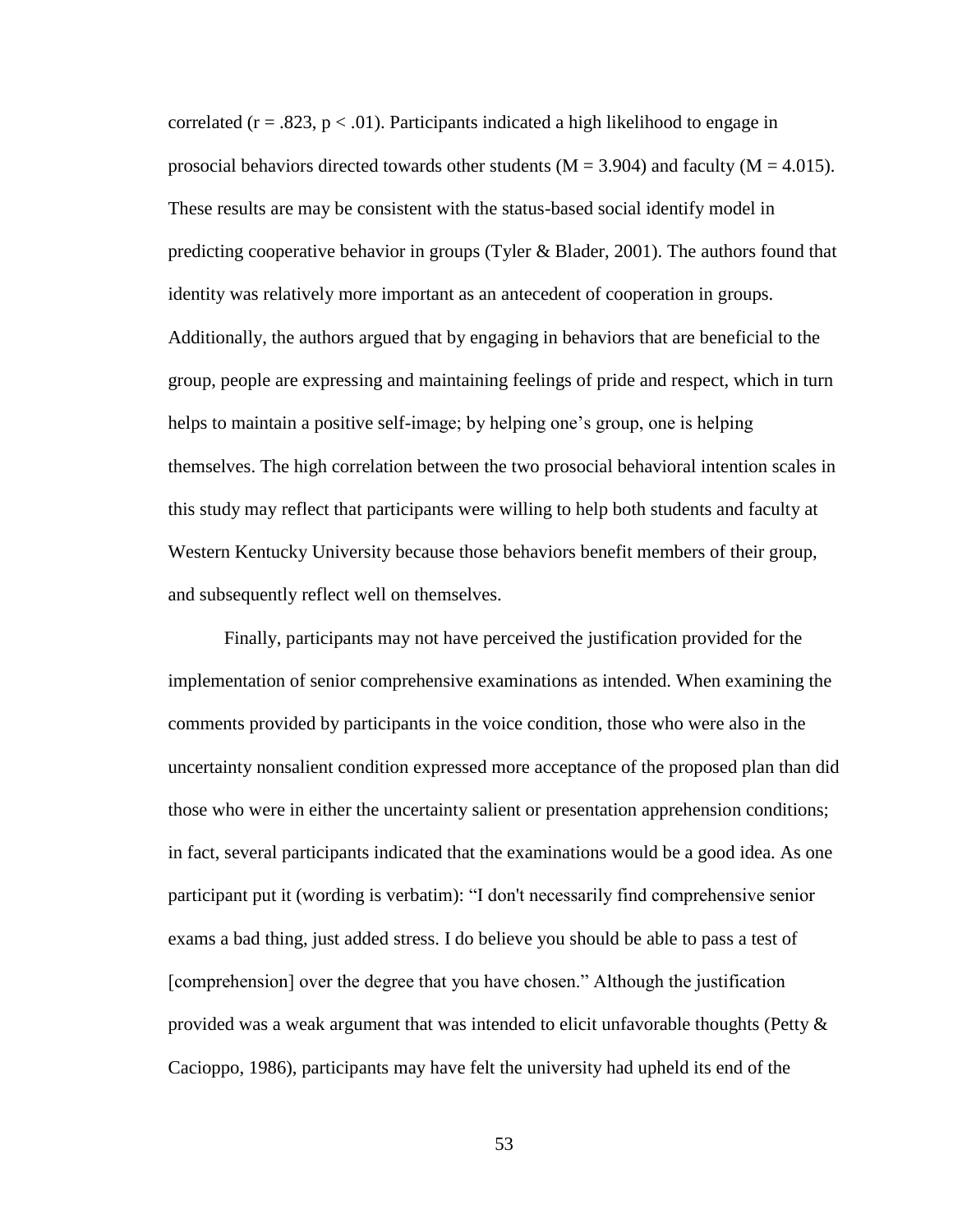psychological contract by even providing a reason as to why senior comprehensive examinations were to be implemented in the first place. This actually is consistent with previous research (e.g., Bies & Shapiro, 1988) that has found when justifications are provided, participants judge the process as more fair regardless of whether the outcome is favorable or unfavorable to them. However, not all participants shared the view stated above. In fact, of those in the voice condition across all uncertainty conditions, only 19.5% of participants indicated favorable opinions towards the senior comprehensive exams. Therefore, it can be assumed that most participants did not perceived the weak argument as a compelling justification.

## **Future Research**

Future research may wish to look at a simpler model than the one proposed here. Currently, little research exists looking at the uncertainty by fairness interaction in predicting perceptions of psychological contract fulfillment. Conversely, there is a plethora of research that has established the uncertainty by fairness interaction with respect to outcomes such as cooperation intentions and negative affect (e.g., De Cremer & Sedikides, 2005; van den Bos, 2001). Future research should first establish and then replicate the moderating effects of uncertainty and fairness in predicting perceived contract fulfillment before attempting to expand to test a mediated moderation model, as proposed here.

Additionally, future research may wish to look at the effects social identity may have by incorporating the group engagement model (Tyler & Blader, 2003). Although this model specifically looks at positive outcomes associated with social identity, it would be interesting to see if the same mediating effects of social identity occur when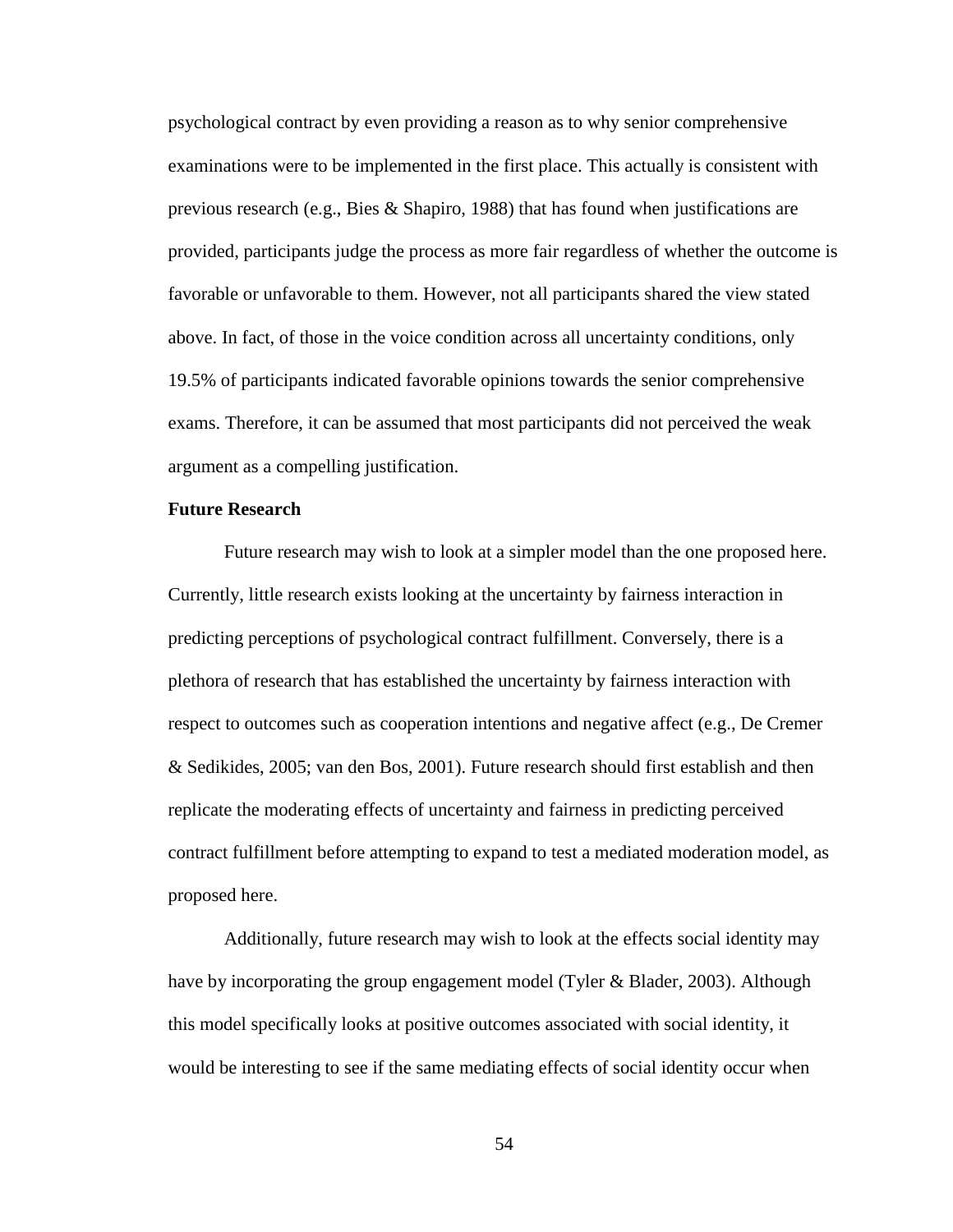focusing on specifically negative outcomes such as a breach of one's psychological contract. Results from this study suggest that identification with the organization may play an important role during the formation of procedural fairness judgments and subsequent perceived contract fulfillment when under conditions of uncertainty.

Finally, because the use of actual employees may not be feasible when testing such models, future research might use graduate-level students as subjects. Graduate students may have been promised certain things (e.g., one-on-one mentorship) by their graduate program when they were recruited, and, therefore, may develop a type of psychological contract with their graduate school. Indeed, Spies et al. (2010) developed a scale that specifically measured perceptions of psychological contract breach for pharmacy students with the pharmacy school, which was modified in the present study to reflect the broader nature the of undergraduate's interactions with the university. That being said, the modified psychological contract scale used in this study showed high internal consistency ( $\alpha$  = .930) indicating that problems with internal consistency are not likely a cause for these findings. It may be of interest for future research to conduct further reliability and factor analyses to determine if the scale may generalize to other universities.

### **Conclusion**

Currently, much research exists examining the interaction between uncertainty and justice on both positive and negative affective, behavioral, and cognitive outcomes. Little research exists, however, combining psychological contract with uncertainty and justice to predict outcomes. In fact, research on psychological contracts has focused rather exclusively on negative outcomes. This study aimed to combine the research on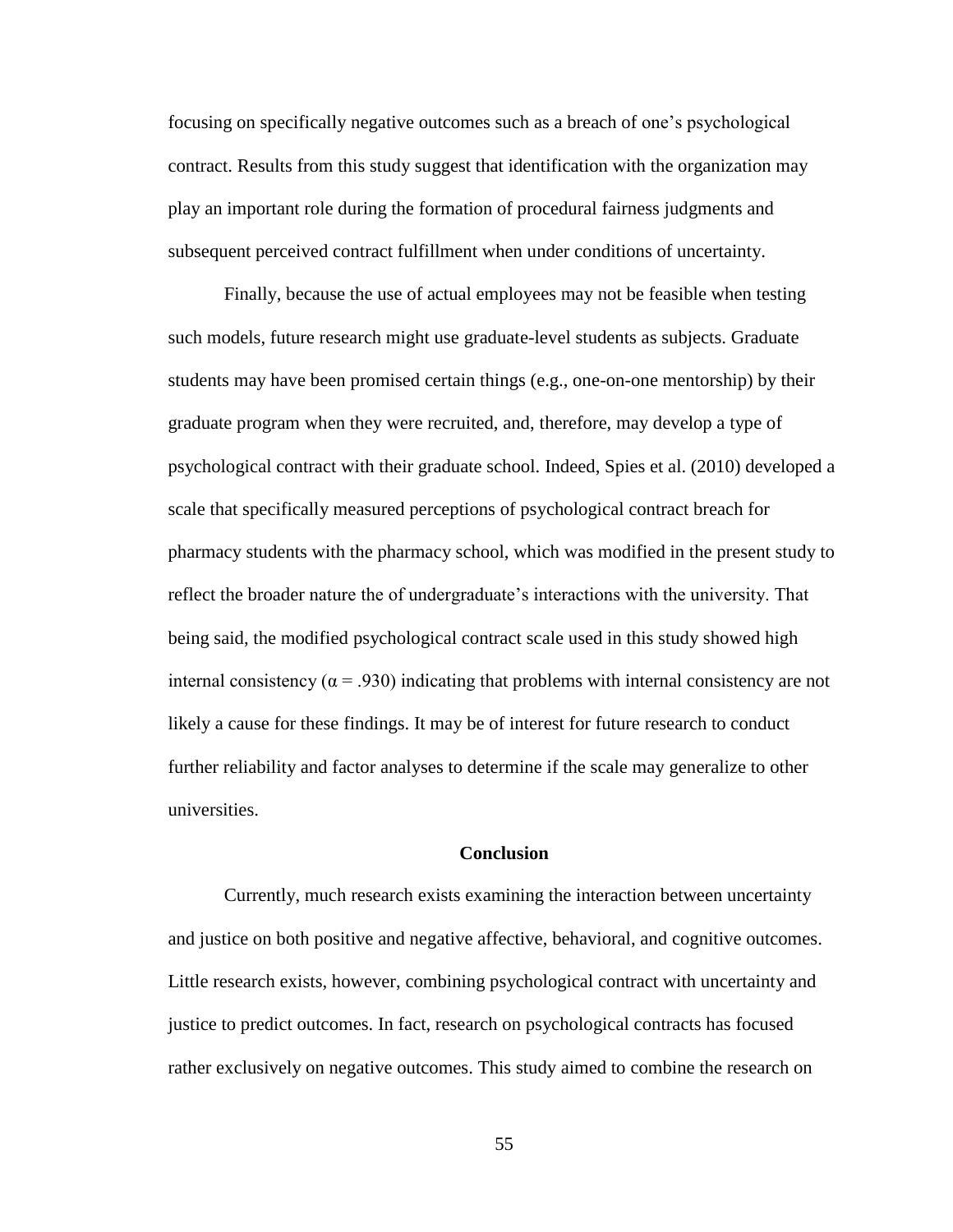uncertainty, justice, and psychological contract when focusing on positive outcomes, such as prosocial behaviors directed toward others. This study proposed and tested a mediated moderation model in explaining instances of organizational citizenship behaviors, namely prosocial behaviors. Although support was not found for the hypotheses, an interesting interaction between social identity, uncertainty, and justice emerged in explaining perceptions of psychological contract fulfillment. The emergence of this three-way interaction may shed some light on boundary conditions in which psychological contract fulfillment occurs.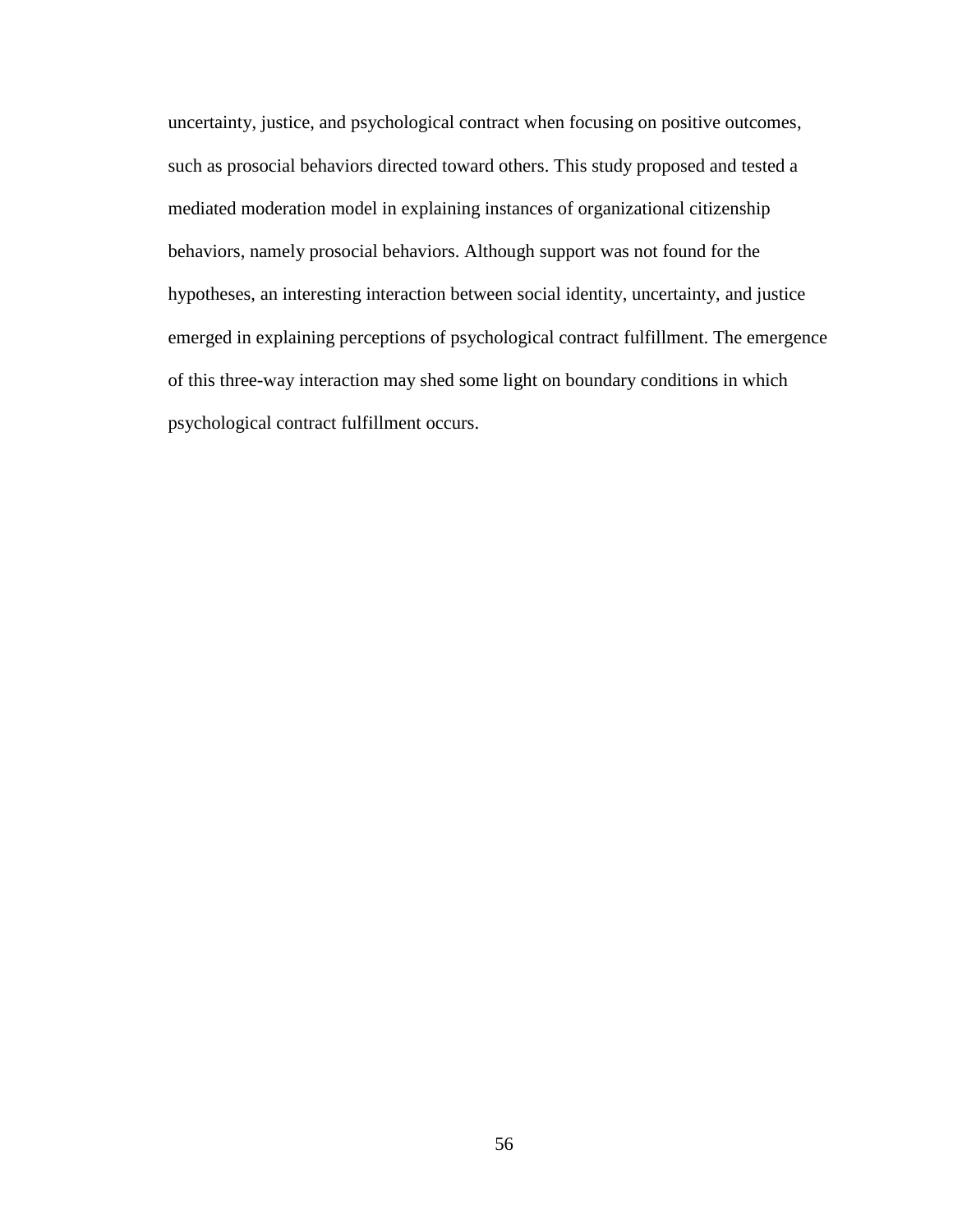### **References**

Bies, R. J., & Shapiro, D. L. (1988). Voice and justification: Their influence on procedural fairness judgments. *The Academy of Management Journal*, *31*, 676– 685. doi:10.2307/256465

Blader, S. L., & Tyler, T. R. (2009). Testing and extending the group engagement model: Linkages between social identity, procedural justice, economic outcomes, and extrarole behavior. *Journal of Applied Psychology*, *94*, 445–464. doi:10.1037/a0013935

- Cantisano, G. T., Dominguez, J. F. M., & Depolo, M. (2008). Psychological contract breach and outcomes: Combining meta-analysis and structural equation models. *Psicothema*, *20*, 487–496.
- Colquitt, J. A., Conlon, D. E., Wesson, M. J., Porter, C. O. L. H., & Ng, K. Y. (2001). Justice at the millennium: A meta-analytic review of 25 years of organizational justice research. *Journal of Applied Psychology*, *86*, 425–445. doi:10.1037/0021- 9010.86.3.425
- Coyle-Shapiro, J. A.-M. (2002). A psychological contract perspective on organizational citizenship behavior. *Journal of Organizational Behavior*, *23*, 927–946. doi:10.1002/job.173
- Cropanzano, R., Bowen, D. E., & Gilliland, S. W. (2007). The management of organizational justice. *The Academy of Management Perspectives*, 34–48.
- Cropanzano, R., Bryne, Z. S., Bobocel, D. R., & Rupp, D. E. (2001). Moral virtues, fairness heuristics, social entities, and other denizens of organizational justice. *Journal of Vocational Behavior*, *58*, 164–209. doi:10.1006/jvbe.2001.1791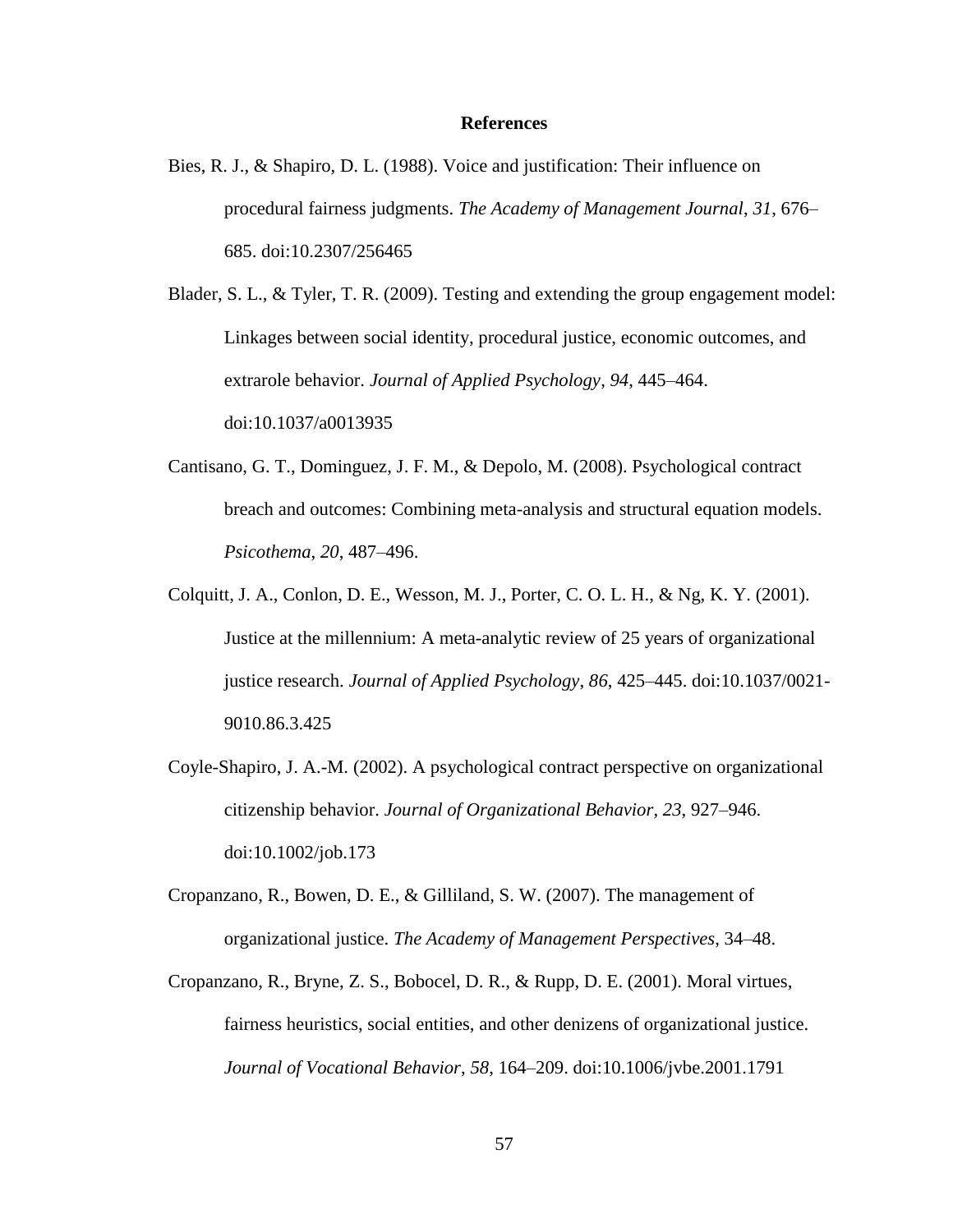- Cropanzano, R., Prehar, C. A., & Chen, P. Y. (2002). Using social exchange theory to distinguish procedural from interactional justice. *Group & Organizational Management*, *27*, 324–351. doi:10.1177/1059601102027003002
- De Cremer, D., & Blader, S. L. (2006). Why do people care about procedural fairness? The importance of belongingness in responding and attending to procedures. *European Journal of Social Psychology*, *36*, 211–228. doi:10.1002/ejsp.290
- De Cremer, D., Brebels, L., & Sedikides, C. (2008). Being uncertain about what? Procedural fairness effects as a function of general uncertainty and belongingness uncertainty. *Journal of Experimental Social Psychology*, *44*, 1520–1525. doi:10.1016/j.jesp.2008.07.010
- De Cremer, D., Brockner, J., Fishman, A., van Dijke, M., van Olffen, W., & Mayer, D. M. (2010). When do procedural fairness and outcome fairness interact to influence employees' work attitudes and behaviors? The moderating effect of uncertainty. *Journal of Applied Psychology*, *95*, 291–304. doi:10.1037/a0017866
- De Cremer, D., & Sedikides, C. (2005). Self-uncertainty and responsiveness to procedural justice. *Journal of Experimental Social Psychology*, *41*, 157–173. doi:10.1016/j.jesp.2004.06.010
- De Vos, A., Buyens, D., & Schalk, R. (2003). Psychological contract development during organizational socialization: Adaptation to reality and the role of reciprocity. *Journal of Organizational Behavior*, *24*, 537–559. doi:10.1002/job.205
- Diekmann, K. A., Barsness, Z. I., & Sondak, H. (2004). Uncertainty, fairness perceptions, and job satisfaction: A field study. *Social Justice Research*, *17*, 237–255. doi:10.1023/b:sore.0000041292.38626.2f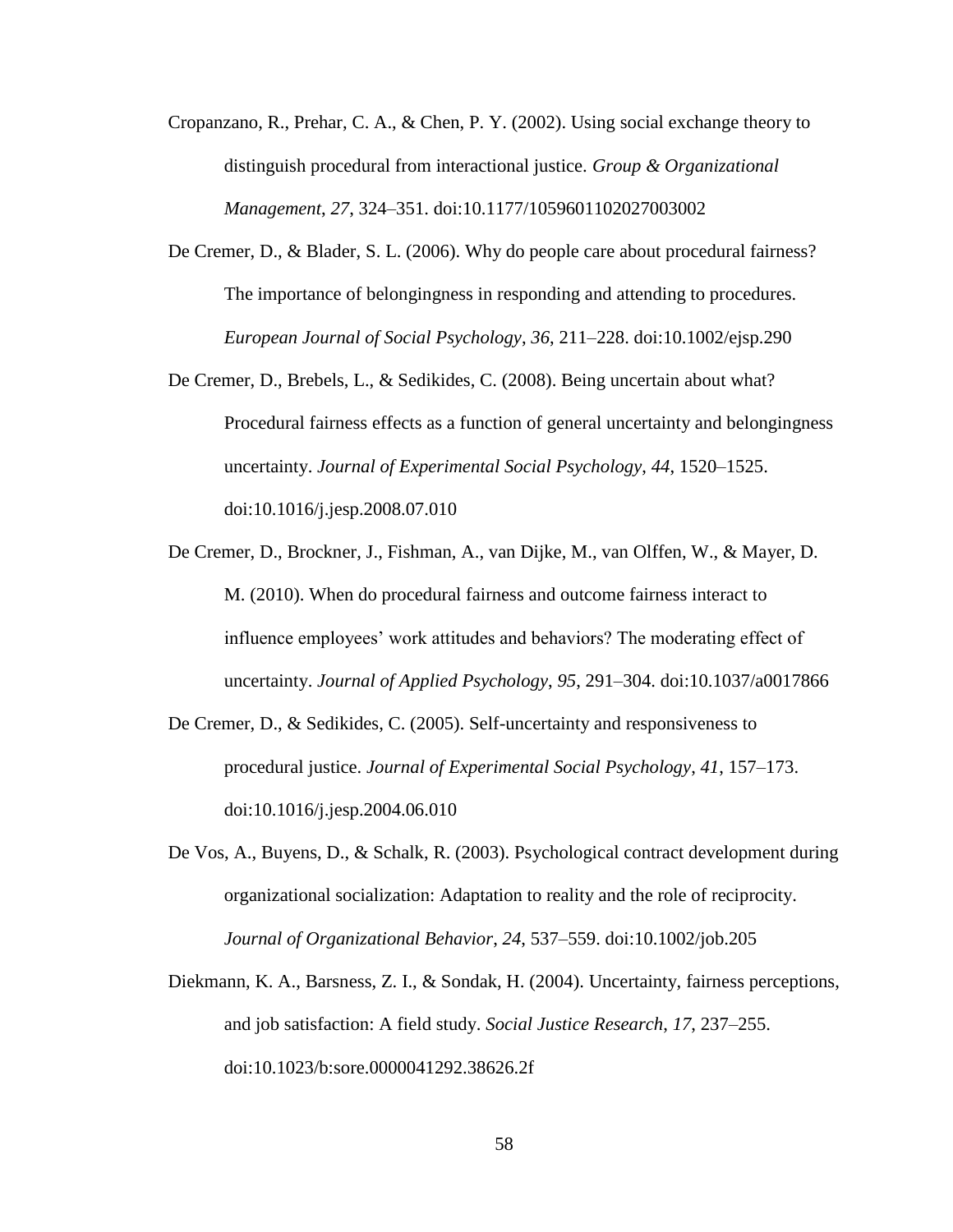- Greenberg, J. (1987). A taxonomy of organizational justice theories. *The Academy of Management Review*, *12*, 9–22. doi:10.5465/amr.1987.4306437}
- Greenberg, J. (1990). Employee theft as a reaction to underpayment inequity: The hidden cost of pay cuts. *Journal of Applied Psychology*, *75*, 561–568. doi:10.1037/0021- 9010.75.5.561
- Herriot, P., Manning, W. E. G., & Kidd, J. M. (1997). The content of the psychological contract. *British Journal of Management*, *8*, 151–162. doi:10.1111/1467- 8551.0047
- Jex, S. M., & Britt, T. W. (2008). *Organizational psychology: A scientist-practitioner approach* (2nd ed.). New Jersey: John Wiley & Sons, Inc.

Justice. (n.d.). Retrieved from http://www.merriam-webster.com/dictionary/justice

- Kickul, J. R., Neuman, G., Parker, C., & Finkl, J. (2001). Settling the score: The role of organizational justice in the relationship between psychological contract breach and anticitizenship behavior. *Employee Responsibilities and Rights Journal*, *13*, 77–92. doi:10.1023/A:1014586225406
- Konovsky, M. A. (2000). Understanding procedural justice and its impact on business organizations. *Journal of Management*, *26*, 489–511. doi:10.1016/s0149- 2063(00)00042-8
- Konovsky, M. A., & Pugh, S. D. (1994). Citizenship behavior and social exchange. *The Academy of Management Journal*, *37*, 656–669. doi:10.2307/256704
- Lester, S. W., Turnley, W. H., Bloodgood, J. M., & Bolino, M. C. (2002). Not seeing eye to eye: Differences in supervisor and subordinate perceptions of and attributions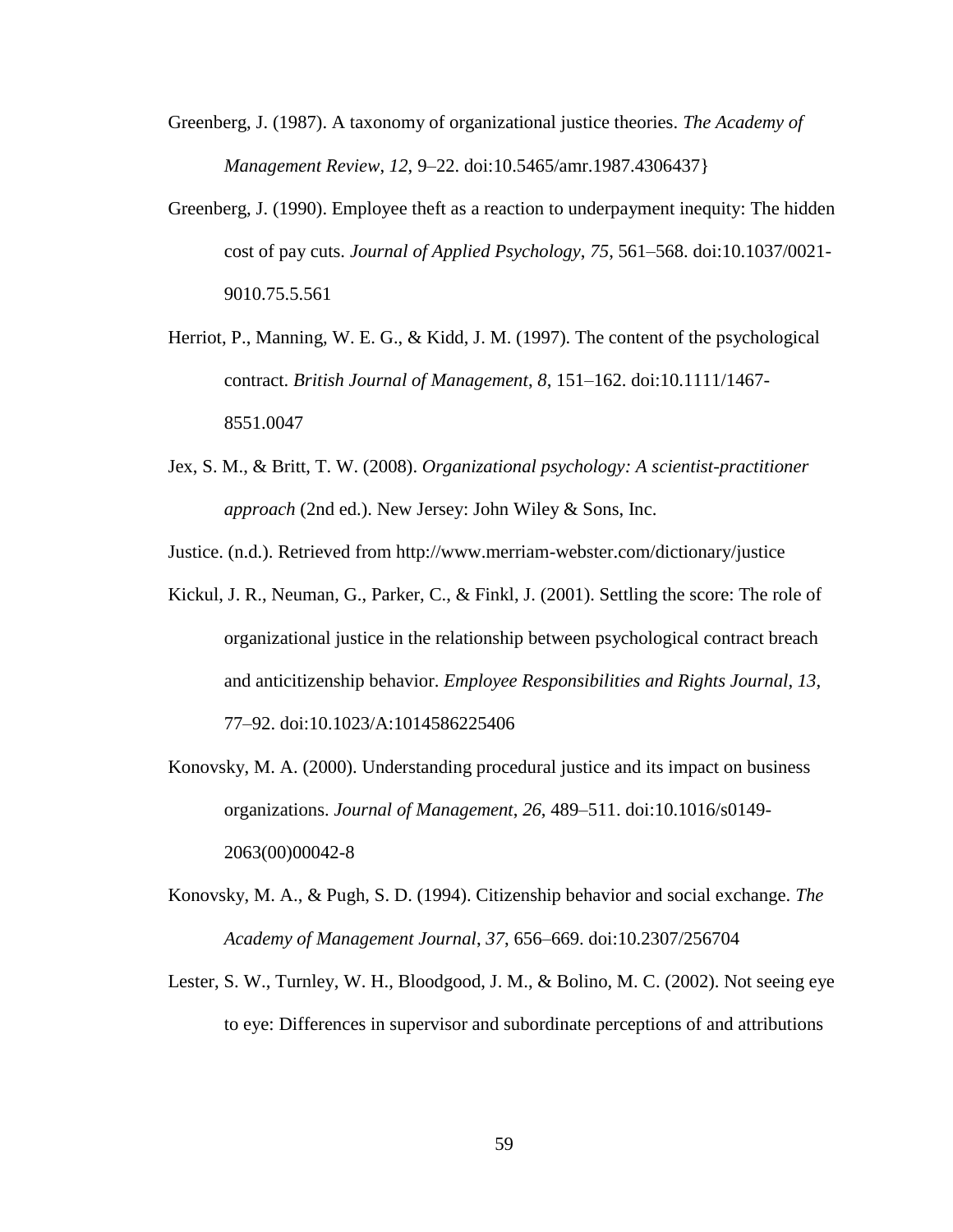for psychological contract breach. *Journal of Organizational Behavior*, *23*, 39– 56. doi:10.1002/job.126

- Lind, E. A., Kray, L., & Thompson, L. (2001). Primacy effects in justice judgments: Testing predictions from fairness heuristic theory. *Organizational Behavior and Human Decision Processes*, *85*, 189–210. doi:10.1006/obhd.2000.2937
- Luhtanen, R., & Crocker, J. (1992). A collective self-esteem scale: Self-evaluation of one's social identity. *Personality and Social Psychology Bulletin*, *18*, 302–318. doi:10.1177/0146167292183006
- Masterson, S. S., Lewis, K., Goldman, B. M., & Taylor, M. S. (2000). Integrating justice and social exchange: The differing effects of fair procedures and treatment on work relationships. *The Academy of Management Journal*, *43*, 738–748. doi:10.2307/1556364
- McGregor, I., Prentice, M. S., & Nash, K. A. (2009). Personal uncertainty management by reactive approach motivation. *Psychological Inquiry*, *20*, 225–229. doi:10.1080/10478400903333460
- McNeely, B. L., & Meglino, B. M. (1994). The role of dispositional and situational antecedents in prosocial behavior: An examination of the intended beneficiaries of prosocial behavior. *Journal of Applied Psychology*, *79*, 836–844. doi:10.1037/0021-9010.79.6.836
- Moorman, R. H. (1991). Relationship between organizational justice and organizational citizenship behaviors: Do fairness perceptions influence employee citizenship? *Journal of Applied Psychology*, *76*, 845–855. doi:10.1016/j.sbspro.2012.06.905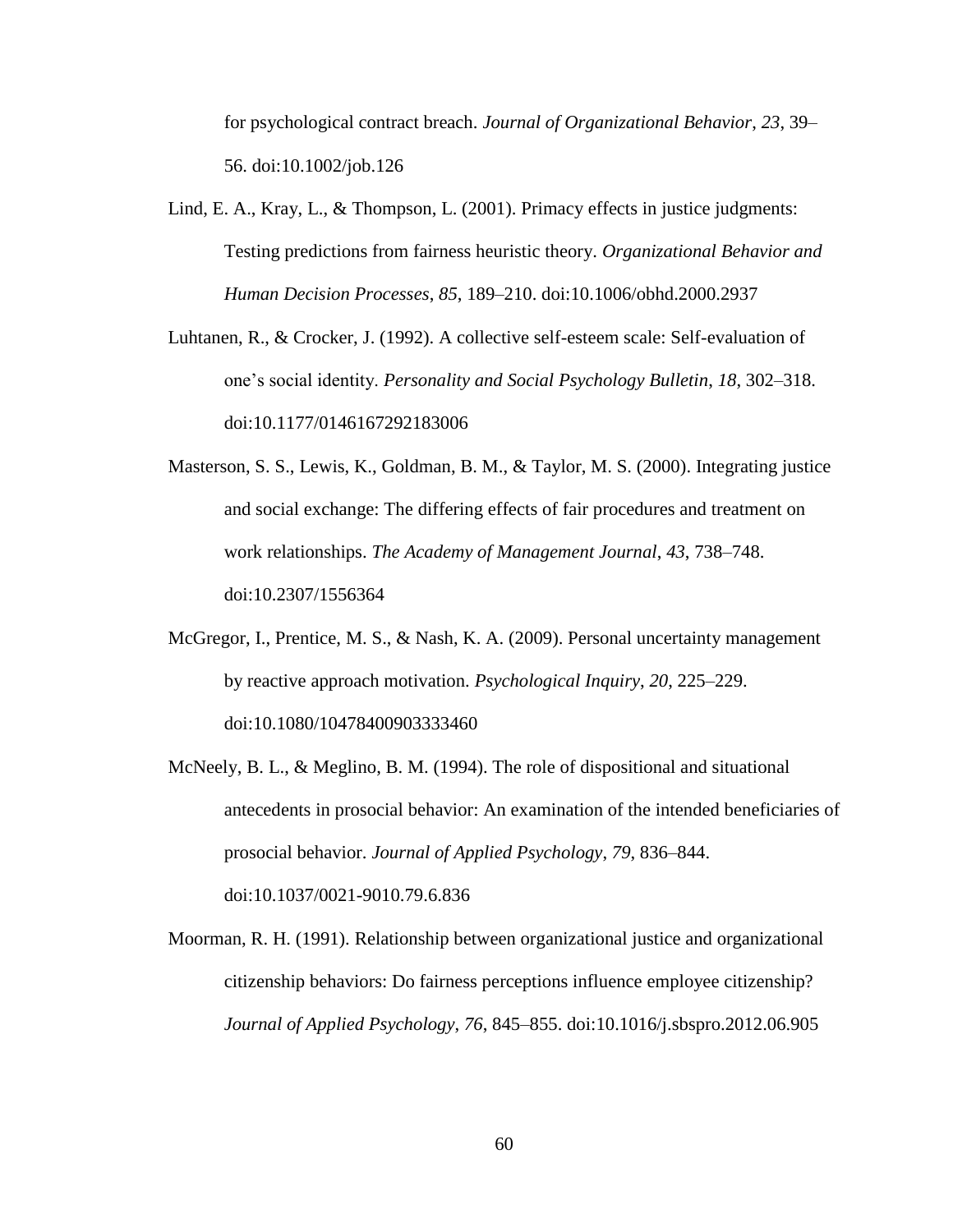- Moorman, R. H., Blakely, G. L., & Niehoff, B. P. (1998). Does perceived organizational support mediate the relationship between procedural justice and organizational citizenship behavior? *The Academy of Management Journal*, *41*, 351–357. doi:10.2307/256913
- Morrison, E. W., & Robinson, S. L. (1997). When employees feel betrayed: A model of how psychological contract violation develops. *The Academy of Management Review*, *22*, 226–256. doi:10.2307/259230
- Muchinsky, P. M. (2012). *Psychology applied to work: An introduction to industrial and organizational psychology* (10th ed.). North Carolina: Hypergraphic Press.
- Petty, R. E., & Cacioppo, J. T. (1986). *Communication and persuasion: Central and peripheral routes to attitude change*. New York: Springer-Verlag.
- Robinson, S. L., Kraatz, M. S., & Rousseau, D. M. (1994). Changing obligations and the psychological contract: A longitudinal study. *The Academy of Management Journal*, *37*, 137–152. doi:10.2307/256773
- Robinson, S. L., & Morrison, E. W. (2000). The development of psychological breach and violation: A longitudinal study. *Journal of Organizational Behavior*, *21*, 525– 546. doi:10.1002/1099-1379(200008)21:5<525::aid-job40>3.0.co;2-t
- Rosenberg, M. (1965). *Society and the adolescent self-image.* Princeton, New Jersey: Princeton University Press.
- Rousseau, D. M. (1990). New hire perceptions of their own and their employer's obligations: A study of psychological contracts. *Journal of Organizational Behavior*, *11*, 389–400. doi:10.1002/job.4030110506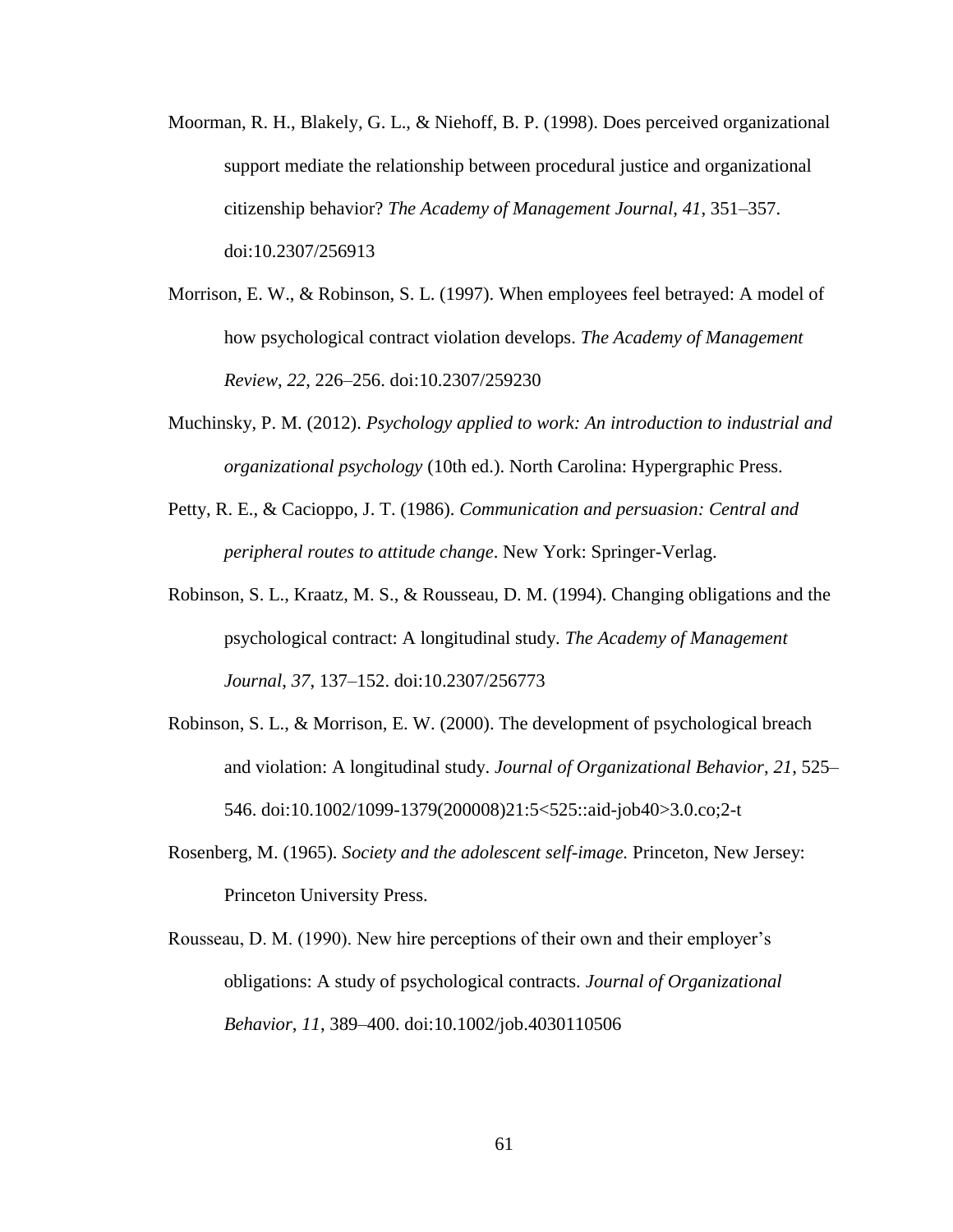- Rousseau, D. M. (2001). Schema, promise and mutuality: The building blocks of the psychological contract. *Journal of Occupational and Organizational Psychology*, *74*, 511–541. doi:10.1348/096317901167505
- Rupp, D. E., & Cropanzano, R. (2002). The mediating effects of social exchange relationships in predicting workplace outcomes from multifoci organizational justice. *Organizational Behavior and Human Decision Processes*, *89*, 925–946. doi:10.1016/s0749-5978(02)00036-5
- Rushston, J. P., Chrisjohn, R. D., & Fekken, G. C. (1981). The altruistic personality and the self-report altruism scale. *Personality and Individual Differences*, *2*, 293–302. doi:10.1016/0191-8869(81)90084-2
- Sedikides, C., de Cremer, D., Hart, C. M., & Brebels, L. (2013). Procedural fairness responses in the context of self-uncertainty. In R. M. Arkin, K. C. Oleson, & P. J. Carroll (Eds.), *Handbook of the uncertain self* (pp. 142–159). New York: Psychology Press.
- Sinclair, S. J., Blais, M. A., Gansler, D. A., Sandberg, E., Bistis, K., & LoCicero, A. (2010). Psychometric properties of the Rosenberg Self-Esteem Scale: Overall and across demographic groups living within the United States. *Evaluation & the Health Professions*, *33*, 56–80. doi:10.1177/0163278709356187
- Skarlicki, D. P., & Folger, R. (1997). Retaliation in the workplace: The roles of distributive, procedural, and interactional justice. *Journal of Applied Psychology*, *82*, 434–443. doi:10.1037/0021-9010.82.3.434
- Spies, A. R., Wilkin, N. E., Bentley, J. P., Bouldin, A. S., Wilson, M. C., & Holmes, E. R. (2010). Instrument to measure psychological contract violation in pharmacy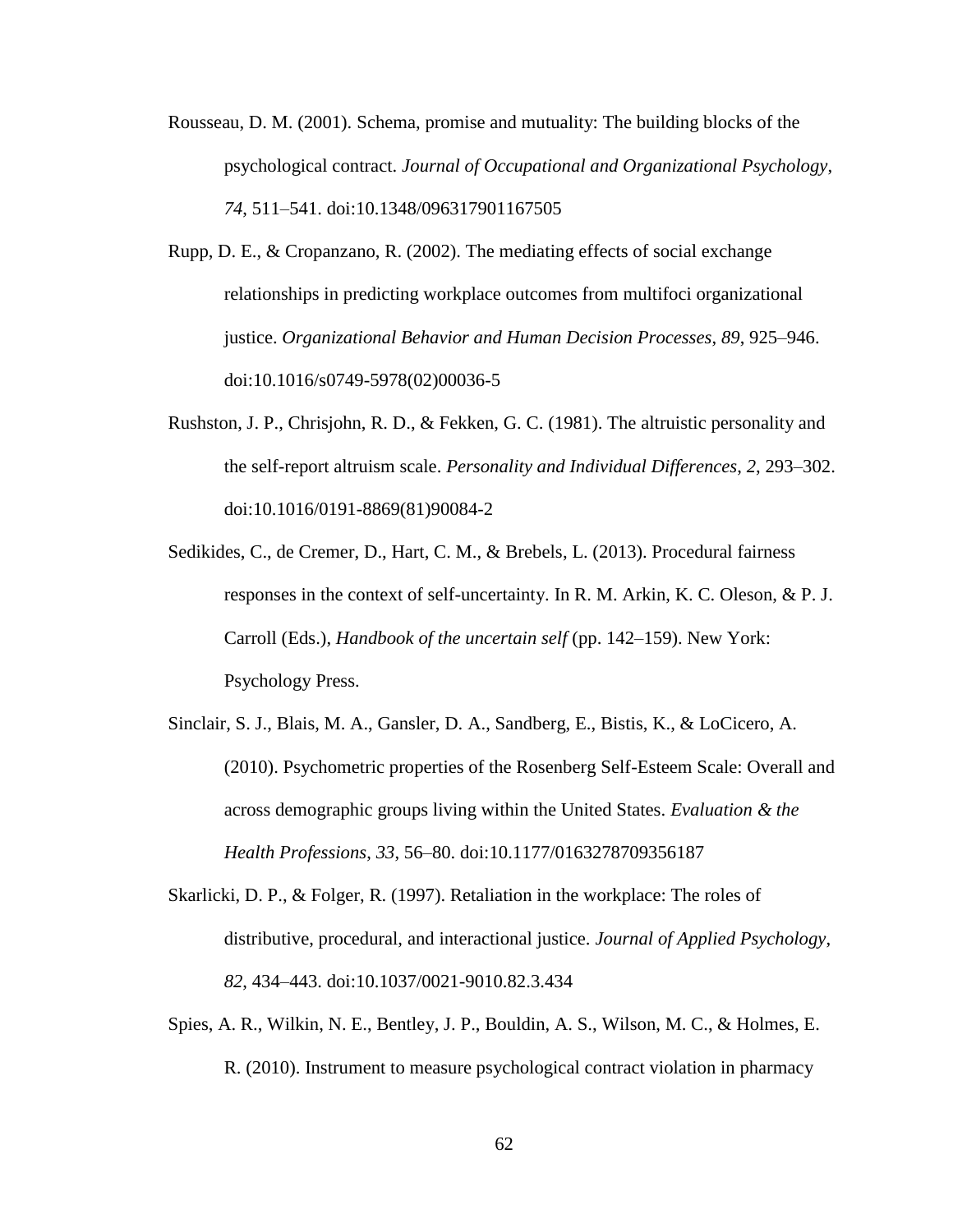students. *American Journal of Pharmaceutical Education*, *74*. doi:10.5688/aj7406107

- Thau, S., Aquino, K., & Wittek, R. (2007). An extension of uncertainty management theory to the self: The relationship between justice, social comparison orientation, and antisocial work behaviors. *Journal of Applied Psychology*, *92*, 250–258. doi:10.1037/0021-9010.92.1.250
- Turnley, W. H., Bolino, M. C., Lester, S. W., & Bloodgood, J. M. (2003). The impact of psychological contract fulfillment on the performance of in-role and organizational citizenship behaviors. *Journal of Management*, *29*, 187–206. doi:10.1016/s0149-2063(02)00214-3
- Tyler, T. R., & Blader, S. L. (2001). Identity and cooperative behavior in groups. *Group Processes & Intergroup Relations*, *4*, 207–226.

doi:10.1177/1368430201004003003

- Tyler, T. R., & Blader, S. L. (2003). The group engagement model: Procedural justice, social identity, and cooperative behavior. *Personality and Social Psychology Review*, *7*, 349–361. doi:10.1207/S15327957PSPR0704\_07
- van den Bos, K. (1999). What are we talking about when we talk about no-voice procedures? On the psychology of the fair outcome effect. *Journal of Experimental Social Psychology*, *35*, 560–577. doi:10.1006/jesp.1999.1393
- van den Bos, K. (2001). Uncertainty management: The influence of uncertainty salience on reactions to perceived procedural fairness. *Journal of Personality and Social Psychology*, *80*, 931–941. doi:10.1037/0022-3514.80.6.931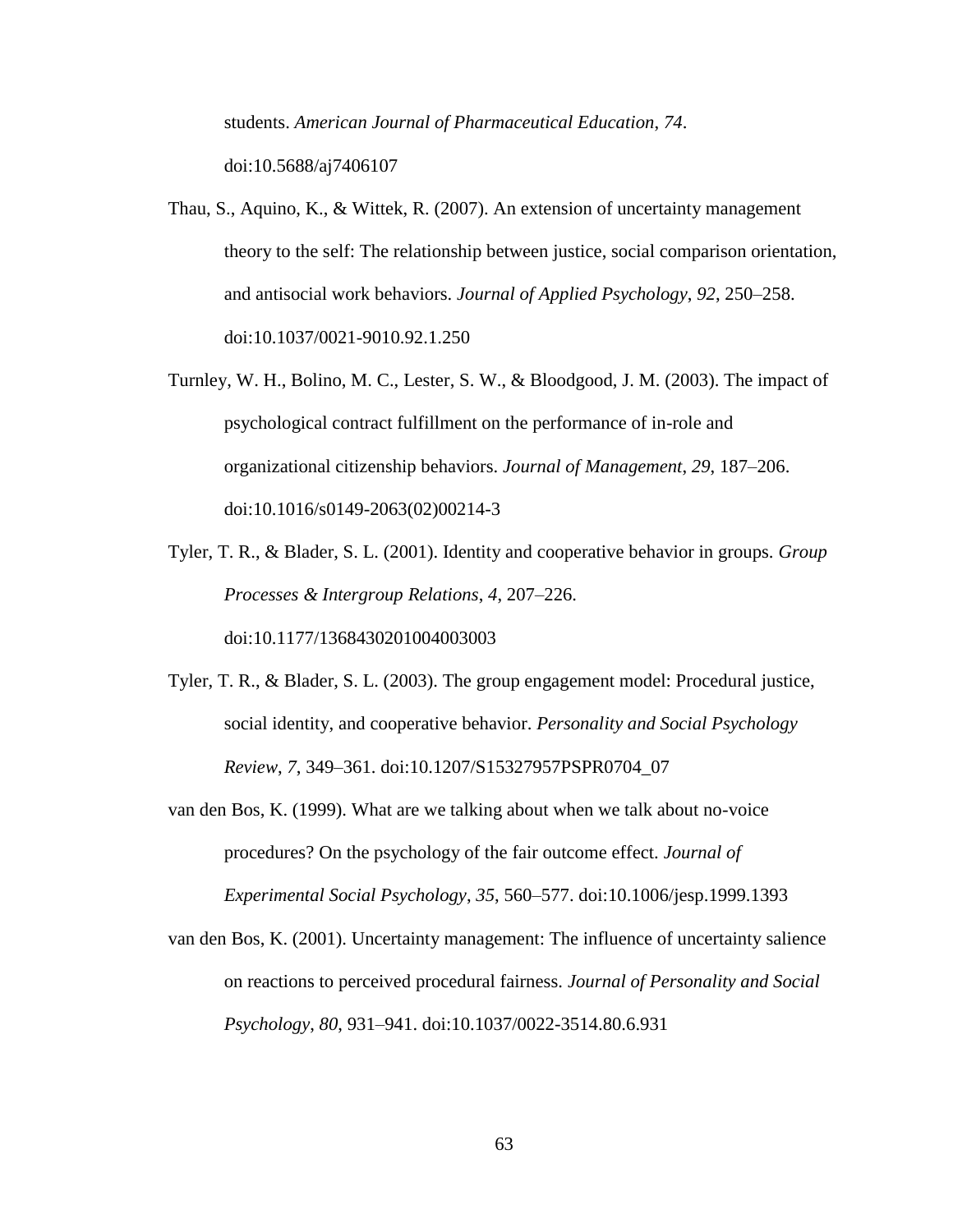- van den Bos, K., & Lind, E. A. (2002). Uncertainty management by means of fairness judgments. In M. P. Zanna (Ed.), *Advances in experimental social psychology* (Vol. 34, pp. 1–60). San Diego, CA: Academic Press.
- van den Bos, K., Lind, E. A., Vermunt, R., & Wilke, H. A. M. (1997). How do I judge my outcome when I do not know the outcome of others? The psychology of the fair process effect. *Journal of Personality and Social Psychology*, *72*, 1034–1046. doi:10.1037/0022-3514.72.5.1034
- van den Bos, K., McGregor, I., & Martin, L. L. (2015). Security and uncertainty in contemporary delayed-return cultures: Coping with the blockage of personal goals. In A. L. Wichman, P. J. Carroll, & R. M. Arkin (Eds.), *Handbook of psychological security* (pp. 1–32). New York: Psychology Press.
- van den Bos, K., Vermunt, R., & Wilke, H. A. M. (1997). Procedural and distributive justice: What is fair depends more on what comes first than on what comes next. *Journal of Personality and Social Psychology*, *72*, 95–104. doi:10.1037/0022- 3514.72.1.95
- van den Bos, K., Wilke, H. A. M., & Lind, E. A. (1998). When do we need procedural fairness? The role of trust in authority. *Journal of Personality and Social Psychology*, *75*, 1449–1458. doi:10.1037/0022-3514.75.6.1449

van den Bos, K., Wilke, H. A. M., Lind, E. A., & Vermunt, R. (1998). Evaluating outcomes by means of the fair process effect: Evidence for different processes in fairness and satisfaction judgments. *Journal of Personality and Social Psychology*, *74*, 1493–1503. doi:10.1037/0022-3514.74.6.1493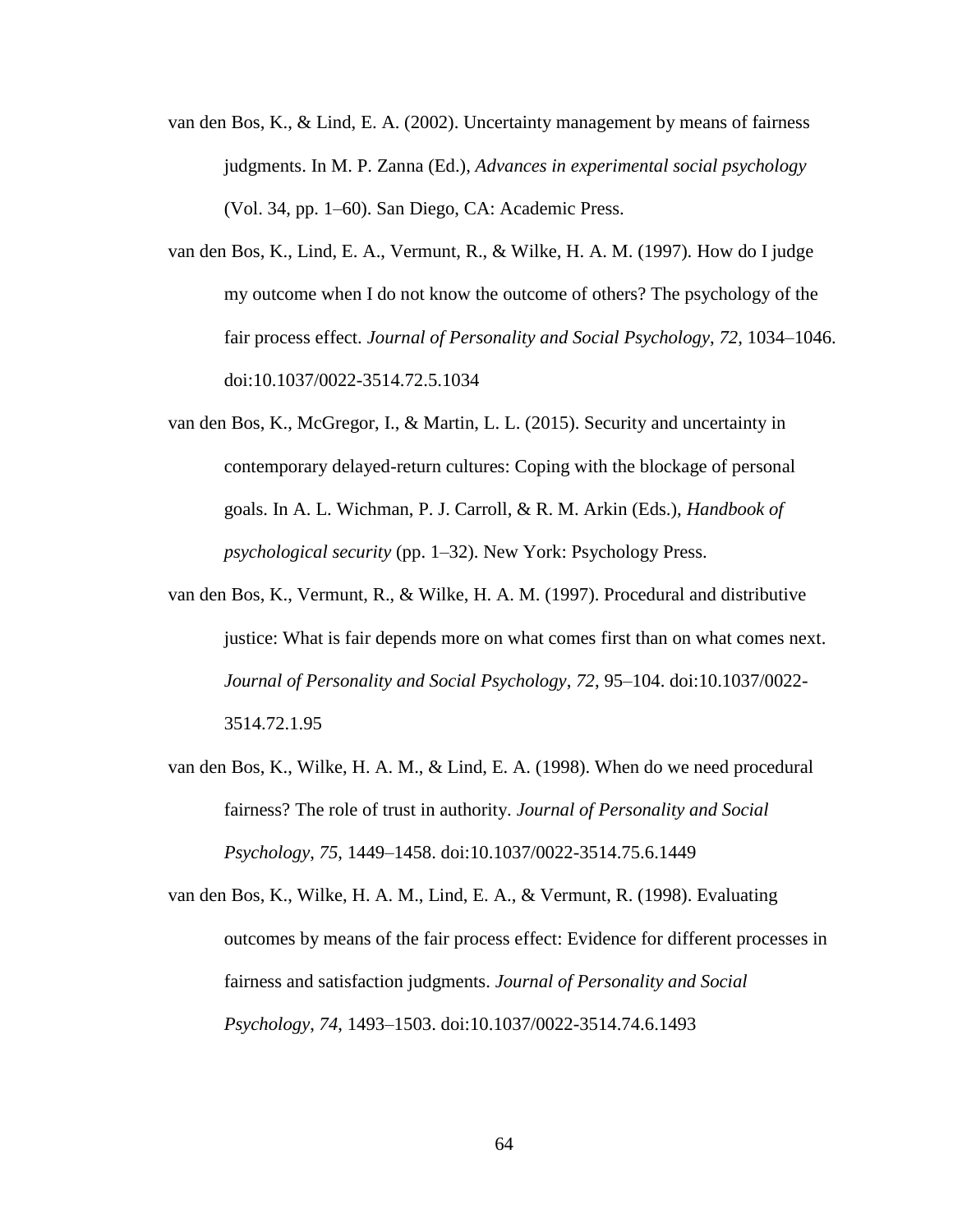- van Prooijen, J.-W., van den Bos, K., & Wilke, H. A. M. (2004). Group belongingness and procedural justice: Social inclusion and exclusion by peers affects the psychology of voice. *Journal of Personality and Social Psychology*, *87*, 66–79. doi:10.1037/0022-3514.87.1.66
- Viswesvaran, C., & Ones, D. S. (2002). Examining the construct of organizational justice: A meta-analytic evaluation of relations with work attitudes and behaviors. *Journal of Business Ethics*, *38*, 193–203.
- Williams, S., Pitre, R., & Zainuba, M. (2002). Justice and organizational citizenship behavior intentions: Fair reward versus fair treatment. *The Journal of Social Psychology*, *142*, 33–44. doi:10.1080/00224540209603883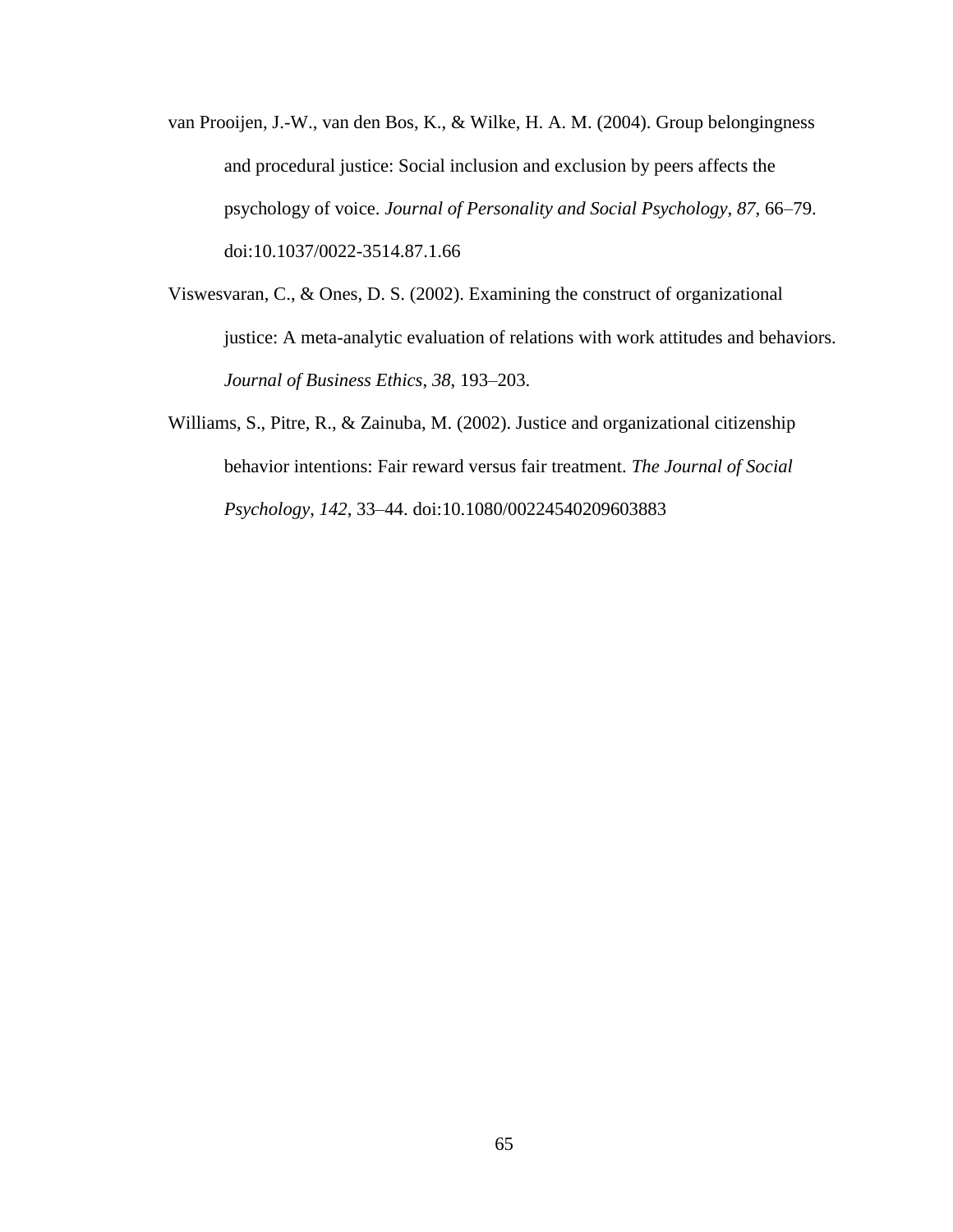## **Appendices**

|                              | <b>Item</b><br><b>Numbers</b> | <b>Item</b>                                                                                  |
|------------------------------|-------------------------------|----------------------------------------------------------------------------------------------|
|                              | 16                            | Enough faculty to give students adequate attention.                                          |
| Factor 1: Faculty            | 17                            | The potential to interact one-on-one with faculty.                                           |
|                              | 15                            | Interaction with faculty, staff, or university employees at outside of the<br>class setting. |
|                              | 18                            | Faculty who are knowledgeable about current developments in their<br>areas of expertise.     |
|                              | 13                            | Guidance on various career pathways.                                                         |
|                              | 2                             | Courses that cover emerging roles/trends within your major.                                  |
| Factor 2: Futuristic         | 12                            | Mentorship for my academic pursuits.                                                         |
|                              | 3                             | Educational programs that are responsive to technological change in<br>various professions.  |
| Ē                            | 11                            | Responsiveness to students' evaluations about the curriculum.                                |
| Factor 3: Stud<br>Developmen | 10                            | A potential to be heard.                                                                     |
|                              | 9                             | Development of my leadership.                                                                |

*Continued on next page.*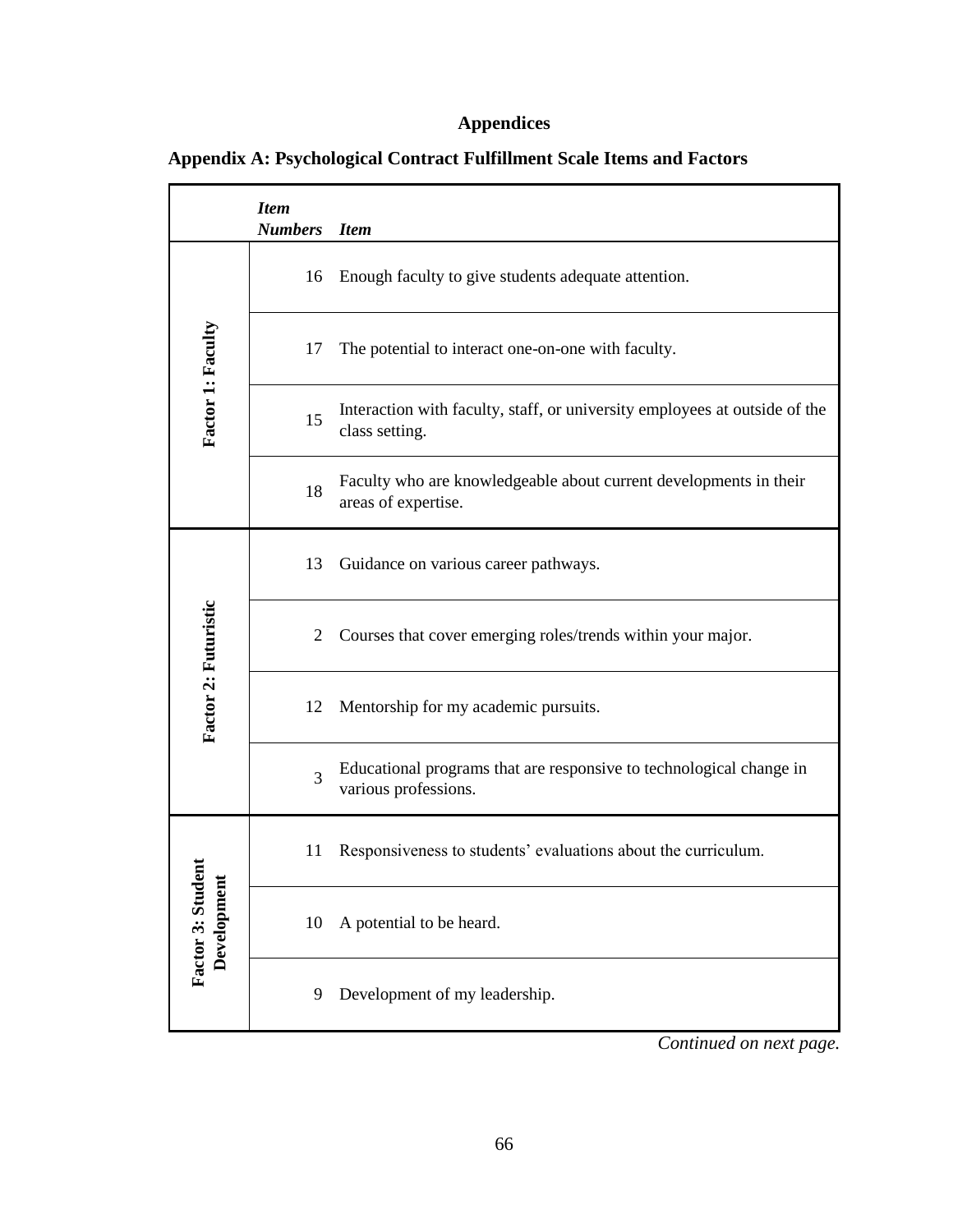| Factor 4: Course<br>Curricular<br>Content | Coverage of essential content in courses.<br>8                                                          |
|-------------------------------------------|---------------------------------------------------------------------------------------------------------|
|                                           | Minimal repetition of concepts and content throughout curriculum.<br>7                                  |
|                                           | Learning opportunities for acquisition of written communication skills.<br>6                            |
| Factor 5: Learning<br>Opportunities       | Learning opportunities for acquisition of oral communication skills.<br>5                               |
|                                           | Learning opportunities for developing critical thinking skills.<br>4                                    |
|                                           | Involvement in extracurricular activities.<br>14                                                        |
| Involvement<br>Factor 6:                  | Potential to participate in WKU committees and/or clubs (e.g., Student<br>1<br>Government Association). |
|                                           | Physical facilities that are sufficient in size to accommodate the student<br>20<br>body.               |
| <b>Factor 7: Facilities</b>               | Physical facilities that are adequately equipped for teaching and<br>19<br>learning.                    |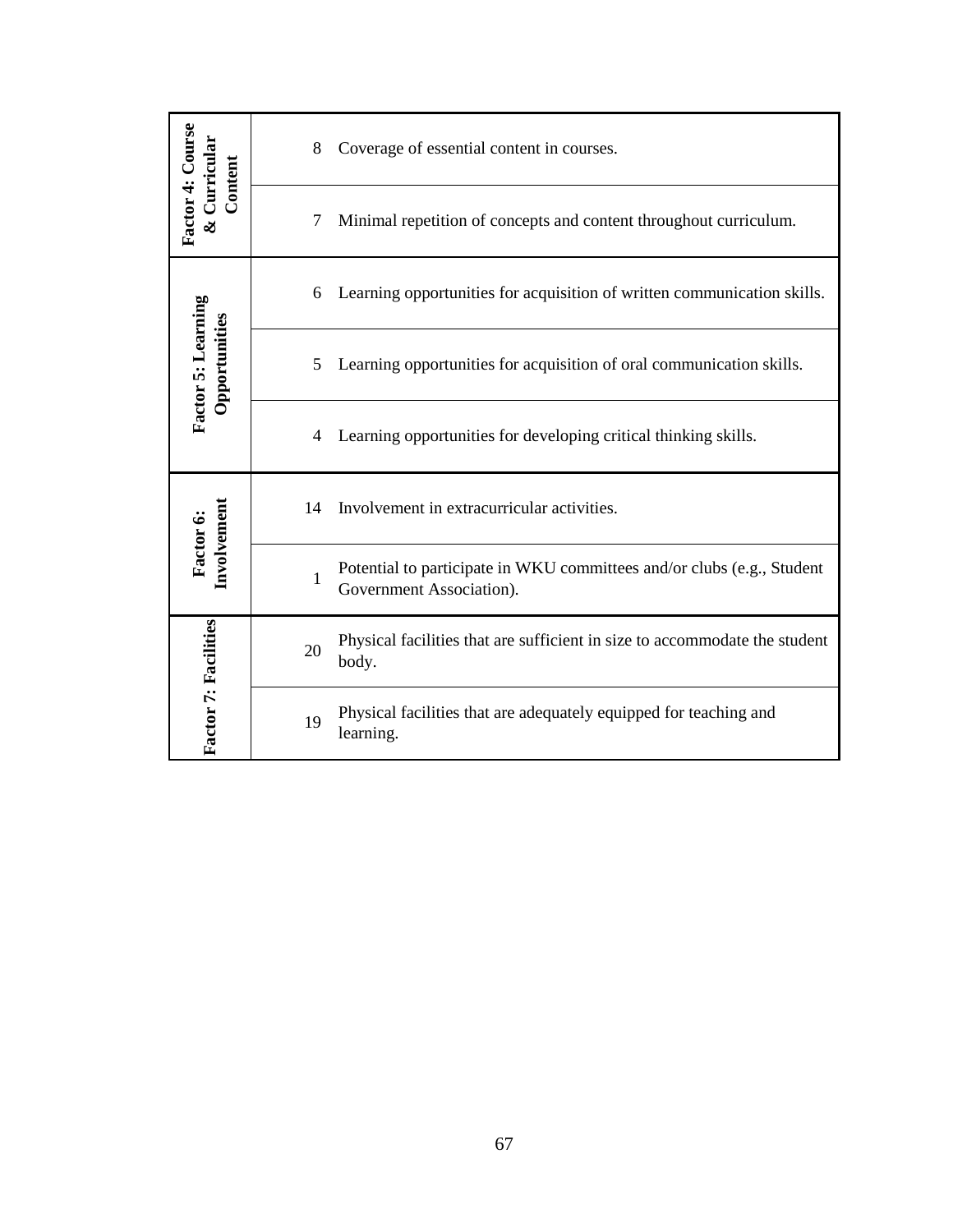#### **Appendix B: Student-Focused Self-Report Altruism Scale**

We are interested in understanding attitudes towards others at the university, and will ask you about other students and employees separately. Based on how you feel right now, please indicate to what extent you would be likely to do each of the following *for other students at Western Kentucky University students.*

|                |                                                                                                         | <b>Very</b>                     |                                   | <b>Not</b>       |                                 | <b>Very</b>        |
|----------------|---------------------------------------------------------------------------------------------------------|---------------------------------|-----------------------------------|------------------|---------------------------------|--------------------|
| 1              | Help push another student's car out of                                                                  | <b>Unlikely</b><br>$\mathbf{1}$ | <b>Unlikely</b><br>$\overline{2}$ | <b>Sure</b><br>3 | <b>Likely</b><br>$\overline{4}$ | <b>Likely</b><br>5 |
| $\overline{2}$ | the snow.<br>Give directions to another student.                                                        | $\mathbf{1}$                    | $\overline{2}$                    | 3                | $\overline{4}$                  | 5                  |
| 3              | Let another student use your phone if<br>their battery dies.                                            | $\mathbf{1}$                    | $\overline{2}$                    | 3                | 4                               | 5                  |
| 4              | Give money to the Student Government<br>Association.                                                    | $\mathbf{1}$                    | $\overline{2}$                    | 3                | $\overline{4}$                  | 5                  |
| 5              | Donate goods or clothes to the Student<br>Government Association.                                       | $\mathbf{1}$                    | $\overline{2}$                    | 3                | $\overline{4}$                  | 5                  |
| 6              | Volunteer to work for a student lead<br>charity.                                                        | $\mathbf{1}$                    | $\overline{2}$                    | 3                | $\overline{\mathcal{A}}$        | 5                  |
| 7              | Donate at a blood drive sponsored by a<br>student lead organization.                                    | 1                               | 2                                 | 3                | 4                               | 5                  |
| 8              | Help carry a disabled student's<br>belongings (books, bags, etc.).                                      | $\mathbf{1}$                    | $\overline{2}$                    | 3                | 4                               | 5                  |
| 9              | Delay an elevator and hold the door<br>open for another student.                                        | $\mathbf{1}$                    | $\overline{2}$                    | 3                | $\overline{4}$                  | 5                  |
| 10             | Allow another student to go ahead of<br>me in a line at our cafeteria or other<br>place on campus.      | $\mathbf{1}$                    | 2                                 | 3                | 4                               | 5                  |
| 11             | Give another student a lift in my car.                                                                  | 1                               | $\overline{2}$                    | 3                | $\overline{4}$                  | 5                  |
| 12             | Let another student whom I do not<br>know well borrow an item of some<br>value to me (e.g., textbooks). | 1                               | $\overline{2}$                    | 3                | $\overline{4}$                  | 5                  |
| $*13$          | Help a classmate whom I do not know<br>well with a homework assignment.                                 | $\mathbf{1}$                    | $\overline{2}$                    | 3                | 4                               | 5                  |
| 14             | Offer to help an injured student to cross<br>the street to the health center.                           | $\mathbf{1}$                    | $\overline{2}$                    | 3                | 4                               | 5                  |
| 15             | Offer my seat on the bus or train to<br>another student who was standing.                               | 1                               | $\overline{2}$                    | 3                | $\overline{4}$                  | 5                  |

*Note*: Item marked with an asterisk (\*) does not contain parallel item on other SRA-S.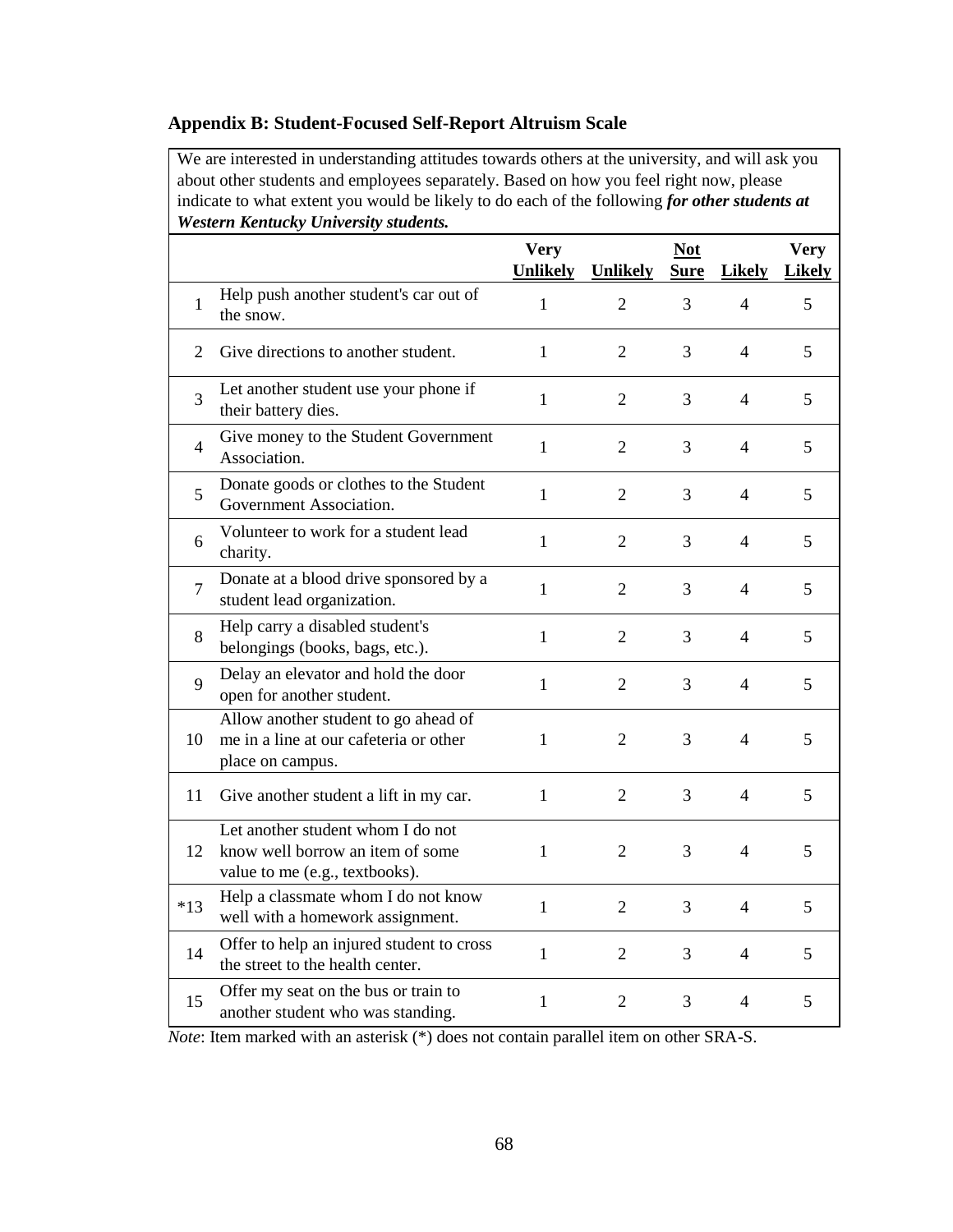### **Appendix C: Faculty-Focused Self-Report Altruism Scale**

We are interested in understanding attitudes towards others at the university, and will ask you about other students and employees separately. Based on how you feel right now, please indicate to what extent you would be likely to do each of the following *for faculty, staff, or others employed at Western Kentucky University.*

|                |                                                                                                                                              | <b>Very</b>     |                 | <b>Not</b>  |                | <b>Very</b>   |
|----------------|----------------------------------------------------------------------------------------------------------------------------------------------|-----------------|-----------------|-------------|----------------|---------------|
|                |                                                                                                                                              | <b>Unlikely</b> | <b>Unlikely</b> | <b>Sure</b> | <b>Likely</b>  | <b>Likely</b> |
| 1              | Help push a member of faculty's, staff's,<br>or other WKU employee's car out of the<br>snow.                                                 | $\mathbf{1}$    | $\overline{2}$  | 3           | $\overline{4}$ | 5             |
| $\overline{2}$ | Give directions to a member of faculty,<br>staff, or other WKU employee.                                                                     | $\mathbf{1}$    | $\overline{2}$  | 3           | $\overline{4}$ | 5             |
| 3              | Let a member of faculty, staff, or other<br>WKU employee use your phone if their<br>battery dies.                                            | $\mathbf{1}$    | $\overline{2}$  | 3           | $\overline{4}$ | 5             |
| $\overline{4}$ | Give money to the Hilltopper<br>Foundation Charity.                                                                                          | $\mathbf{1}$    | $\overline{2}$  | 3           | $\overline{4}$ | 5             |
| 5              | Donate goods or clothes to the WKU<br>Food Pantry.                                                                                           | $\mathbf{1}$    | $\overline{2}$  | 3           | $\overline{4}$ | 5             |
| 6              | Volunteer to work for the WKU Habitat<br>for Humanity program.                                                                               | $\mathbf{1}$    | $\overline{2}$  | 3           | $\overline{4}$ | 5             |
| $\overline{7}$ | Donate blood for WKU's annual blood<br>drive.                                                                                                | $\mathbf{1}$    | $\overline{2}$  | 3           | $\overline{4}$ | 5             |
| 8              | Help carry a disabled member of<br>faculty, staff, or other WKU employee's<br>belongings (books, bags, etc.).                                | $\mathbf{1}$    | $\overline{2}$  | 3           | $\overline{4}$ | 5             |
| 9              | Delay an elevator and hold the door<br>open for a member of faculty, staff, or<br>other WKU employee.                                        | $\mathbf{1}$    | $\overline{2}$  | 3           | $\overline{4}$ | 5             |
| 10             | Allow a member of faculty, staff, or<br>other WKU employee to go ahead of me<br>in a line at our cafeteria or other place<br>on campus.      | 1               | $\overline{2}$  | 3           | $\overline{4}$ | 5             |
| 11             | Give a member of faculty, staff, or other<br>WKU employee a lift in my car.                                                                  | $\mathbf{1}$    | $\overline{2}$  | 3           | $\overline{4}$ | 5             |
| 12             | Let a member of faculty, staff, or other<br>WKU employee whom I do not know<br>well borrow an item of some value to<br>me (e.g., textbooks). | $\mathbf{1}$    | $\overline{2}$  | 3           | $\overline{4}$ | 5             |

*Continued on next page.*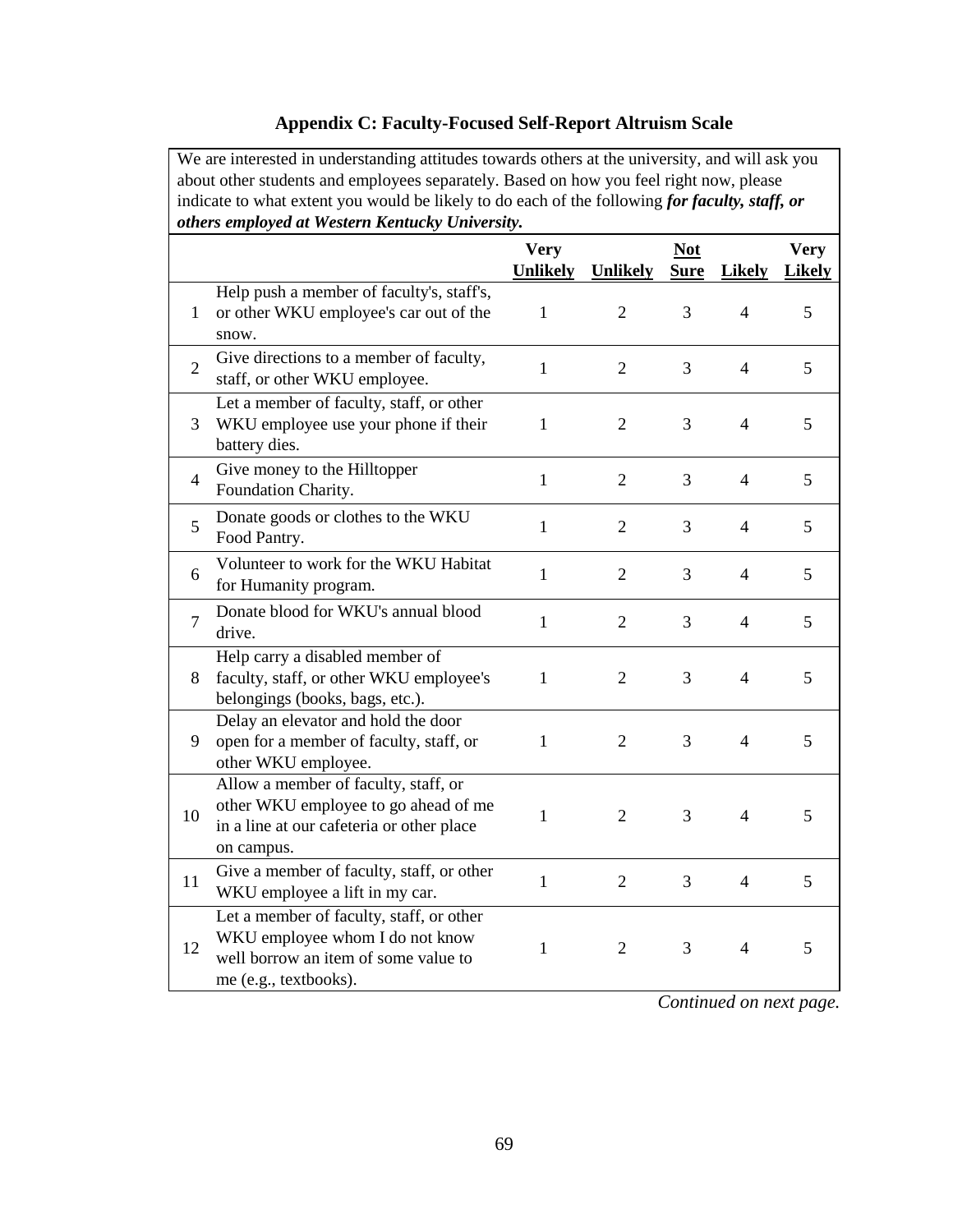|    | Offer to help an injured member of<br>faculty, staff, or other WKU employee<br>to cross the street to the health center. |                   | 2              | 3             |  |
|----|--------------------------------------------------------------------------------------------------------------------------|-------------------|----------------|---------------|--|
| 14 | Offer my seat on the bus or train to a<br>member of faculty, staff, or other WKU<br>employee who was standing.           | $\sim$ 1.0 $\sim$ | $\overline{2}$ | $\mathcal{R}$ |  |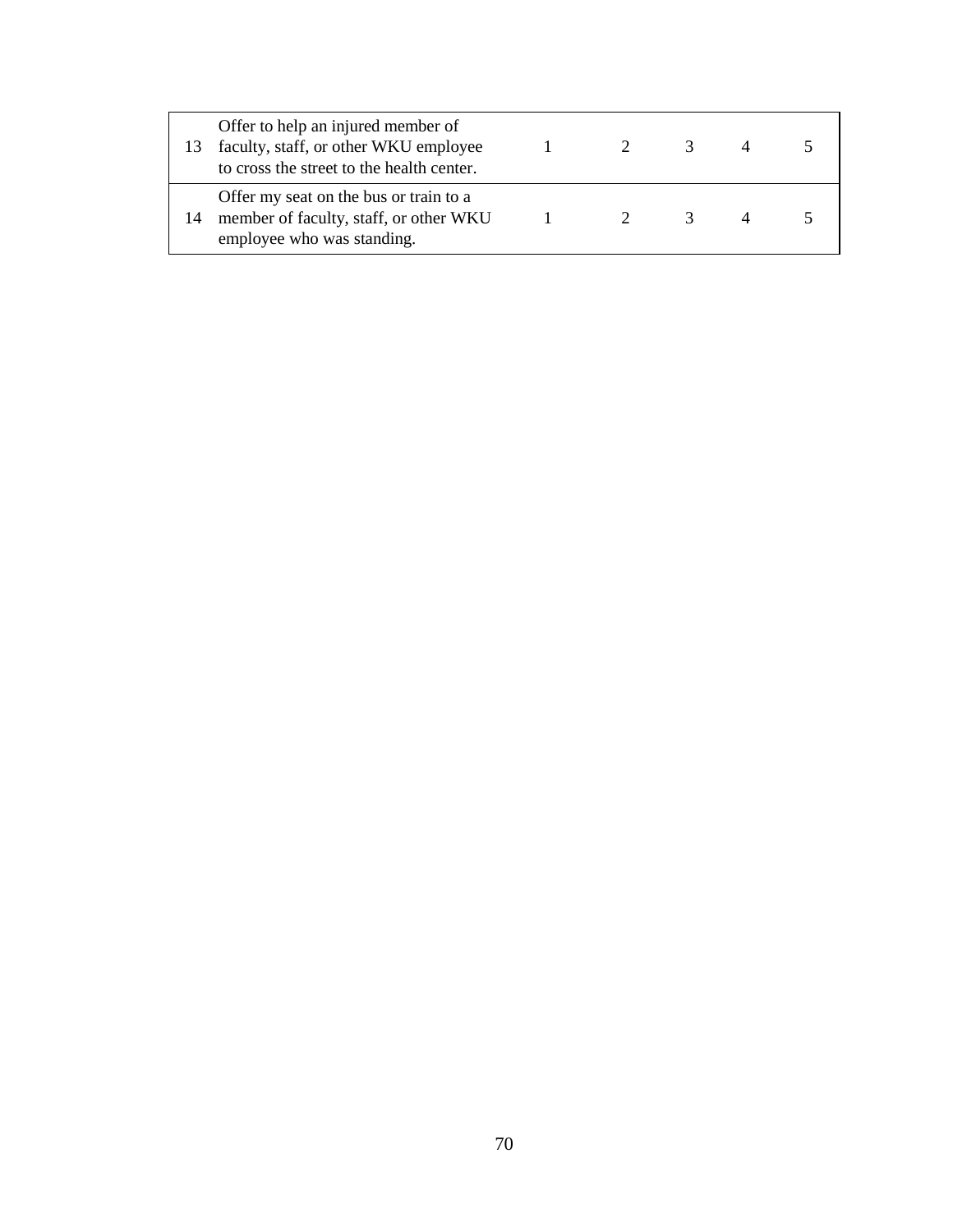|                |                                                                                           | <b>Strongly</b><br><b>Disagree</b> | <b>Disagree</b> | <b>Somewhat</b><br><b>Disagree</b> | <b>Neither</b><br>Agree<br>nor<br><b>Disagree</b> | <b>Somewhat</b><br><b>Agree</b> | <b>Agree</b> | <b>Strongly</b><br><b>Agree</b> |
|----------------|-------------------------------------------------------------------------------------------|------------------------------------|-----------------|------------------------------------|---------------------------------------------------|---------------------------------|--------------|---------------------------------|
| 1              | I identify<br>with<br>WKU.                                                                | $\mathbf{1}$                       | $\overline{2}$  | 3                                  | $\overline{4}$                                    | 5                               | 6            | $\overline{7}$                  |
| $\overline{2}$ | I feel<br>committed<br>to WKU.                                                            | 1                                  | $\overline{2}$  | 3                                  | $\overline{4}$                                    | 5                               | 6            | 7                               |
| $\overline{3}$ | I am glad<br>to be a<br>member of<br>WKU.                                                 | 1                                  | $\overline{2}$  | 3                                  | $\overline{4}$                                    | 5                               | 6            | 7                               |
| $\overline{4}$ | Being a<br><b>WKU</b><br>student is<br>an<br>important<br>part of<br>how I see<br>myself. | 1                                  | $\overline{2}$  | 3                                  | $\overline{4}$                                    | 5                               | 6            | 7                               |

# **Appendix D: Western Kentucky University Identification Scale**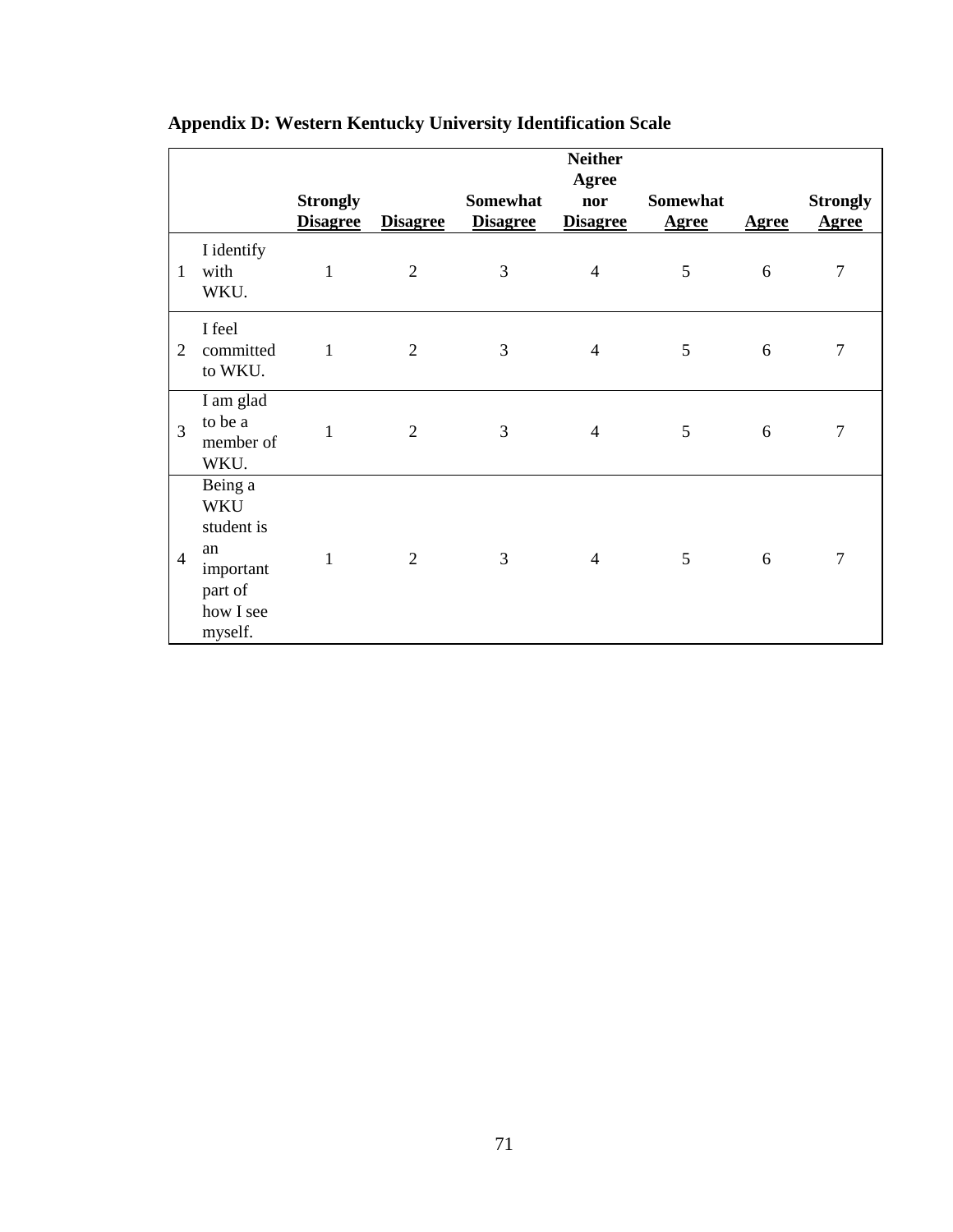## **Appendix E: Rosenberg Self-Esteem Scale**

Below is a list of statements dealing with your general feelings about yourself. Please indicate how strongly you agree or disagree with each statement.

|                |                                                                               | <b>Strongly</b><br><b>Agree</b> | Agree          | <b>Disagree</b> | <b>Strongly</b><br><b>Disagree</b> |
|----------------|-------------------------------------------------------------------------------|---------------------------------|----------------|-----------------|------------------------------------|
| 1              | On the whole, I am satisfied with myself.                                     | $\mathbf{1}$                    | $\overline{2}$ | 3               | 4                                  |
| $*2$           | At times I think I am no good at all.                                         | 1                               | 2              | 3               | 4                                  |
| 3              | I feel that I have a number of good<br>qualities.                             | 1                               | 2              | 3               | 4                                  |
| $\overline{4}$ | I am able to do things as well as most<br>other people.                       | 1                               | $\overline{2}$ | 3               | 4                                  |
| $*5$           | I feel I do not have much to be proud of.                                     | 1                               | 2              | 3               | 4                                  |
| $*6$           | I certainly feel useless at times.                                            | 1                               | $\overline{2}$ | 3               | 4                                  |
| $\overline{7}$ | I feel that I'm a person of worth, at least<br>on an equal plane with others. | 1                               | $\overline{2}$ | 3               | 4                                  |
| $*8$           | I wish I could have more respect for<br>myself.                               | $\mathbf{1}$                    | $\overline{2}$ | 3               | 4                                  |
| $*q$           | All in all, I am inclined to feel that I am<br>a failure.                     | 1                               | $\overline{2}$ | 3               | 4                                  |
| 10             | I take a positive attitude toward myself.                                     | 1                               | $\overline{2}$ | 3               | 4                                  |

*Note*: Items marked with an asterisk (\*) are reverse scored.